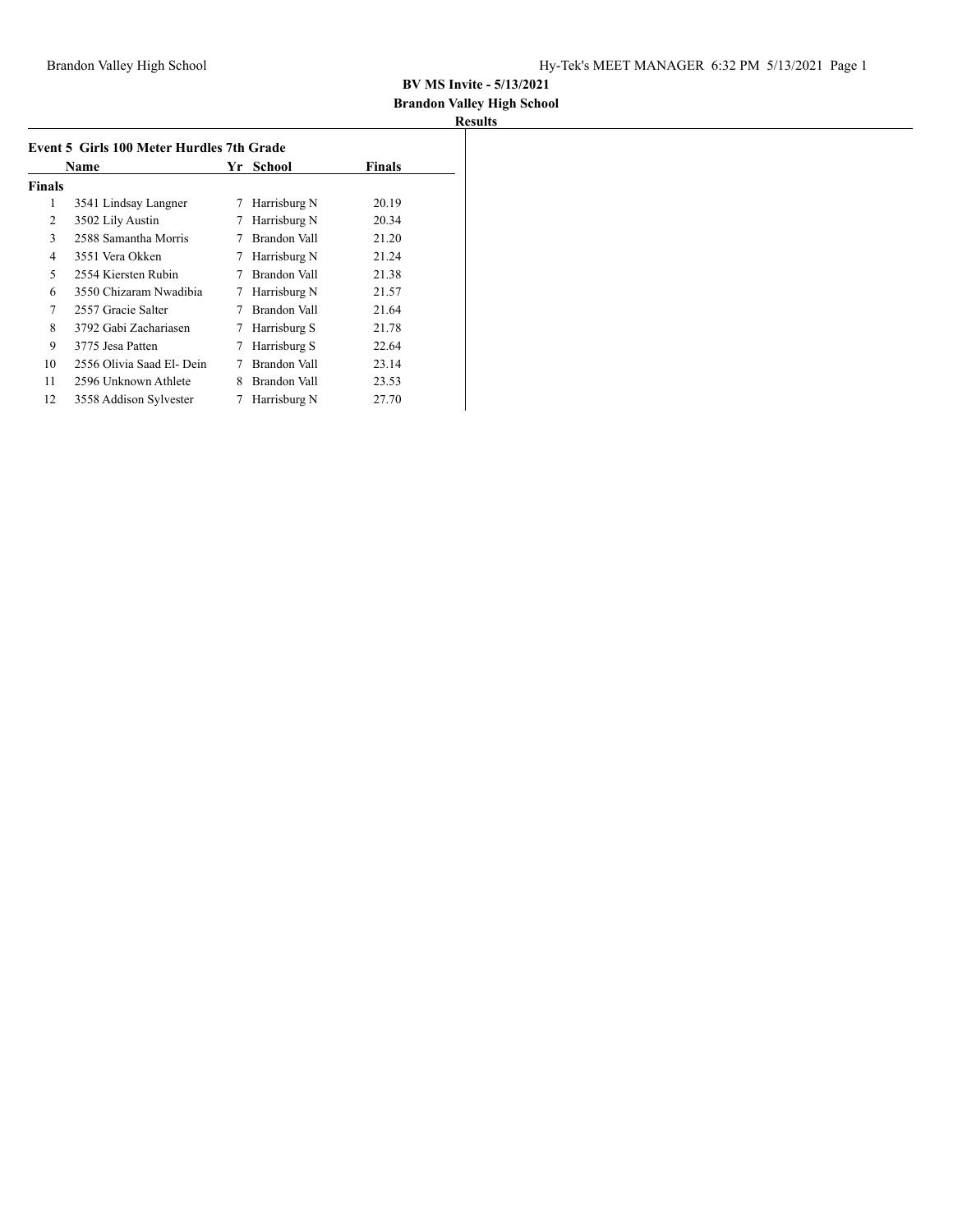#### **Brandon Valley High School Results**

| <b>Finals</b><br>Name<br>Yr School |                       |   |                |       |  |
|------------------------------------|-----------------------|---|----------------|-------|--|
| <b>Finals</b>                      |                       |   |                |       |  |
|                                    | 2582 Jayden West      |   | Brandon Vall   | 20.56 |  |
| 2                                  | 3519 Kenly Ducommun   |   | 8 Harrisburg N | 21.20 |  |
| 3                                  | 3535 Sarah Jensen     |   | 8 Harrisburg N | 21.26 |  |
| 4                                  | 3546 Sara Jane Morton | 8 | Harrisburg N   | 21.58 |  |
| 5                                  | 3517 Carley Domino    |   | Harrisburg N   | 23.27 |  |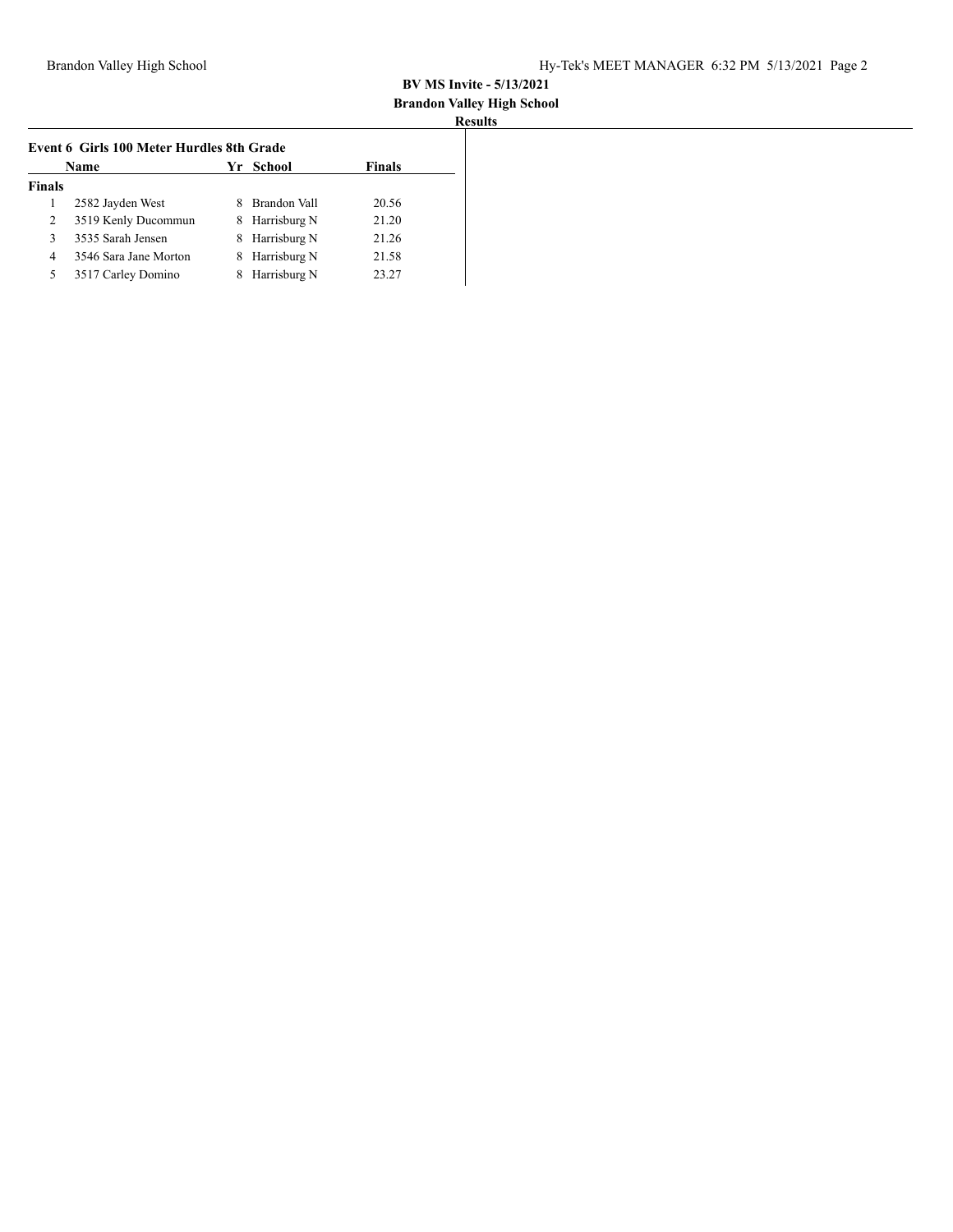# **Brandon Valley High School**

| <b>Event 7 Boys 110 Meter Hurdles 7th Grade</b> |                       |   |                     |        |  |  |  |
|-------------------------------------------------|-----------------------|---|---------------------|--------|--|--|--|
|                                                 | Name                  |   | Yr School           | Finals |  |  |  |
| <b>Finals</b>                                   |                       |   |                     |        |  |  |  |
| 1                                               | 2024 Brandon Fisher   | 7 | Brandon Vall        | 19.08  |  |  |  |
| $\overline{2}$                                  | 2044 Gak Mayen        | 7 | Brandon Vall        | 21.09  |  |  |  |
| 3                                               | 4021 Luke LeBrun      | 7 | Mitchell            | 21.47  |  |  |  |
| 4                                               | 2008 Will Bunker      | 7 | Brandon Vall        | 21.69  |  |  |  |
| 5                                               | 2030 Quinton Hall     | 7 | Brandon Vall        | 21.70  |  |  |  |
| 6                                               | 3292 Dane Vesely      | 7 | Harrisburg S        | 21.75  |  |  |  |
| 7                                               | 3286 Brecken Seykora  | 7 | Harrisburg S        | 21.77  |  |  |  |
| 8                                               | 2085 Mason Veld       | 7 | Brandon Vall        | 22.01  |  |  |  |
| 9                                               | 3058 Isaac Vazquez    | 8 | Harrisburg N        | 22.12  |  |  |  |
| 10                                              | 2015 Maximus Corey    | 7 | Brandon Vall        | 22.22  |  |  |  |
| 11                                              | 3274 Myles Kettwig    | 7 | Harrisburg S        | 22.96  |  |  |  |
| 12                                              | 2071 Grayden Sharping | 7 | Brandon Vall        | 23.07  |  |  |  |
| 13                                              | 2014 Cole Clites      | 7 | <b>Brandon Vall</b> | 23.09  |  |  |  |
| 14                                              | 2027 Mason Gjoraas    | 7 | Brandon Vall        | 23.47  |  |  |  |
| 15                                              | 3294 Kobe Vesely      | 7 | Harrisburg S        | 23.97  |  |  |  |
| 16                                              | 3278 Ryan Mckeown     | 7 | Harrisburg S        | 24.34  |  |  |  |
| 17                                              | 3064 Will Young       | 7 | Harrisburg N        | 24.76  |  |  |  |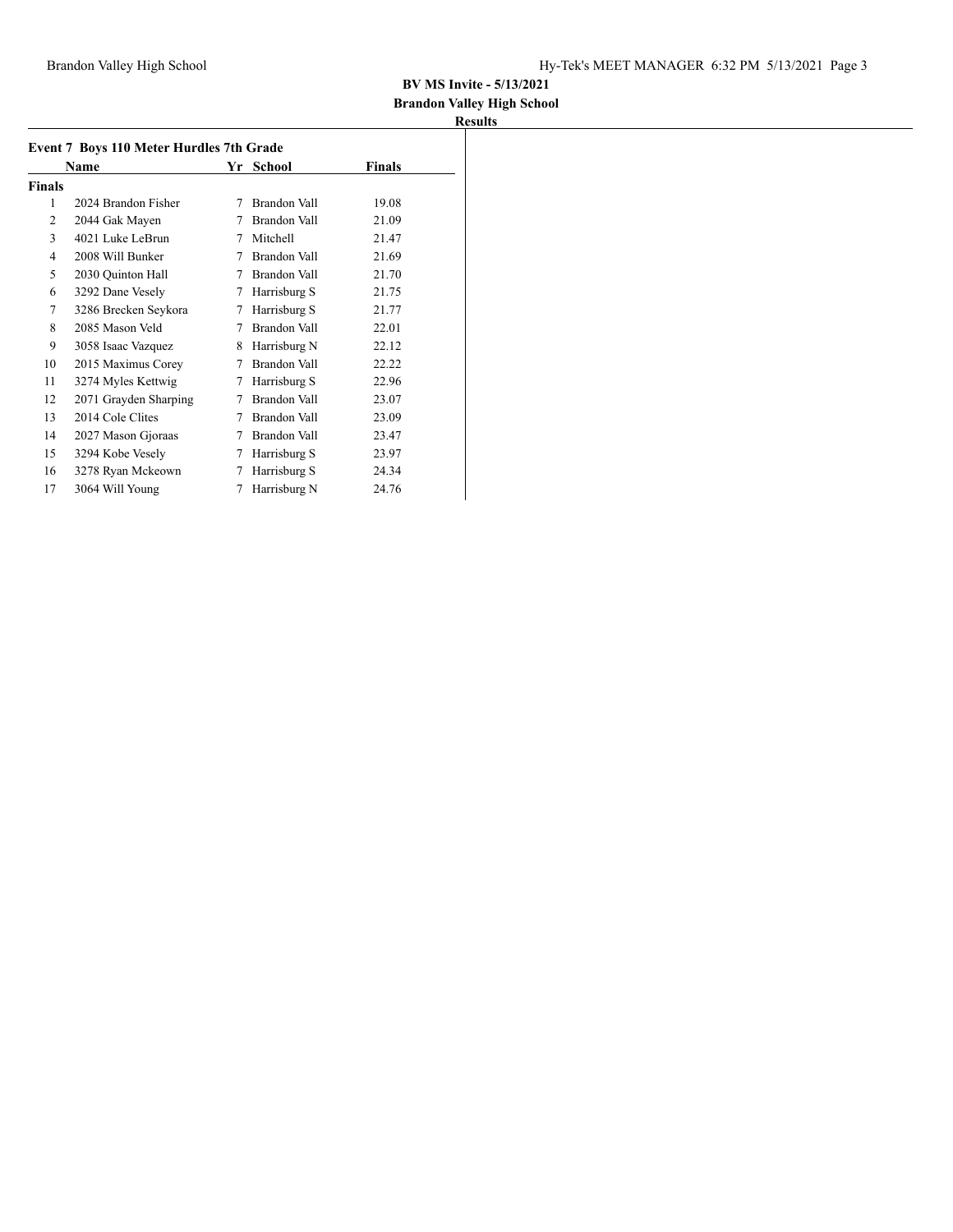#### **Brandon Valley High School Results**

| <b>tesults</b> |  |
|----------------|--|
|                |  |

|               | <b>Name</b>             |   | Yr School    | <b>Finals</b> |
|---------------|-------------------------|---|--------------|---------------|
| <b>Finals</b> |                         |   |              |               |
| 1             | 3295 Maxson Zachariasen | 8 | Harrisburg S | 19.93         |
| 2             | 2017 Matthew Danielson  |   | Brandon Vall | 19.95         |
| 3             | 3031 Matai Mageo        | 8 | Harrisburg N | 20.14         |
| 4             | 2007 Logan Brendsel     | 8 | Brandon Vall | 21.59         |
| 5             | 3023 Austin Heibult     | 8 | Harrisburg N | 21.90         |
| 6             | 3255 Carson Bushfield   | 8 | Harrisburg S | 22.19         |
| 7             | 2063 Victor Ramirez     | 8 | Brandon Vall | 22.41         |
| 8             | 2012 Riley Cero         |   | Brandon Vall | 22.96         |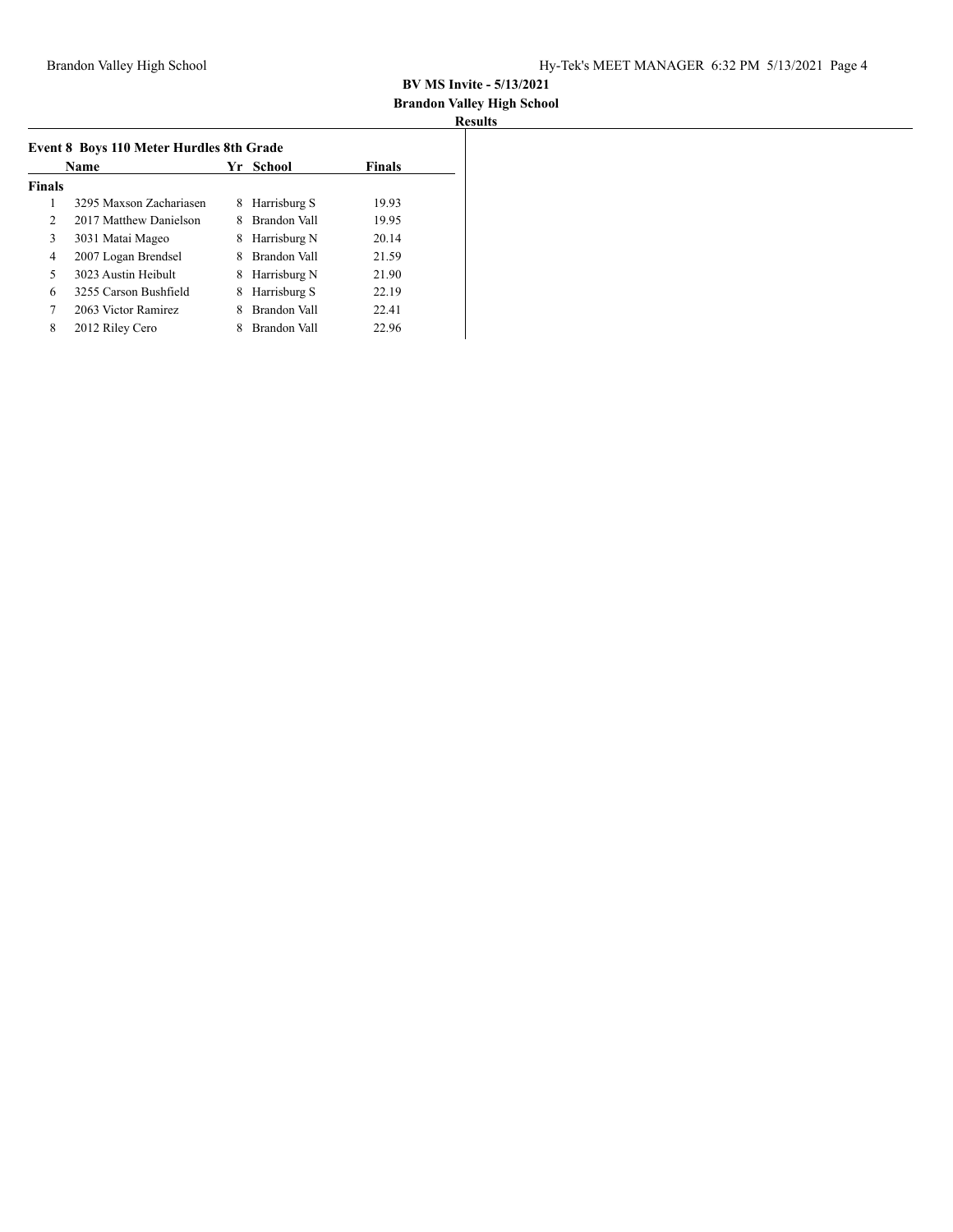## **Brandon Valley High School**

|               | Event 9 Girls 100 Meter Dash 7th Grade |   |                     |               |
|---------------|----------------------------------------|---|---------------------|---------------|
|               | Name                                   |   | Yr School           | <b>Finals</b> |
| <b>Finals</b> |                                        |   |                     |               |
| 1             | 2585 Ella Zhukaliuk                    | 7 | <b>Brandon Vall</b> | 14.83         |
| 2             | 2558 Rosie Scheuer                     | 7 | Brandon Vall        | 14.84         |
| 3             | 3770 Sandra Martin                     | 7 | Harrisburg S        | 14.88         |
| 4             | 4511 Abby Hellelord                    | 7 | Mitchell            | 15.13         |
| 5             | 4523 Madison Walz                      | 7 | Mitchell            | 15.16         |
| 6             | 4505 Josie Eitemiller                  | 7 | Mitchell            | 15.40         |
| 7             | 3513 Ava Buss                          | 7 | Harrisburg N        | 15.45         |
| 8             | 3559 Lauren Venenga                    | 7 | Harrisburg N        | 15.51         |
| 9             | 4515 Avrie London                      | 7 | Mitchell            | 15.63         |
| 10            | 2525 Abby Gruber                       | 7 | Brandon Vall        | 15.95         |
| 10            | 3557 Gabriella Stefanyuk               | 7 | Harrisburg N        | 15.95         |
| 12            | 2565 Taylor Smook                      | 7 | Brandon Vall        | 16.08         |
| 13            | 4501 Danny Borja                       | 7 | Mitchell            | 16.20         |
| 14            | 2524 Kya Freking                       | 7 | Brandon Vall        | 16.21         |
| 14            | 3558 Addison Sylvester                 | 7 | Harrisburg N        | 16.21         |
| 16            | 3773 Piper Moore                       | 7 | Harrisburg S        | 16.40         |
| 17            | 4518 Alicia Rickett                    | 7 | Mitchell            | 16.45         |
| 18            | 2536 Ayva Lane                         | 7 | Brandon Vall        | 16.51         |
| 19            | 2575 Alexis Vanderham                  | 7 | Brandon Vall        | 16.82         |
| 20            | 2512 Ireland Carroll                   | 7 | Brandon Vall        | 16.88         |
| 21            | 3787 Norah Vander Leest                | 7 | Harrisburg S        | 17.44         |
| 22            | 2590 Adai Peters                       | 7 | <b>Brandon Vall</b> | 19.00         |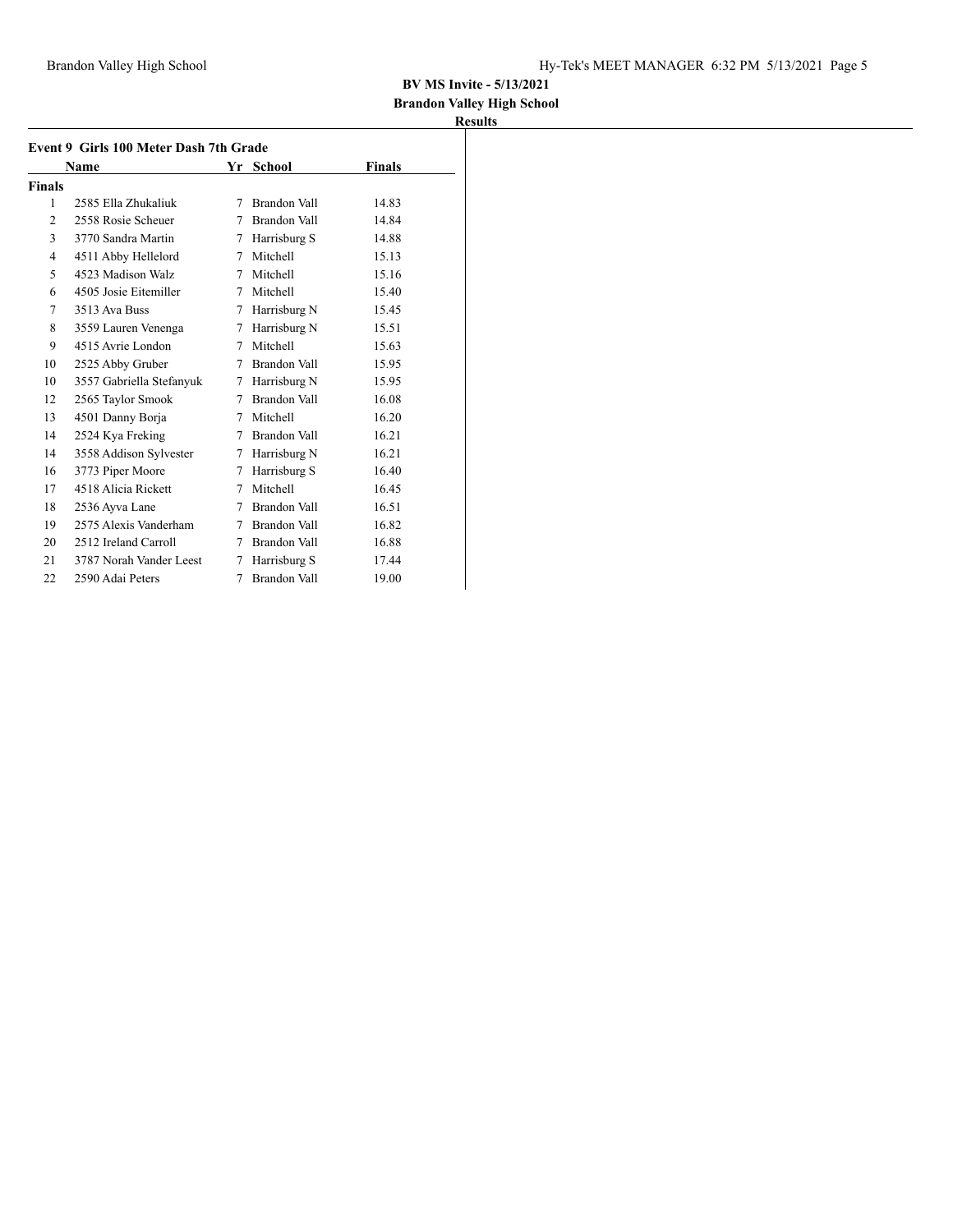## **Brandon Valley High School**

| Event 10 Girls 100 Meter Dash 8th Grade |                        |   |              |        |  |  |  |
|-----------------------------------------|------------------------|---|--------------|--------|--|--|--|
|                                         | Name                   |   | Yr School    | Finals |  |  |  |
| <b>Finals</b>                           |                        |   |              |        |  |  |  |
| 1                                       | 2528 Payton Hendricks  | 8 | Brandon Vall | 15.15  |  |  |  |
| $\overline{c}$                          | 3791 Stella Yerdon     | 8 | Harrisburg S | 15.31  |  |  |  |
| 3                                       | 2509 Josie Biren       | 8 | Brandon Vall | 15.40  |  |  |  |
| 4                                       | 4513 Chloie Kirchhevel | 8 | Mitchell     | 15.71  |  |  |  |
| 5                                       | 3771 Ava McCallum      | 8 | Harrisburg S | 15.76  |  |  |  |
| 6                                       | 3565 Unknown Athlete   | 8 | Harrisburg N | 15.85  |  |  |  |
| 7                                       | 2586 Brianna DeBlieck  | 8 | Brandon Vall | 16.08  |  |  |  |
| 8                                       | 2522 Cadence Freitag   | 8 | Brandon Vall | 16.20  |  |  |  |
| 9                                       | 3560 Addison Viox      | 8 | Harrisburg N | 16.26  |  |  |  |
| 10                                      | 4516 Brooklyn Meyer    | 8 | Mitchell     | 16.44  |  |  |  |
| 11                                      | 3556 Kailah Smith      | 8 | Harrisburg N | 16.51  |  |  |  |
| 12                                      | 3563 Karis Weeg        | 8 | Harrisburg N | 16.59  |  |  |  |
| 13                                      | 3520 Sophie Erickson   | 8 | Harrisburg N | 17.01  |  |  |  |
| 14                                      | 4519 Avery Schneider   | 8 | Mitchell     | 17.33  |  |  |  |
| 15                                      | 4503 Alexa Chapman     | 8 | Mitchell     | 17.71  |  |  |  |
| 16                                      | 2517 Kristen Donoho    | 8 | Brandon Vall | 17.89  |  |  |  |
| 17                                      | 2521 Hasset Fitsum     | 8 | Brandon Vall | 17.94  |  |  |  |
| 18                                      | 4520 Jaeda Stunes      | 8 | Mitchell     | 18.09  |  |  |  |
| 19                                      | 3539 Claire Lalim      | 8 | Harrisburg N | 18.27  |  |  |  |
| 20                                      | 4506 Isabella Eldeen   | 8 | Mitchell     | 18.52  |  |  |  |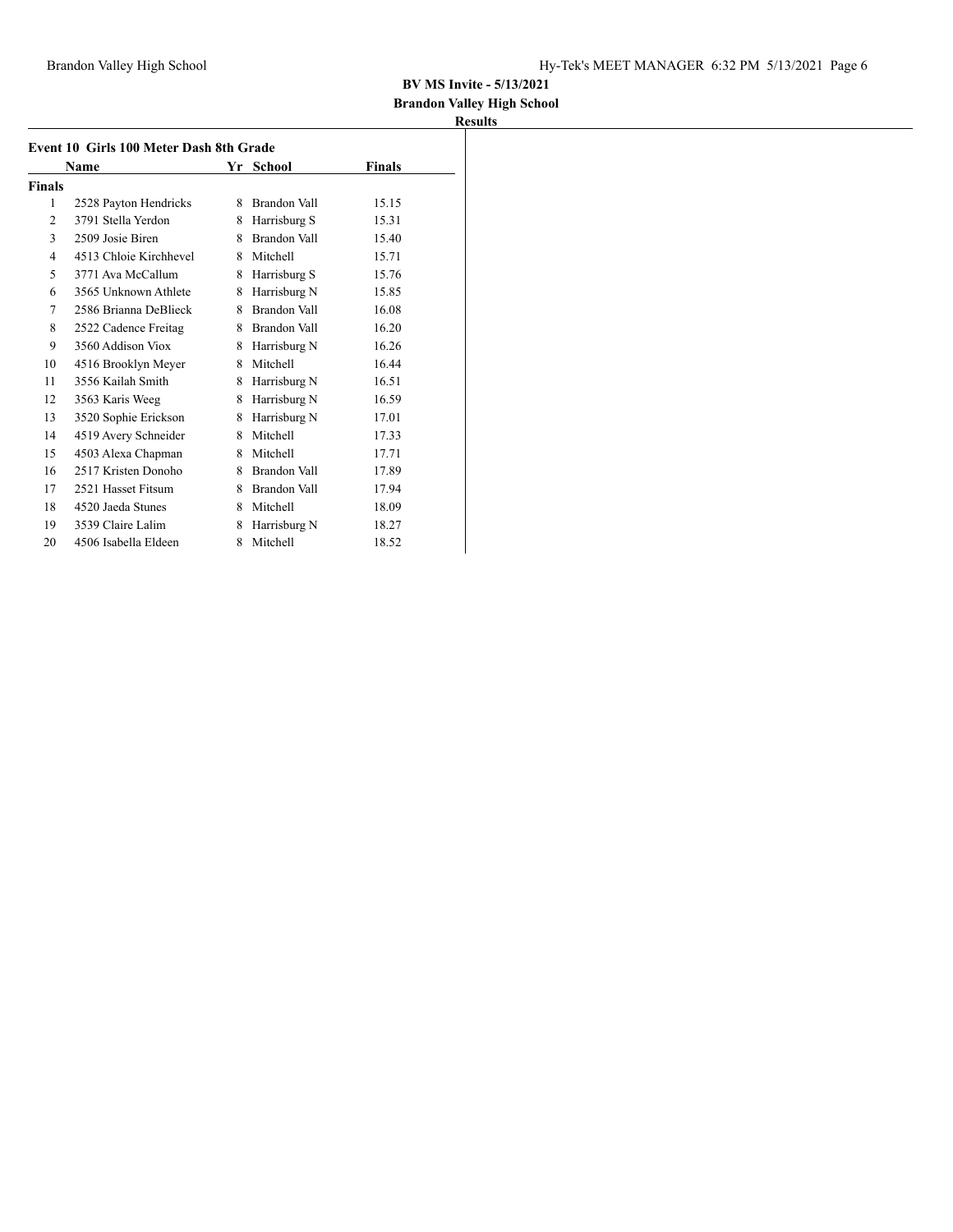## **Brandon Valley High School**

|               | Name                  |   | Yr School           | Finals |
|---------------|-----------------------|---|---------------------|--------|
| <b>Finals</b> |                       |   |                     |        |
| 1             | 2062 Austin Preheim   | 7 | Brandon Vall        | 13.56  |
| 2             | 3032 Jaden Martin     | 7 | Harrisburg N        | 13.64  |
| 3             | 2084 Cole Vahle       | 7 | Brandon Vall        | 13.66  |
| 4             | 4007 Jackson Deakins  | 7 | Mitchell            | 13.89  |
| 5             | 2078 Zayden Stroh     | 7 | Brandon Vall        | 15.00  |
| 6             | 4003 Roland Barondeau | 7 | Mitchell            | 15.26  |
| 7             | 3292 Dane Vesely      | 7 | Harrisburg S        | 15.31  |
| 8             | 2056 Zachary Osdoba   | 7 | Brandon Vall        | 15.39  |
| 9             | 3254 Levi Burkett     | 7 | Harrisburg S        | 15.45  |
| 9             | 2053 Gage Morris      | 7 | Brandon Vall        | 15.45  |
| 11            | 4019 Avery Kaus       | 7 | Mitchell            | 15.47  |
| 12            | 3287 Atley Skeie      | 7 | Harrisburg S        | 15.59  |
| 13            | 3025 Jensen Hinton    | 7 | Harrisburg N        | 15.70  |
| 14            | 3022 Austen Golay     | 7 | Harrisburg N        | 15.72  |
| 15            | 3033 David Munson     | 7 | Harrisburg N        | 15.83  |
| 16            | 3288 Carter Stein     | 7 | Harrisburg S        | 16.28  |
| 17            | 3066 Carson Zastrow   | 7 | Harrisburg N        | 16.33  |
| 18            | 3264 Ryan Grace       | 7 | Harrisburg S        | 16.46  |
| 19            | 2076 Carter Stahl     | 7 | Brandon Vall        | 16.96  |
| 20            | 3296 Unknown Athlete  | 8 | Harrisburg S        | 17.00  |
| 21            | 4018 Kaden Jurrens    | 7 | Mitchell            | 17.50  |
| 22            | 2009 Yoseph Bushen    | 7 | <b>Brandon Vall</b> | 18.00  |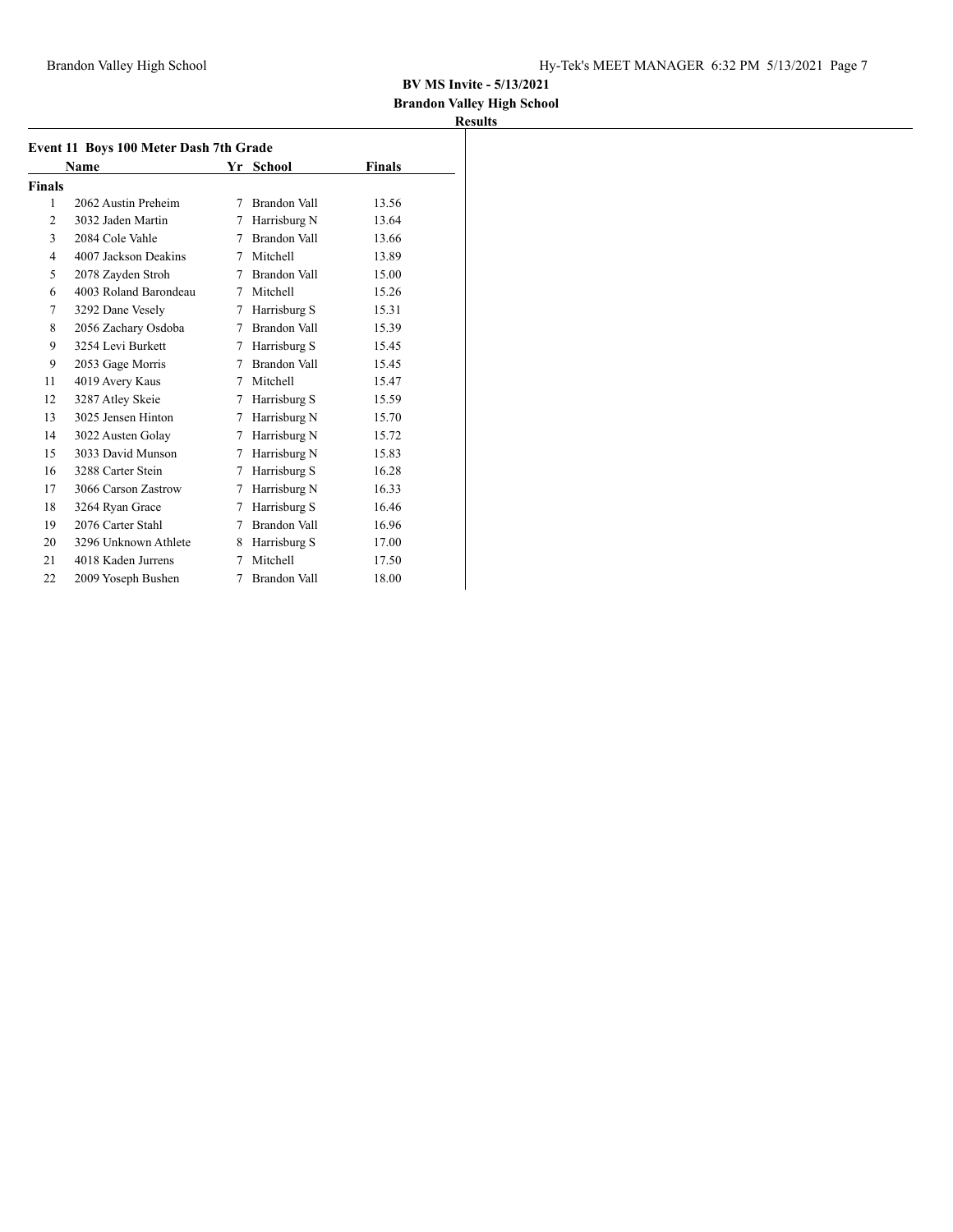## **Brandon Valley High School**

|               | Name                   |   | Yr School    | <b>Finals</b> |
|---------------|------------------------|---|--------------|---------------|
| <b>Finals</b> |                        |   |              |               |
| 1             | 2070 Gus Scott         | 8 | Brandon Vall | 13.53         |
| 2             | 2086 Elliot Visscher   | 8 | Brandon Vall | 14.02         |
| 3             | 3039 Jaxon Prestholdt  | 8 | Harrisburg N | 14.12         |
| 4             | 3019 Nathan Flom       | 8 | Harrisburg N | 14.16         |
| 5             | 3043 Liam Reidburn     | 8 | Harrisburg N | 14.21         |
| 5             | 3256 Rosey Charles     | 8 | Harrisburg S | 14.21         |
| 7             | 3253 Lucas Bramstedt   | 8 | Harrisburg S | 14.26         |
| 8             | 3262 David Frantzen    | 8 | Harrisburg S | 14.34         |
| 9             | 2017 Matthew Danielson | 8 | Brandon Vall | 14.37         |
| 10            | 2098 Kaedan Siemonsma  | 8 | Brandon Vall | 14.45         |
| 11            | 2063 Victor Ramirez    | 8 | Brandon Vall | 14.78         |
| 12            | 4038 Trefz Trefz       | 9 | Mitchell     | 15.19         |
| 13            | 3034 Carson Myron      | 8 | Harrisburg N | 15.59         |
| 14            | 4016 Robert Hughes     | 8 | Mitchell     | 16.19         |
| 15            | 4017 Thomas Hughes     | 8 | Mitchell     | 16.29         |
| 16            | 2049 Carson Meile      | 8 | Brandon Vall | 17.22         |
| 17            | 3001 Invicto Aguilar   | 8 | Harrisburg N | 17.52         |
| 18            | 3028 Tylar Kannan      | 8 | Harrisburg N | 18.84         |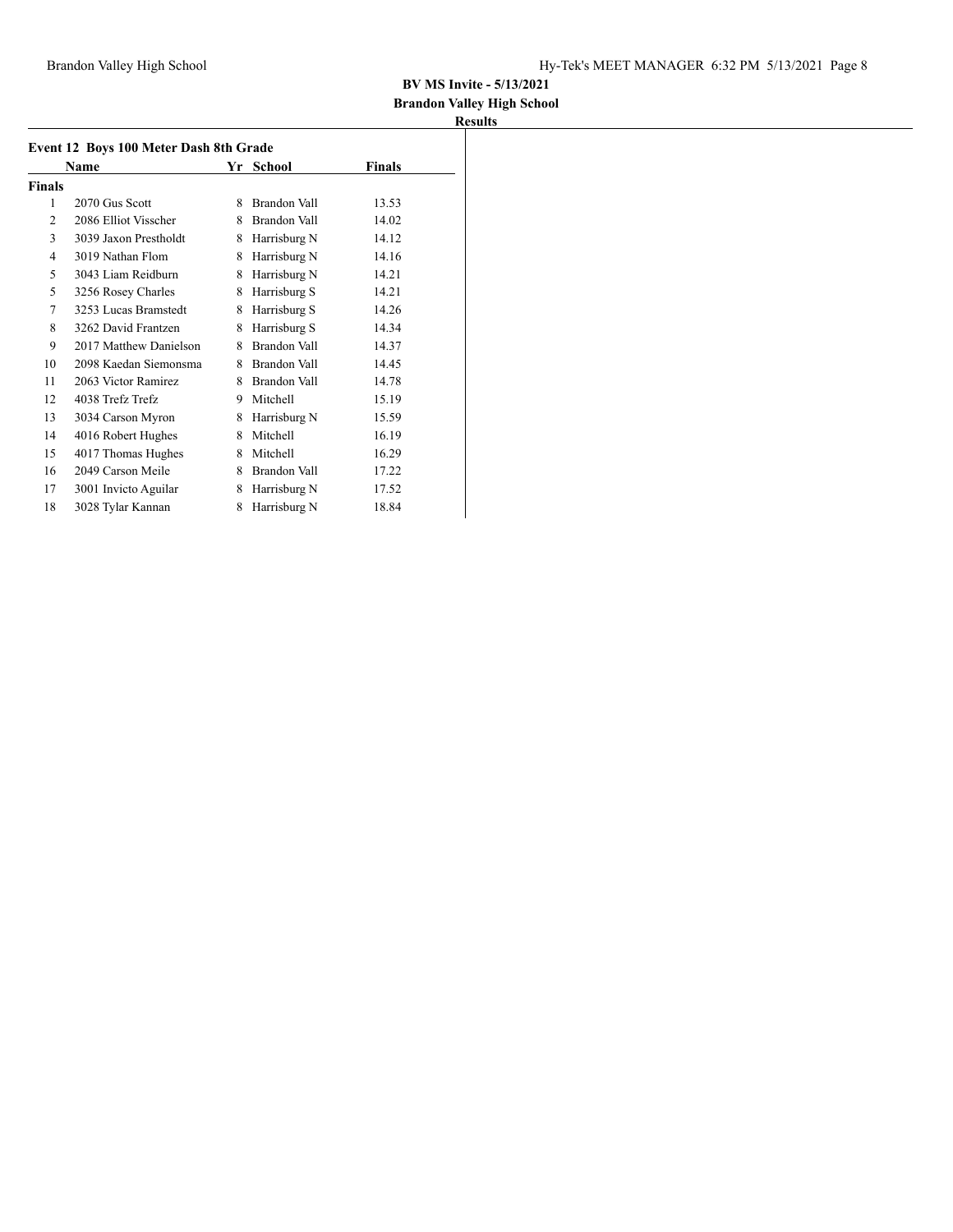#### **Brandon Valley High School Results**

|               | Event 17 Girls 4x200 Meter Relay 7th Grade |       |               |  |  |  |  |
|---------------|--------------------------------------------|-------|---------------|--|--|--|--|
|               | Team                                       | Relay | <b>Finals</b> |  |  |  |  |
| <b>Finals</b> |                                            |       |               |  |  |  |  |
| 1             | <b>Brandon Valley</b>                      | А     | 2:03.90       |  |  |  |  |
| 2             | Harrisburg North                           | А     | 2:06.60       |  |  |  |  |
| 3             | Harrisburg South                           | А     | 2:12.01       |  |  |  |  |
| 4             | Mitchell                                   | А     | 2:12.44       |  |  |  |  |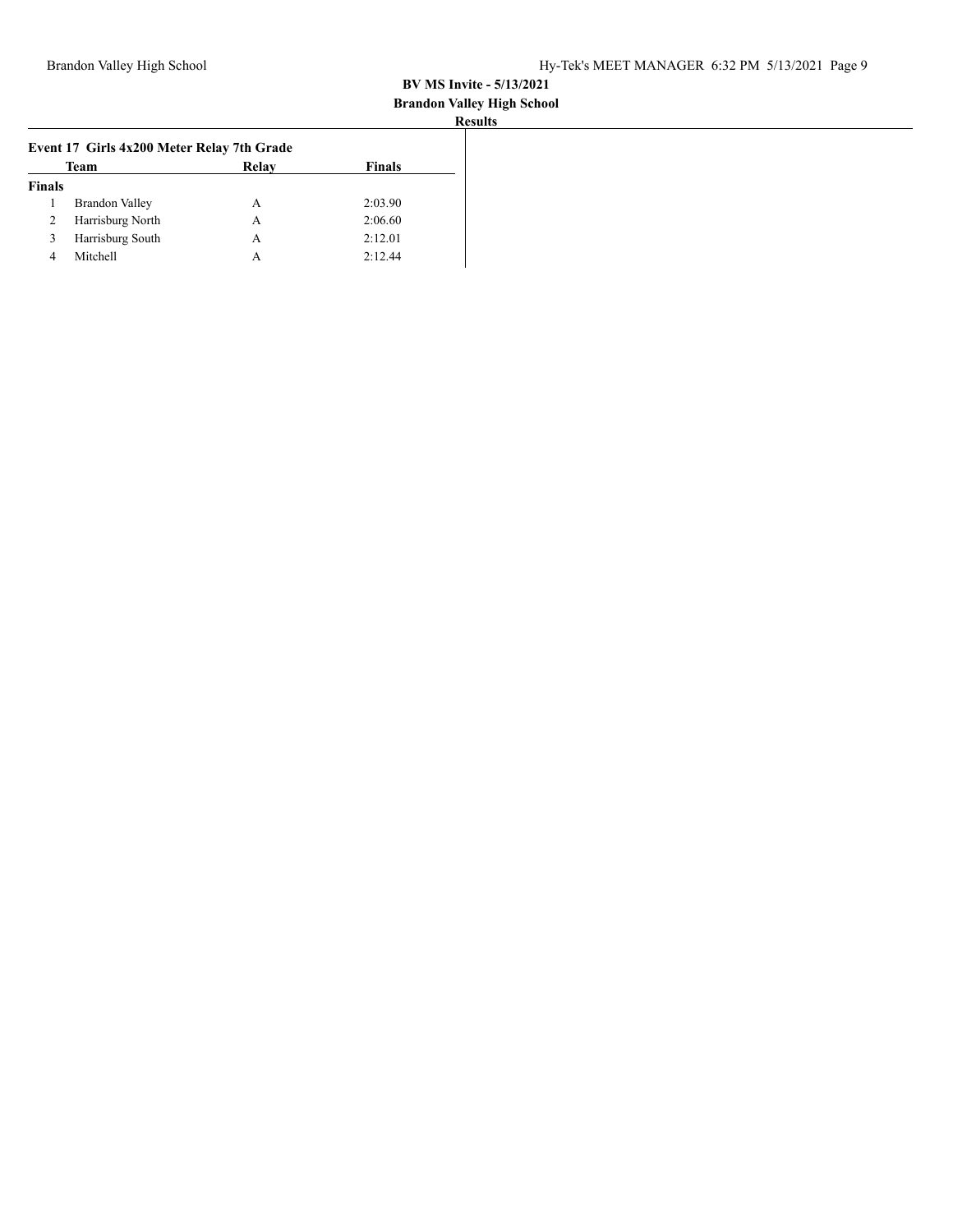#### **Brandon Valley High School**

| Team                  | Relay | <b>Finals</b>                              |
|-----------------------|-------|--------------------------------------------|
| Finals                |       |                                            |
| Harrisburg North      | А     | 2:09.52                                    |
| <b>Brandon Valley</b> | А     | 2:12.50                                    |
|                       |       | Event 18 Girls 4x200 Meter Relay 8th Grade |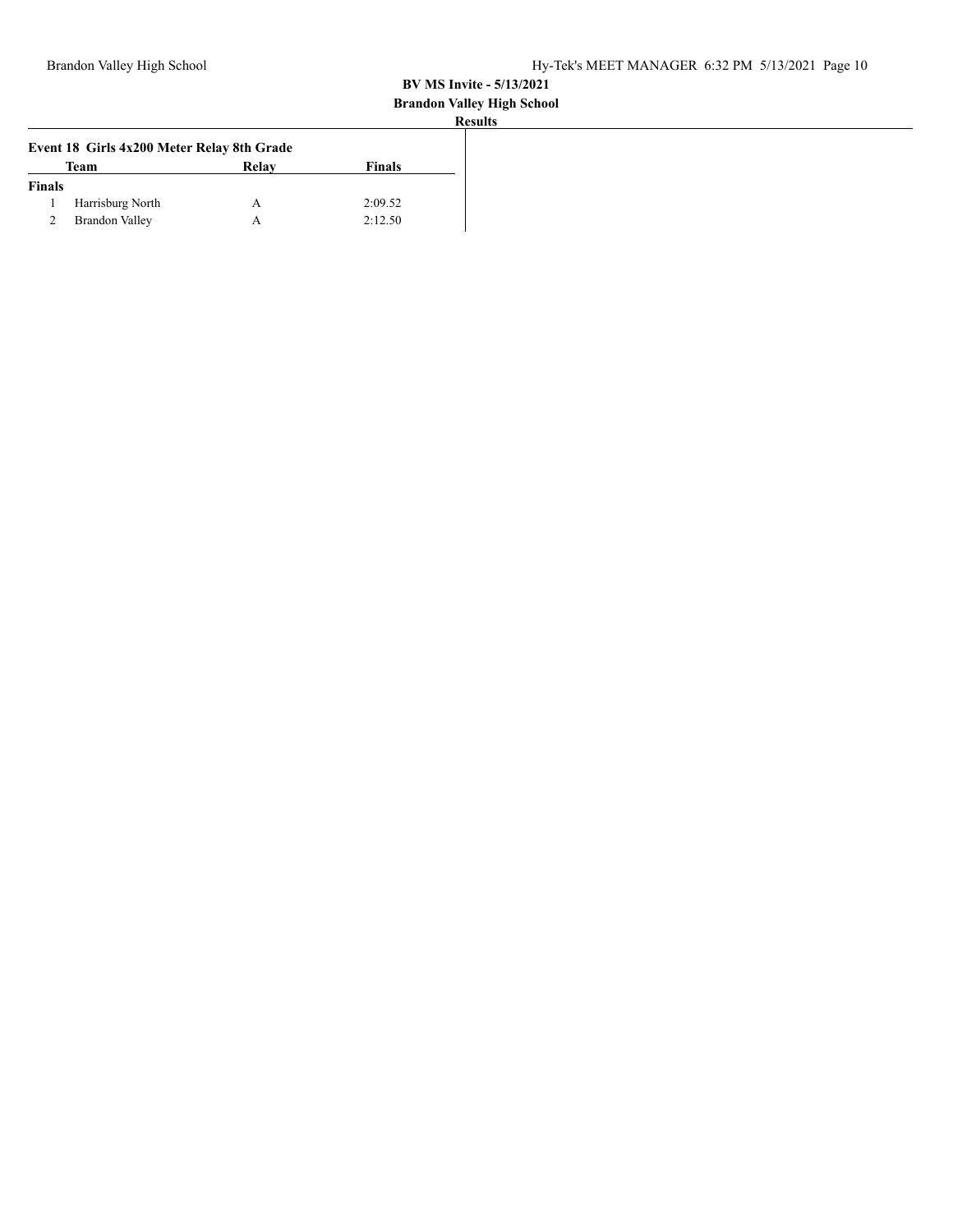#### **Brandon Valley High School Results**

|               | Event 19 Boys 4x200 Meter Relay 7th Grade |       |               |  |  |  |  |  |
|---------------|-------------------------------------------|-------|---------------|--|--|--|--|--|
|               | Team                                      | Relay | <b>Finals</b> |  |  |  |  |  |
| <b>Finals</b> |                                           |       |               |  |  |  |  |  |
|               | <b>Brandon Valley</b>                     | А     | 1:53.76       |  |  |  |  |  |
| 2             | Harrisburg North                          | А     | 1:56.31       |  |  |  |  |  |
| 3             | Harrisburg South                          | A     | 2:04.35       |  |  |  |  |  |
| 4             | Mitchell                                  | А     | 2:16.54       |  |  |  |  |  |
|               |                                           |       |               |  |  |  |  |  |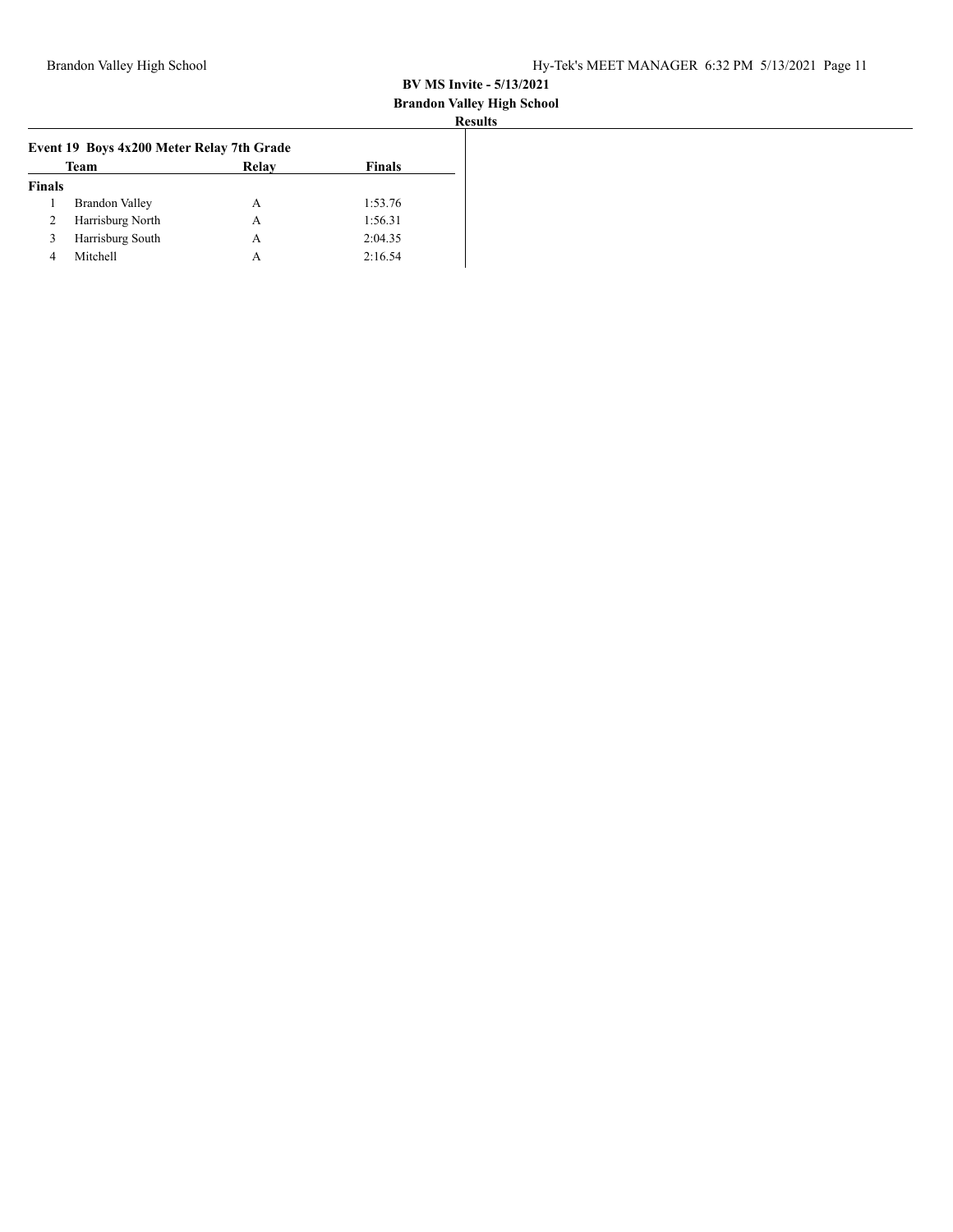# **Brandon Valley High School**

|               | Event 20 Boys 4x200 Meter Relay 8th Grade |       |               |
|---------------|-------------------------------------------|-------|---------------|
|               | Team                                      | Relay | <b>Finals</b> |
| <b>Finals</b> |                                           |       |               |
|               | Brandon Valley                            |       | 1:50.26       |
|               | Harrisburg North                          |       | 1:57.71       |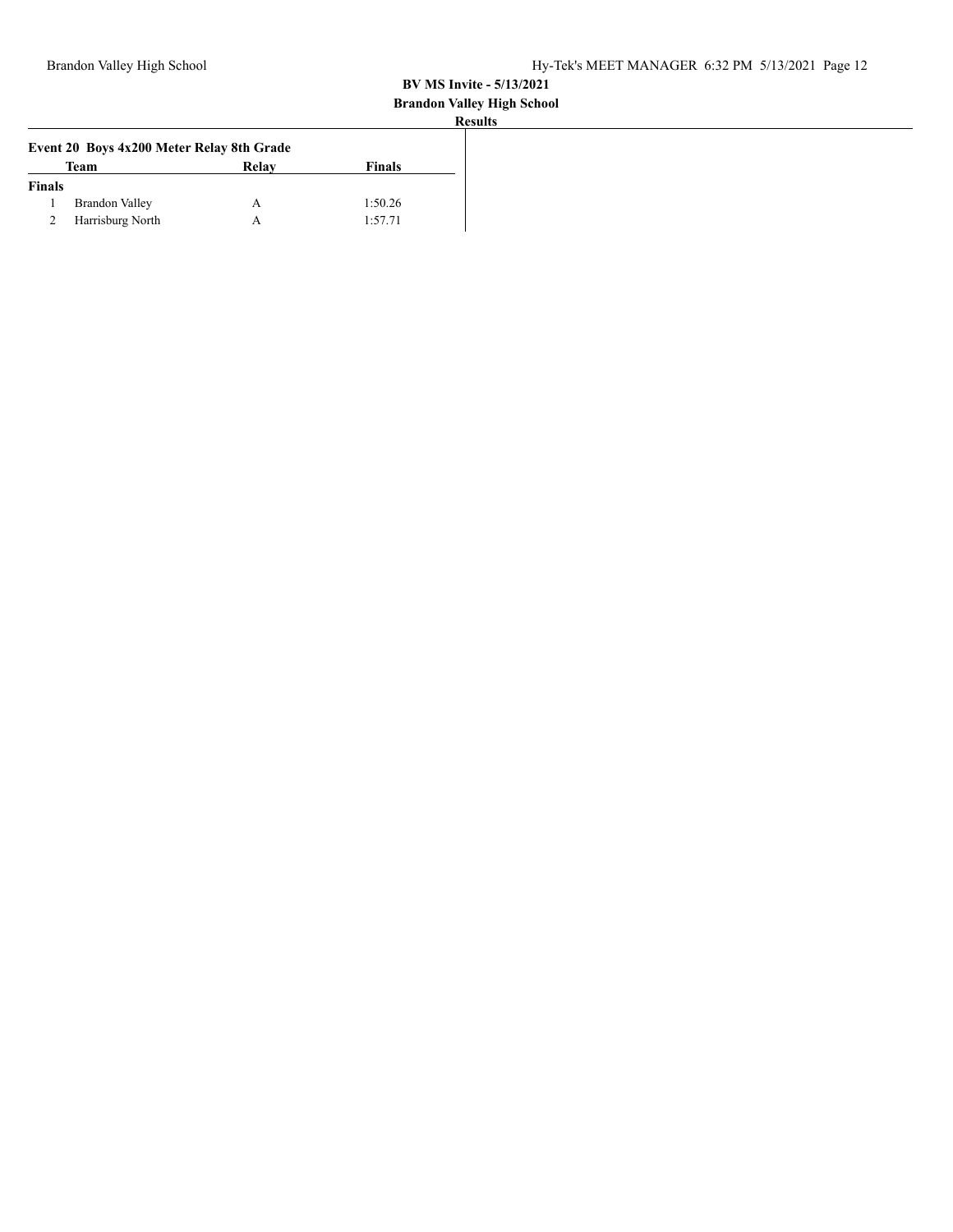# **Brandon Valley High School**

| Event 21 Girls 1600 Meter Run 7th Grade   |                       |   |              |         |  |
|-------------------------------------------|-----------------------|---|--------------|---------|--|
| <b>Finals</b><br>Yr School<br><b>Name</b> |                       |   |              |         |  |
| <b>Finals</b>                             |                       |   |              |         |  |
|                                           | 3767 Emily Lewis      | 7 | Harrisburg S | 5:59.00 |  |
| $\mathcal{L}$                             | 2533 Monica Kranz     |   | Brandon Vall | 6:52.00 |  |
| 3                                         | 2574 Madison Van Dyke |   | Brandon Vall | 7:10.00 |  |
| 4                                         | 2587 McKenzie Ehli    |   | Brandon Vall | 7:59.00 |  |
| 5                                         | 2535 Lucy LaMont      |   | Brandon Vall | 8:31.00 |  |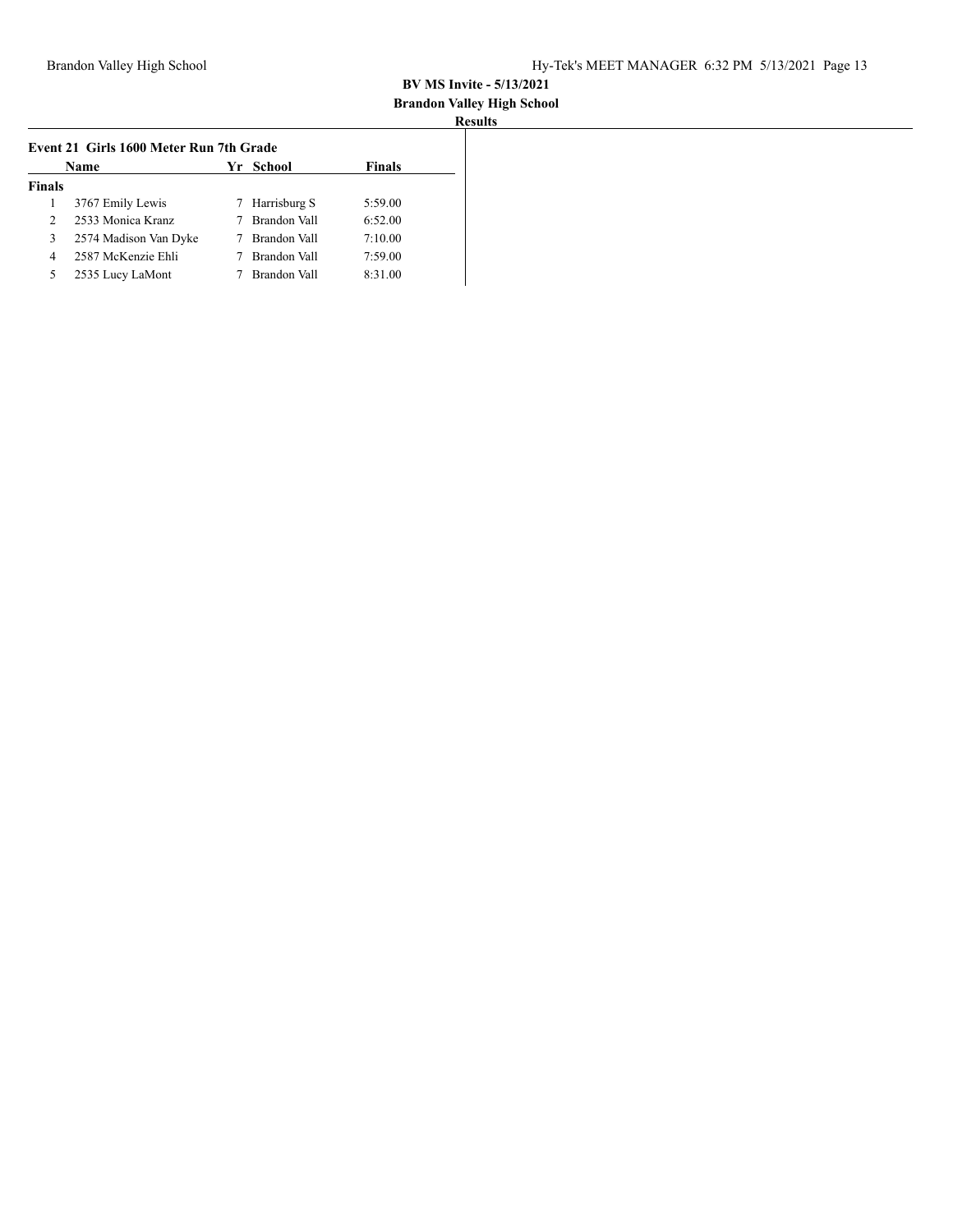## **Brandon Valley High School**

| Name          |                         |   | Yr School    | <b>Finals</b> |
|---------------|-------------------------|---|--------------|---------------|
| <b>Finals</b> |                         |   |              |               |
| 1             | 2072 Emmanuel Siemonsma | 7 | Brandon Vall | 5:50.21       |
| 2             | 3055 Grayer Van Hull    | 7 | Harrisburg N | 5:50.39       |
| 3             | 2059 Will Peterson      |   | Brandon Vall | 5:58.96       |
| 4             | 2095 Archer Johnson     |   | Brandon Vall | 6:01.59       |
| 5             | 2097 Elias Michailidis  |   | Brandon Vall | 6:02.94       |
| 6             | 3007 Lance Bodeen       | 7 | Harrisburg N | 6:15.08       |
| 7             | 4003 Roland Barondeau   |   | Mitchell     | 6:17.77       |
| 8             | 3259 Carter Dumdei      |   | Harrisburg S | 6:21.63       |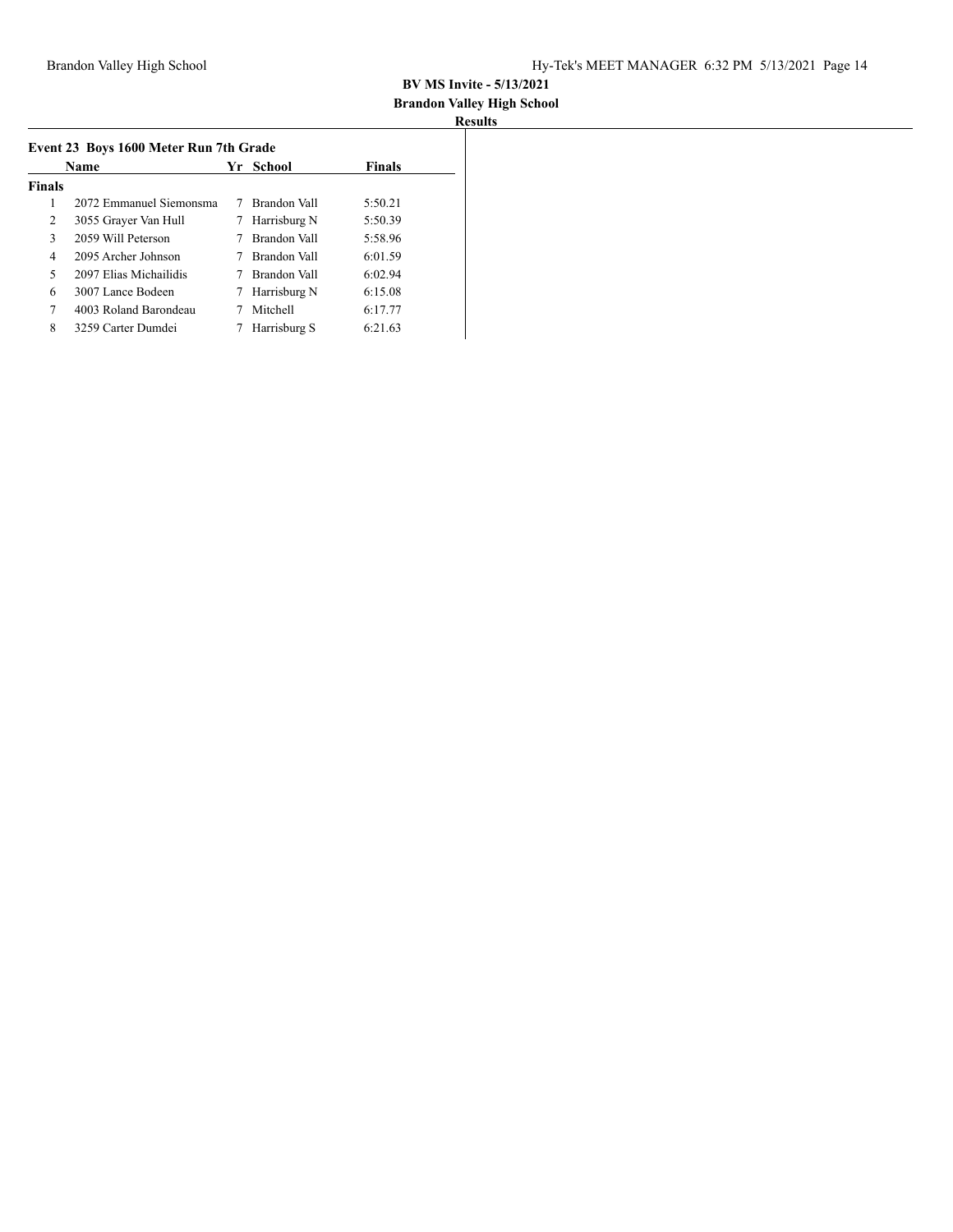# **Brandon Valley High School**

|               | Name                |    | Yr School    | <b>Finals</b> |
|---------------|---------------------|----|--------------|---------------|
| <b>Finals</b> |                     |    |              |               |
|               | 2092 Camron Bailous |    | Brandon Vall | 6:02.88       |
| 2             | 3050 Elijah Shirley | 8. | Harrisburg N | 6:08.56       |
| 3             | 2042 Joe Kranz      |    | Brandon Vall | 6:10.27       |
| 4             | 2002 Caleb Bastian  |    | Brandon Vall | 6:21.71       |
| 5             | 3289 Jarron Styles  | 8  | Harrisburg S | 6:32.65       |
| 6             | 3058 Isaac Vazquez  | 8  | Harrisburg N | 6:46.20       |
|               |                     |    |              |               |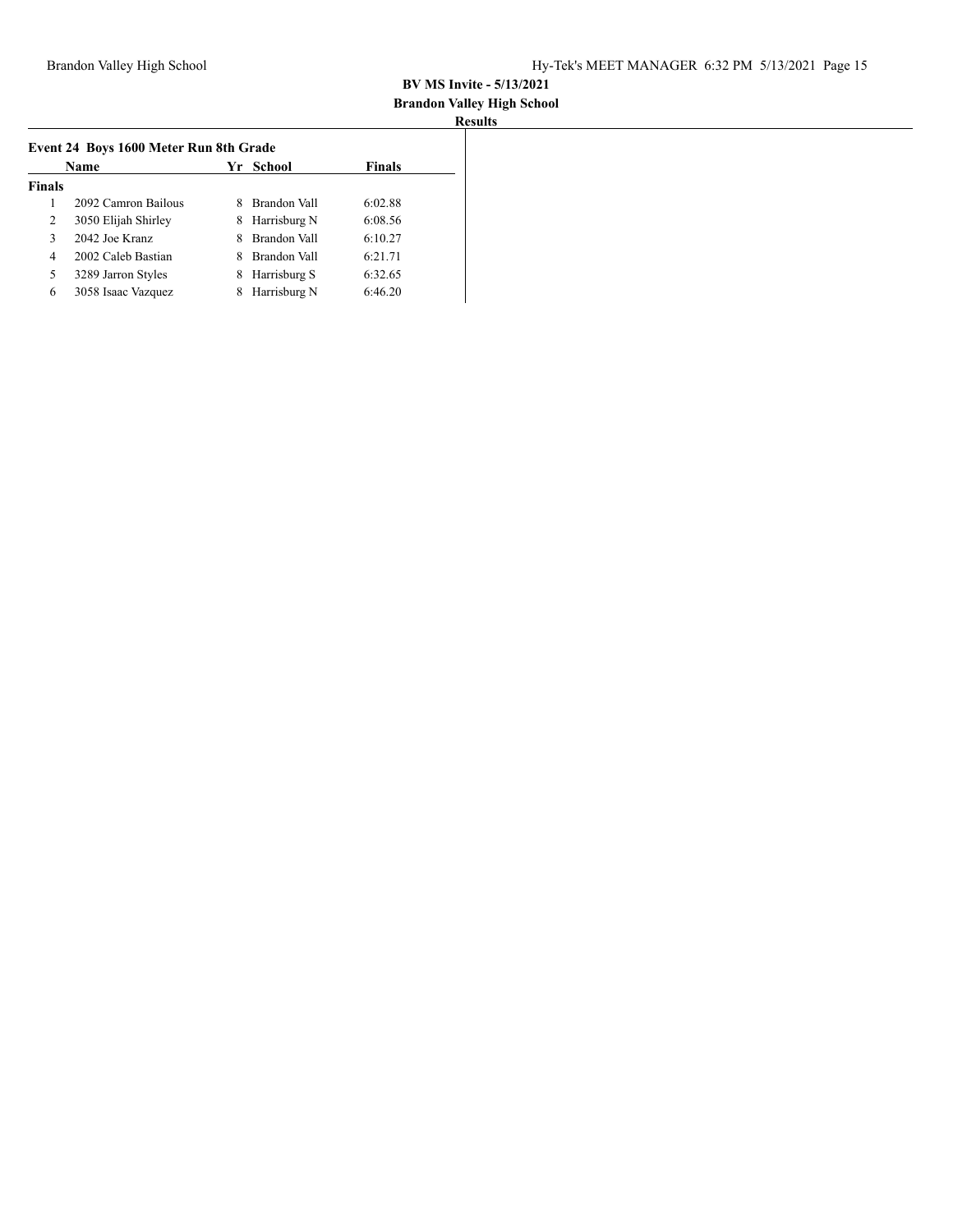#### **Brandon Valley High School Results**

|                                            |                       |       |               | . . |  |
|--------------------------------------------|-----------------------|-------|---------------|-----|--|
| Event 25 Girls 4x100 Meter Relay 7th Grade |                       |       |               |     |  |
|                                            | Team                  | Relay | <b>Finals</b> |     |  |
| <b>Finals</b>                              |                       |       |               |     |  |
|                                            | Harrisburg North      | А     | 1:00.57       |     |  |
| 2                                          | Mitchell              | A     | 1:02.58       |     |  |
| 3                                          | Harrisburg South      | А     | 1:02.94       |     |  |
| 4                                          | <b>Brandon Valley</b> | А     | 1:03.78       |     |  |
|                                            |                       |       |               |     |  |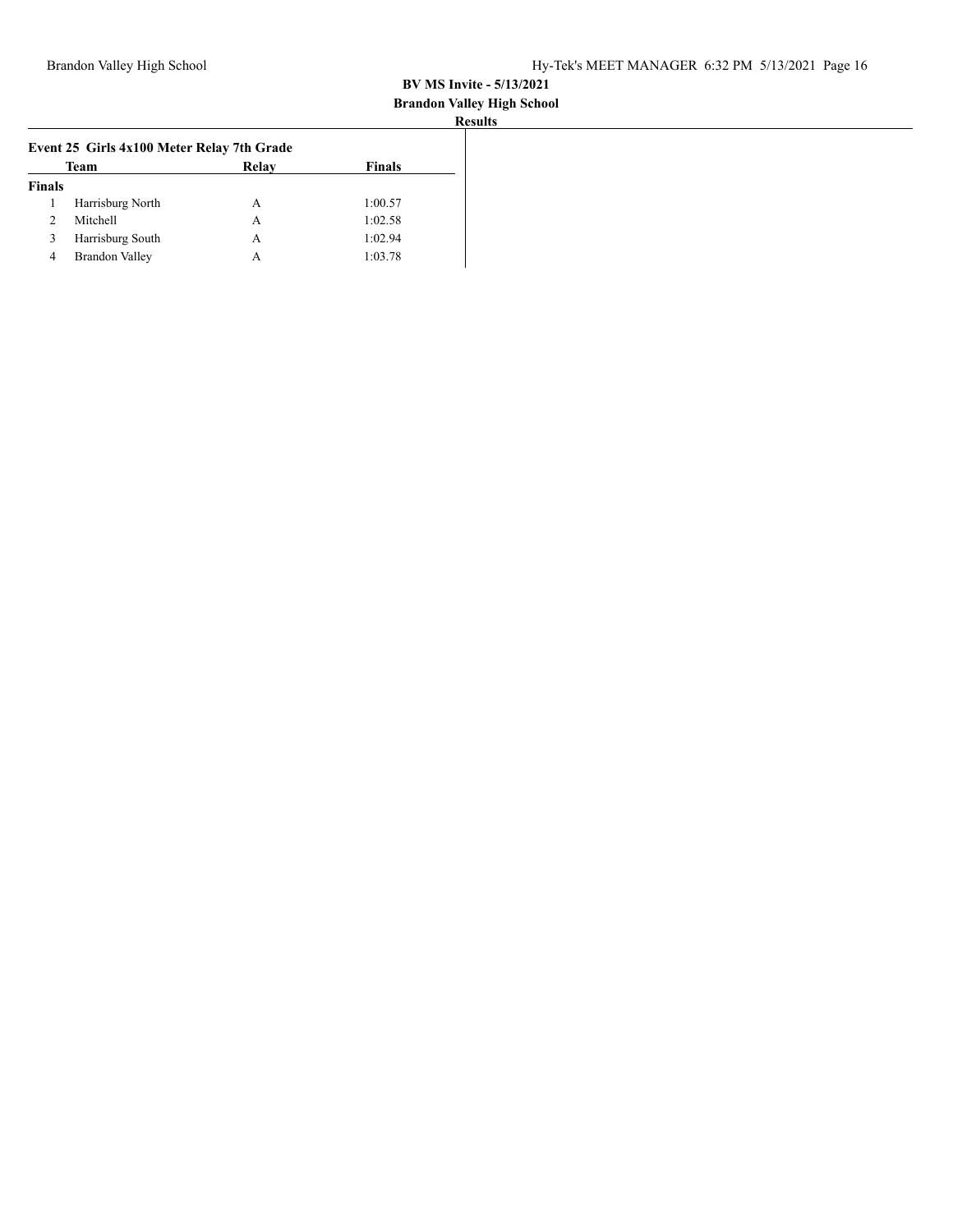# **Brandon Valley High School**

| <b>Results</b> |
|----------------|

| Event 26 Girls 4x100 Meter Relay 8th Grade |                       |       |               |  |  |
|--------------------------------------------|-----------------------|-------|---------------|--|--|
|                                            | Team                  | Relay | <b>Finals</b> |  |  |
| <b>Finals</b>                              |                       |       |               |  |  |
|                                            | Harrisburg North      | A     | 1:02.41       |  |  |
|                                            | <b>Brandon Valley</b> | А     | 1:03.00       |  |  |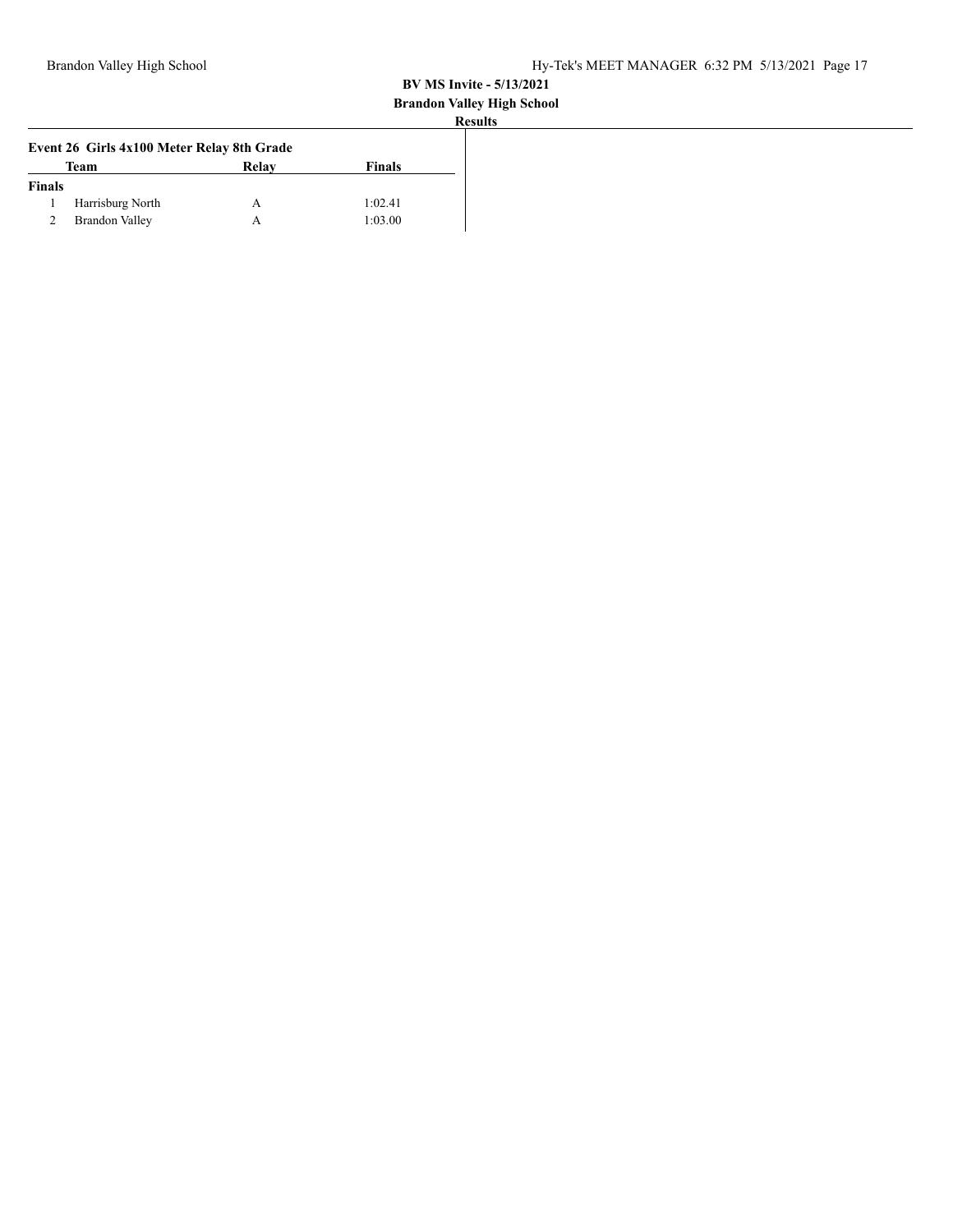#### **Brandon Valley High School Results**

| Team                  | Relay | <b>Finals</b>                             |  |
|-----------------------|-------|-------------------------------------------|--|
|                       |       |                                           |  |
| <b>Brandon Valley</b> | А     | 54.81                                     |  |
| Harrisburg North      | А     | 57.14                                     |  |
| Mitchell              | А     | 1:01.59                                   |  |
| Harrisburg South      | А     | 1:04.45                                   |  |
|                       |       | Event 27 Boys 4x100 Meter Relay 7th Grade |  |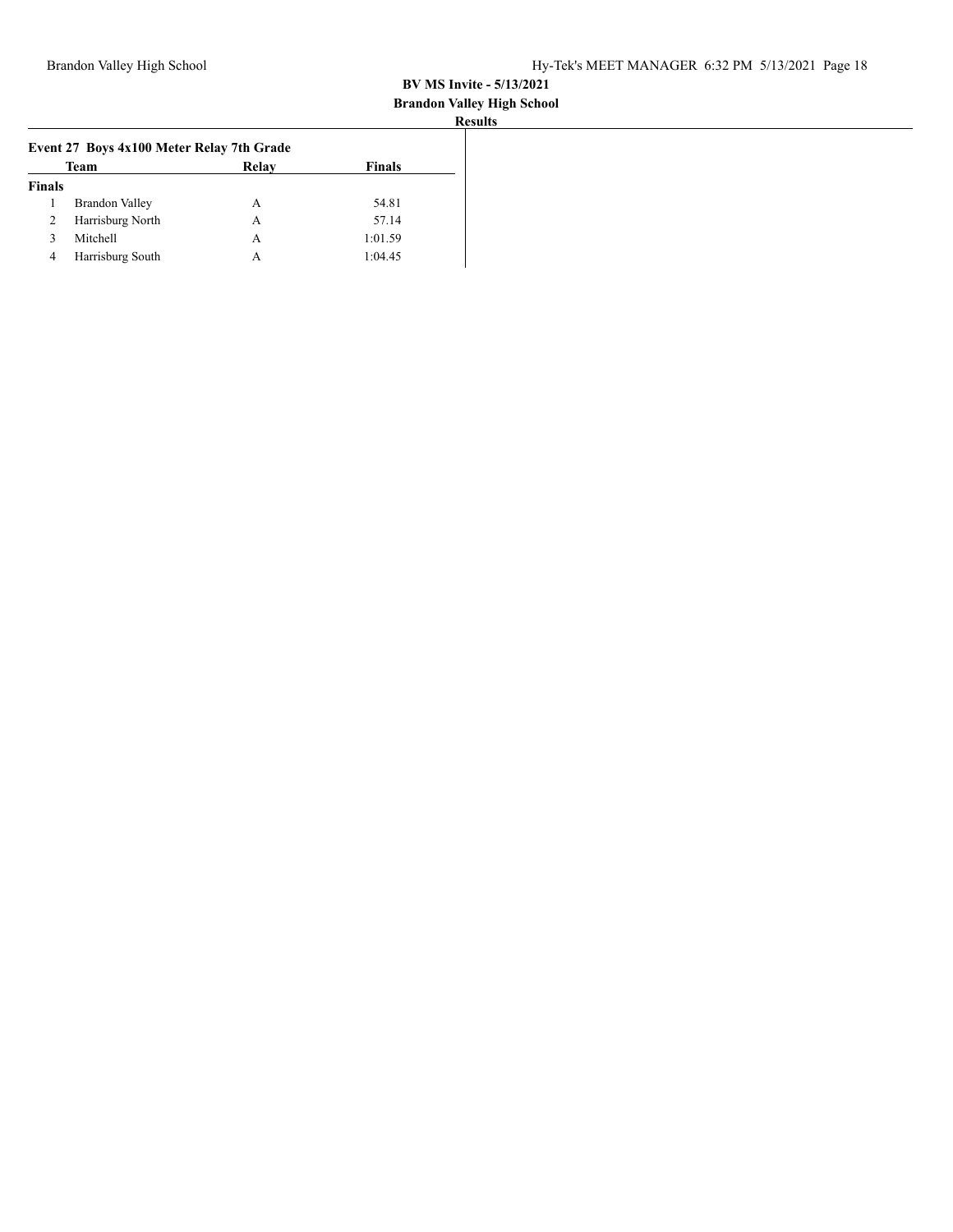## **Brandon Valley High School**

|               |                                           |       |               | <b>Results</b> |
|---------------|-------------------------------------------|-------|---------------|----------------|
|               | Event 28 Boys 4x100 Meter Relay 8th Grade |       |               |                |
|               | Team                                      | Relay | <b>Finals</b> |                |
| <b>Finals</b> |                                           |       |               |                |
|               | <b>Brandon Valley</b>                     |       | 53.40         |                |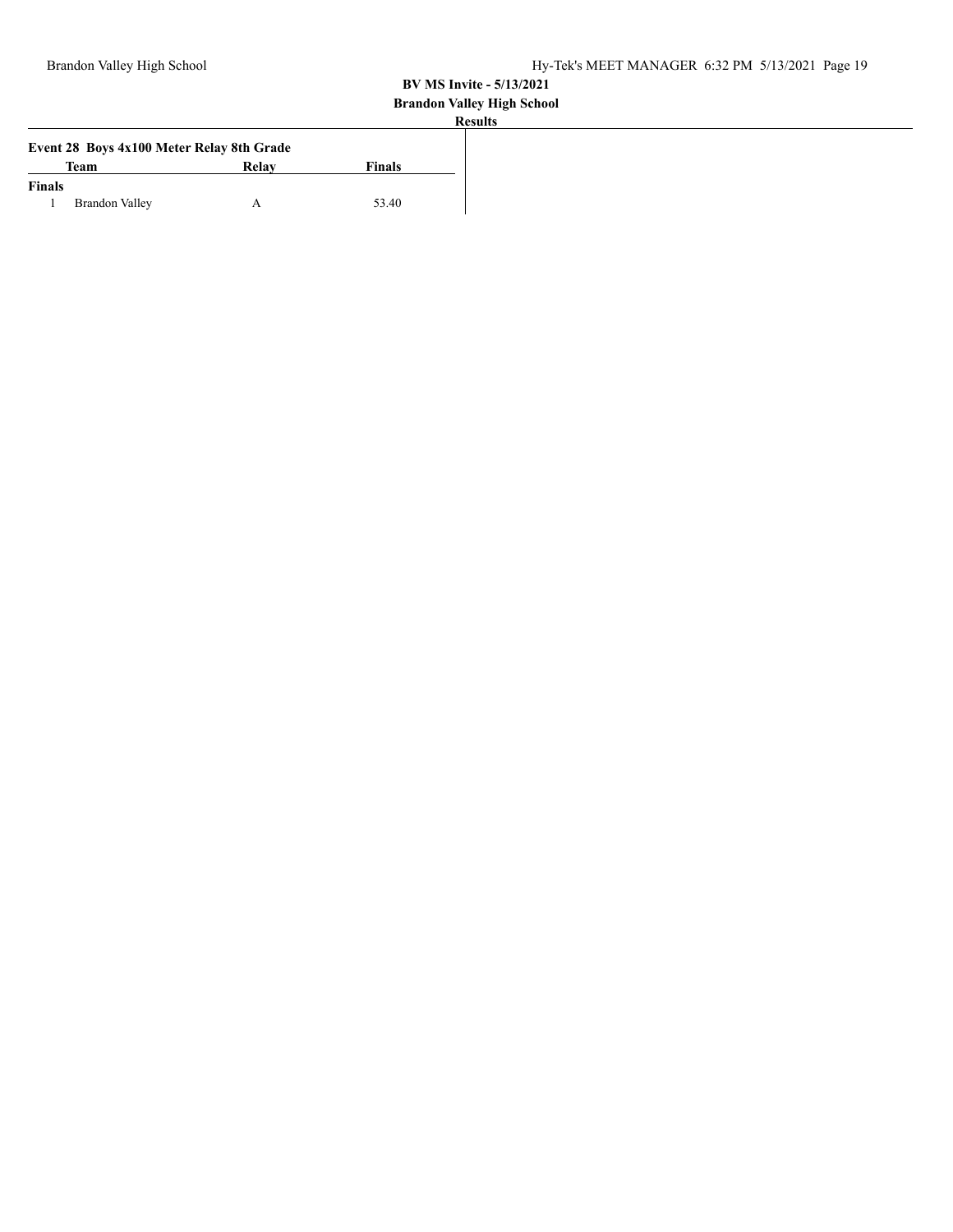# **Brandon Valley High School**

| <b>Finals</b><br><b>Name</b><br>School<br>Yr |                         |   |              |         |
|----------------------------------------------|-------------------------|---|--------------|---------|
| <b>Finals</b>                                |                         |   |              |         |
| 1                                            | 3779 Delaney Rockvam    | 7 | Harrisburg S | 1:06.53 |
| 2                                            | 3781 Izzie Smithback    | 7 | Harrisburg S | 1:13.69 |
| $\overline{2}$                               | 2595 Melanie Tsymbalist | 7 | Brandon Vall | 1:13.69 |
| 4                                            | 3770 Sandra Martin      | 7 | Harrisburg S | 1:13.96 |
| 5                                            | 3542 Savannah Marling   | 8 | Harrisburg N | 1:14.07 |
| 6                                            | 3514 Kennedy Cauwels    | 7 | Harrisburg N | 1:15.89 |
| 7                                            | 3541 Lindsay Langner    | 7 | Harrisburg N | 1:16.56 |
| 8                                            | 2516 Morgan Dathe       | 7 | Brandon Vall | 1:16.88 |
| 9                                            | 4501 Danny Borja        | 7 | Mitchell     | 1:17.07 |
| 10                                           | 4521 Allyson Tilberg    | 7 | Mitchell     | 1:19.12 |
| 11                                           | 3536 Hailey Kaufman     | 7 | Harrisburg N | 1:19.72 |
| 12                                           | 3787 Norah Vander Leest | 7 | Harrisburg S | 1:22.16 |
| 13                                           | 4514 Ella Kurtenbach    |   | Mitchell     | 1:29.01 |
|                                              |                         |   |              |         |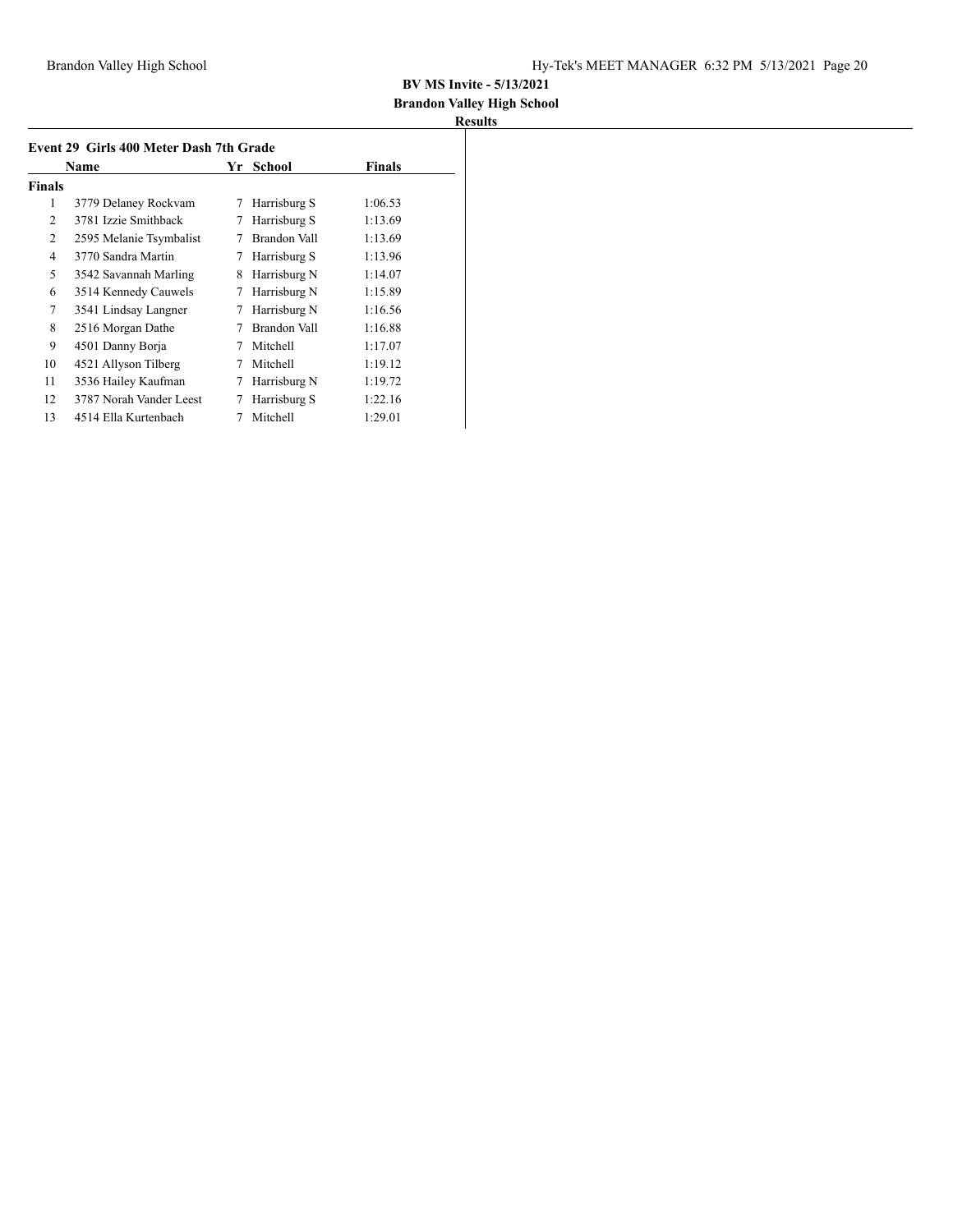## **Brandon Valley High School**

| Event 30 Girls 400 Meter Dash 8th Grade |                           |    |              |               |  |
|-----------------------------------------|---------------------------|----|--------------|---------------|--|
|                                         | Name                      | Yr | School       | <b>Finals</b> |  |
| <b>Finals</b>                           |                           |    |              |               |  |
| 1                                       | 2596 Unknown Athlete      | 8  | Brandon Vall | 1:14.35       |  |
| 2                                       | 3516 Abigail Determan     | 8  | Harrisburg N | 1:14.44       |  |
| 3                                       | 4524 Mylie Weber          | 8  | Mitchell     | 1:18.08       |  |
| 4                                       | 3786 Avanee Van Den Hemel | 8  | Harrisburg S | 1:20.38       |  |
| 5                                       | 3527 Brooklyn Haffey      | 8  | Harrisburg N | 1:24.46       |  |
| 6                                       | 4516 Brooklyn Meyer       | 8  | Mitchell     | 1:25.19       |  |
| 7                                       | 4503 Alexa Chapman        | 8  | Mitchell     | 1:26.03       |  |
| 8                                       | 4520 Jaeda Stunes         | 8  | Mitchell     | 1:26.91       |  |
| 9                                       | 3563 Karis Weeg           | 8  | Harrisburg N | 1:30.35       |  |
| 10                                      | 3539 Claire Lalim         | 8  | Harrisburg N | 1:32.35       |  |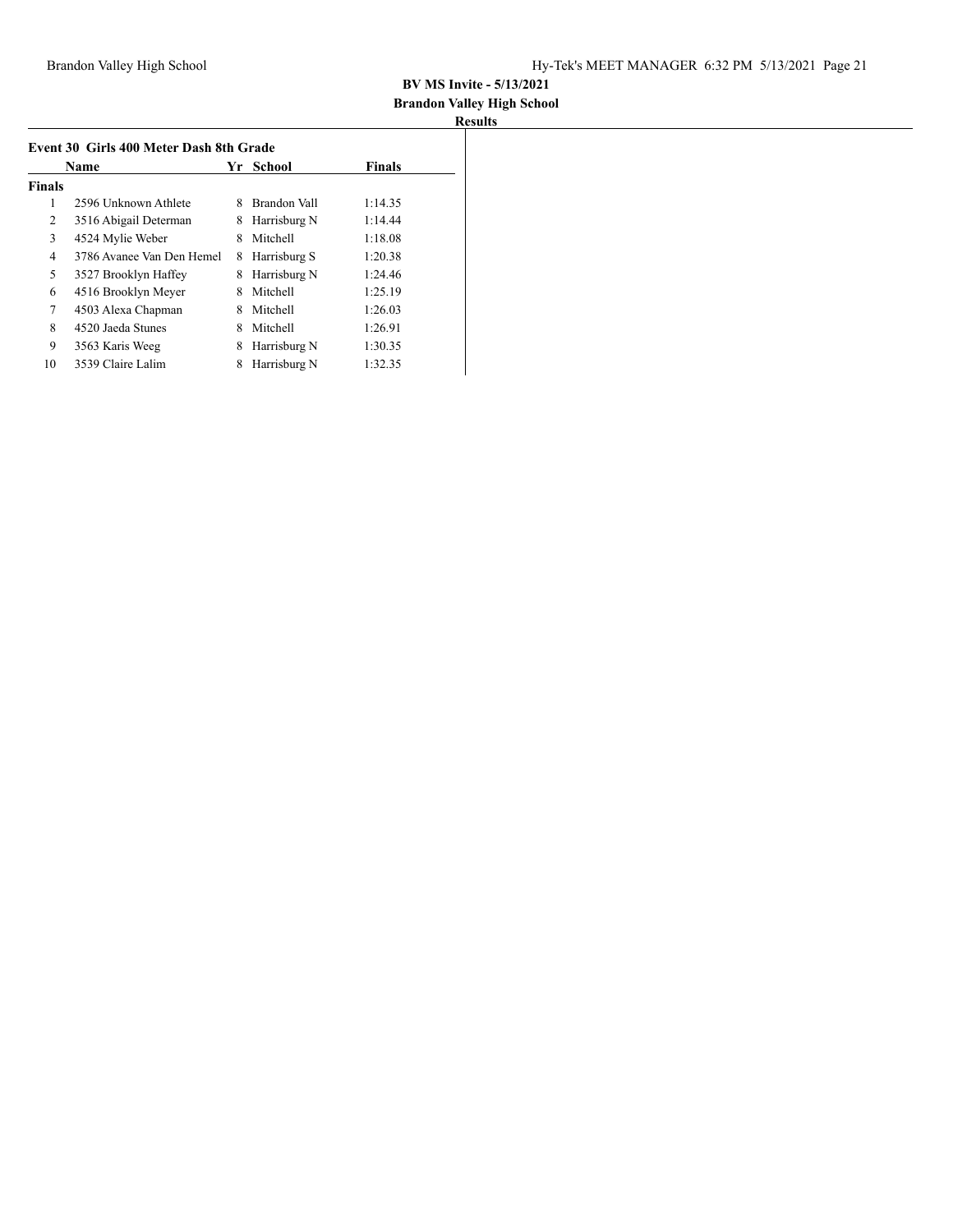## **Brandon Valley High School**

|                | Name                  | Yr | <b>School</b> | Finals  |
|----------------|-----------------------|----|---------------|---------|
| Finals         |                       |    |               |         |
| 1              | 2057 Camden Pantekoek | 7  | Brandon Vall  | 1:03.77 |
| $\mathfrak{D}$ | 2077 Bryton Stroh     | 7  | Brandon Vall  | 1:07.90 |
| 3              | 4009 Camden Groepper  | 7  | Mitchell      | 1:07.94 |
| $\overline{4}$ | 3009 Greyson Cauwels  | 7  | Harrisburg N  | 1:09.95 |
| 5              | 4039 Ouinton Wilson   | 7  | Mitchell      | 1:10.43 |
| 6              | 4004 Cooper Bates     | 8  | Mitchell      | 1:12.77 |
| 7              | 3025 Jensen Hinton    | 7  | Harrisburg N  | 1:13.32 |
| 8              | 3068 William Shields  | 7  | Harrisburg N  | 1:15.07 |
| 9              | 3035 David Ndong      | 8  | Harrisburg N  | 1:15.97 |
| 10             | 3286 Brecken Seykora  | 7  | Harrisburg S  | 1:16.65 |
| 11             | 4003 Roland Barondeau | 7  | Mitchell      | 1:17.12 |
| 12             | 3064 Will Young       | 7  | Harrisburg N  | 1:18.45 |
| 13             | 3294 Kobe Vesely      | 7  | Harrisburg S  | 1:18.95 |
| 14             | 2037 Isaac Josephsen  | 7  | Brandon Vall  | 1:19.01 |
| 15             | 3257 Zayden Cool      | 7  | Harrisburg S  | 1:19.12 |
| 16             | 2009 Yoseph Bushen    | 7  | Brandon Vall  | 1:26.71 |
|                |                       |    |               |         |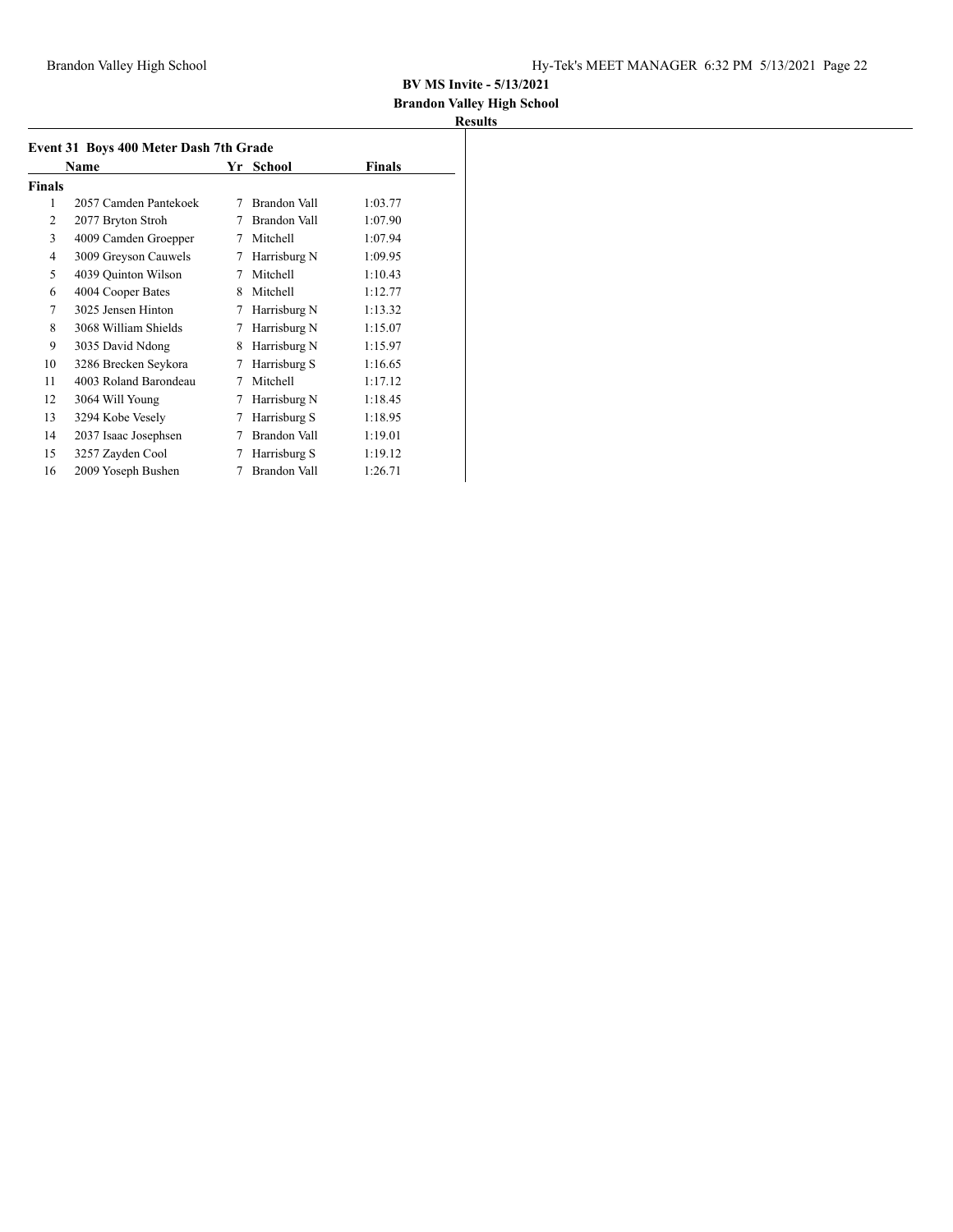## **Brandon Valley High School**

| <b>Name</b>    |                       | Yr. | School       | <b>Finals</b> |
|----------------|-----------------------|-----|--------------|---------------|
| <b>Finals</b>  |                       |     |              |               |
| 1              | 2007 Logan Brendsel   | 8   | Brandon Vall | 1:04.19       |
| 2              | 3268 Chase Jennings   | 8   | Harrisburg S | 1:07.56       |
| 3              | 2040 Lual Kiir        | 8   | Brandon Vall | 1:08.52       |
| $\overline{4}$ | 3004 Blair Auen       | 8   | Harrisburg N | 1:10.34       |
| 5              | 4016 Robert Hughes    | 8   | Mitchell     | 1:10.58       |
| 6              | 4038 Trefz Trefz      | 9   | Mitchell     | 1:11.33       |
| 7              | 3037 Carter Oyen      | 8   | Harrisburg N | 1:12.87       |
| 8              | 2009 Yoseph Bushen    |     | Brandon Vall | 1:14.43       |
| 9              | 3048 Bryan Schierholz | 8   | Harrisburg N | 1:15.55       |
| 10             | 3255 Carson Bushfield | 8   | Harrisburg S | 1:15.56       |
| 11             | 4017 Thomas Hughes    | 8   | Mitchell     | 1:25.03       |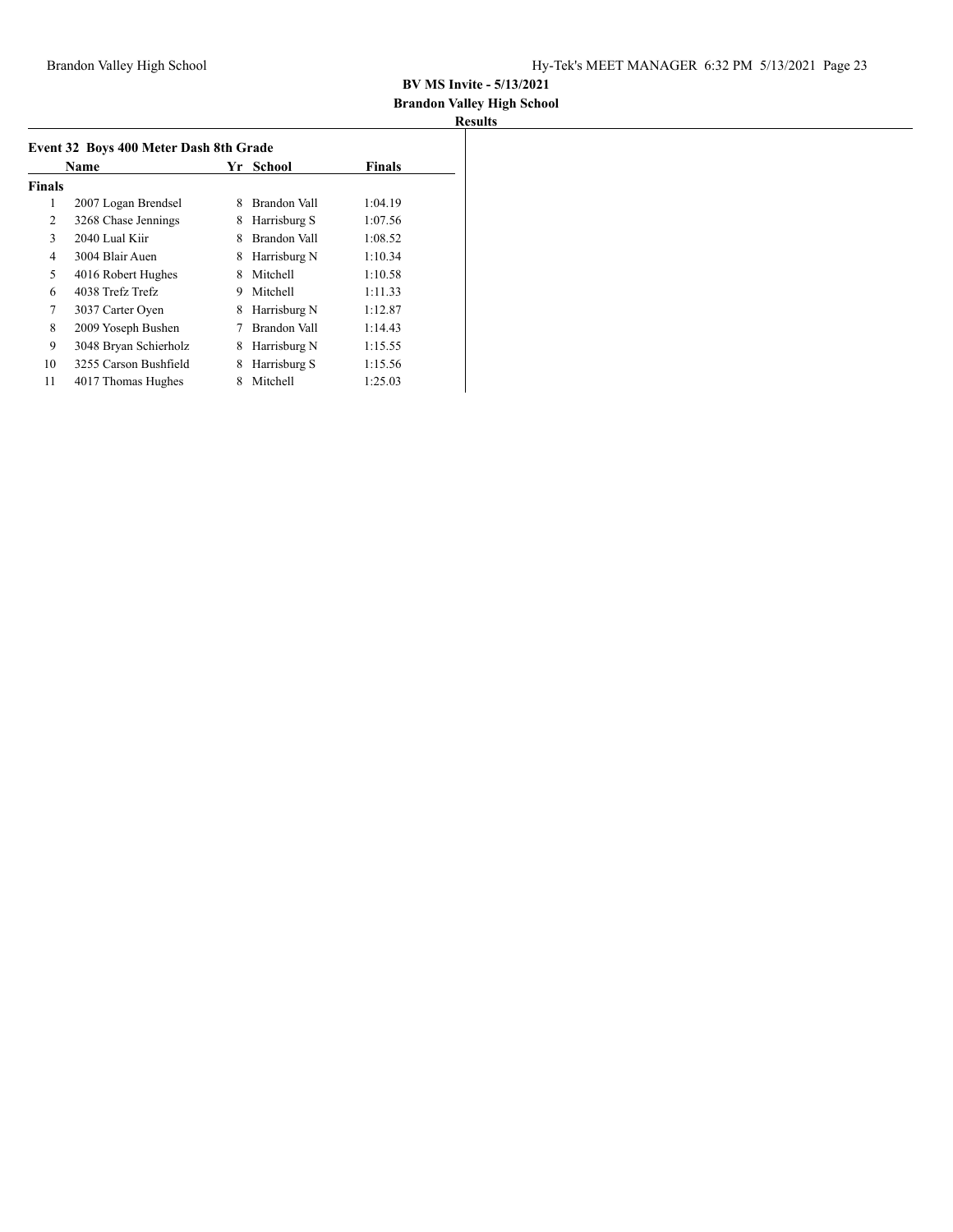# **Brandon Valley High School**

| Results |
|---------|
|---------|

| <b>Name</b>   |                       | - School<br>Yr. |              | <b>Finals</b> |
|---------------|-----------------------|-----------------|--------------|---------------|
| <b>Finals</b> |                       |                 |              |               |
| 1             | 3502 Lily Austin      | 7               | Harrisburg N | 35.28         |
| 2             | 3541 Lindsay Langner  | 7               | Harrisburg N | 36.34         |
| 3             | 2554 Kiersten Rubin   |                 | Brandon Vall | 36.76         |
| 4             | 3513 Ava Buss         |                 | Harrisburg N | 37.03         |
| 5             | 2557 Gracie Salter    |                 | Brandon Vall | 37.51         |
| 6             | 3792 Gabi Zachariasen |                 | Harrisburg S | 38.72         |
| 7             | 3775 Jesa Patten      |                 | Harrisburg S | 40.58         |
| 8             | 2566 KayleeAnn Solum  |                 | Brandon Vall | 43.20         |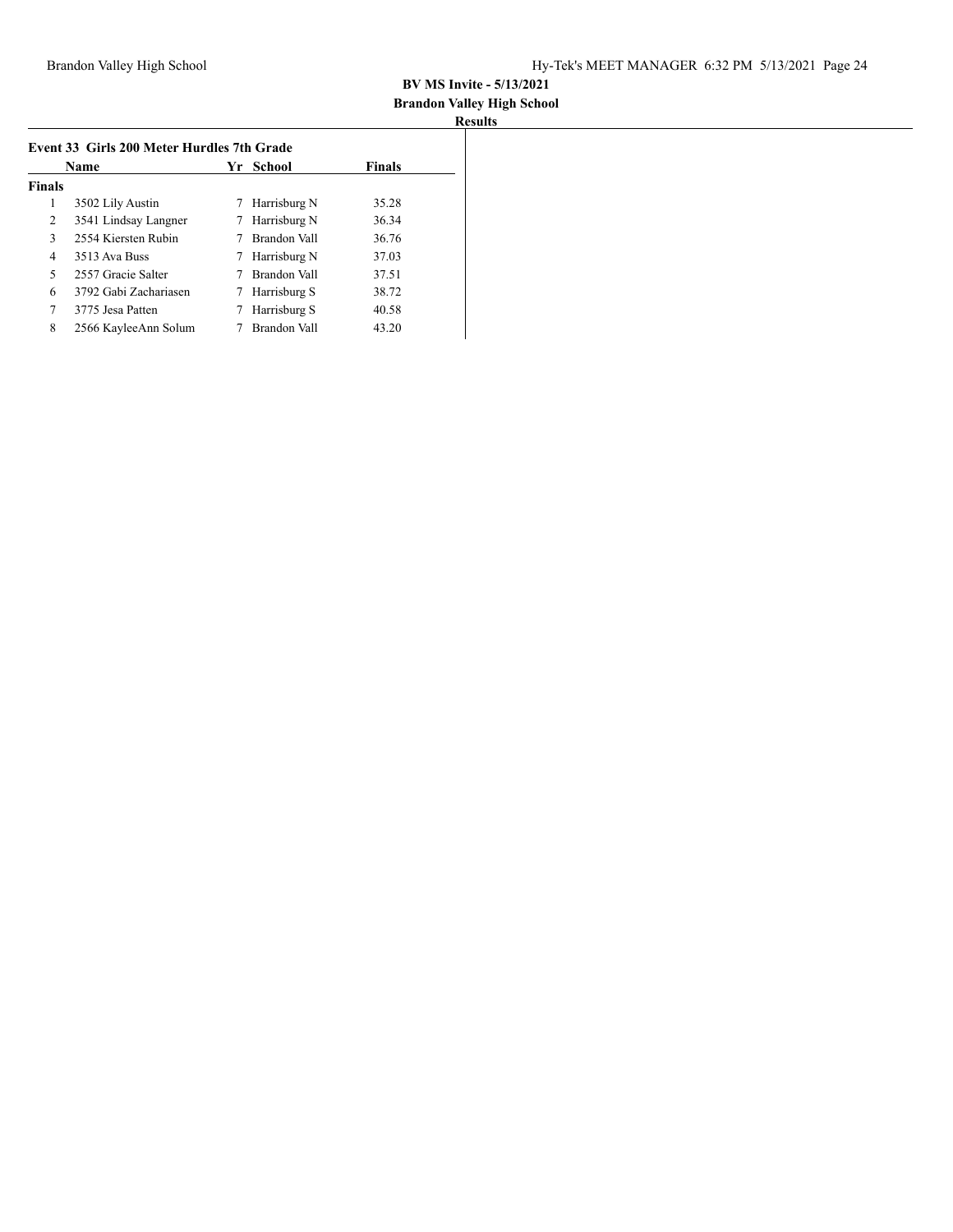#### **Brandon Valley High School**

|               | Event 34 Girls 200 Meter Hurdles 8th Grade |    |                |        |
|---------------|--------------------------------------------|----|----------------|--------|
|               | <b>Name</b>                                | Уr | School         | Finals |
| <b>Finals</b> |                                            |    |                |        |
|               | 3519 Kenly Ducommun                        |    | 8 Harrisburg N | 36.70  |
|               | 3546 Sara Jane Morton                      | 8. | Harrisburg N   | 36.97  |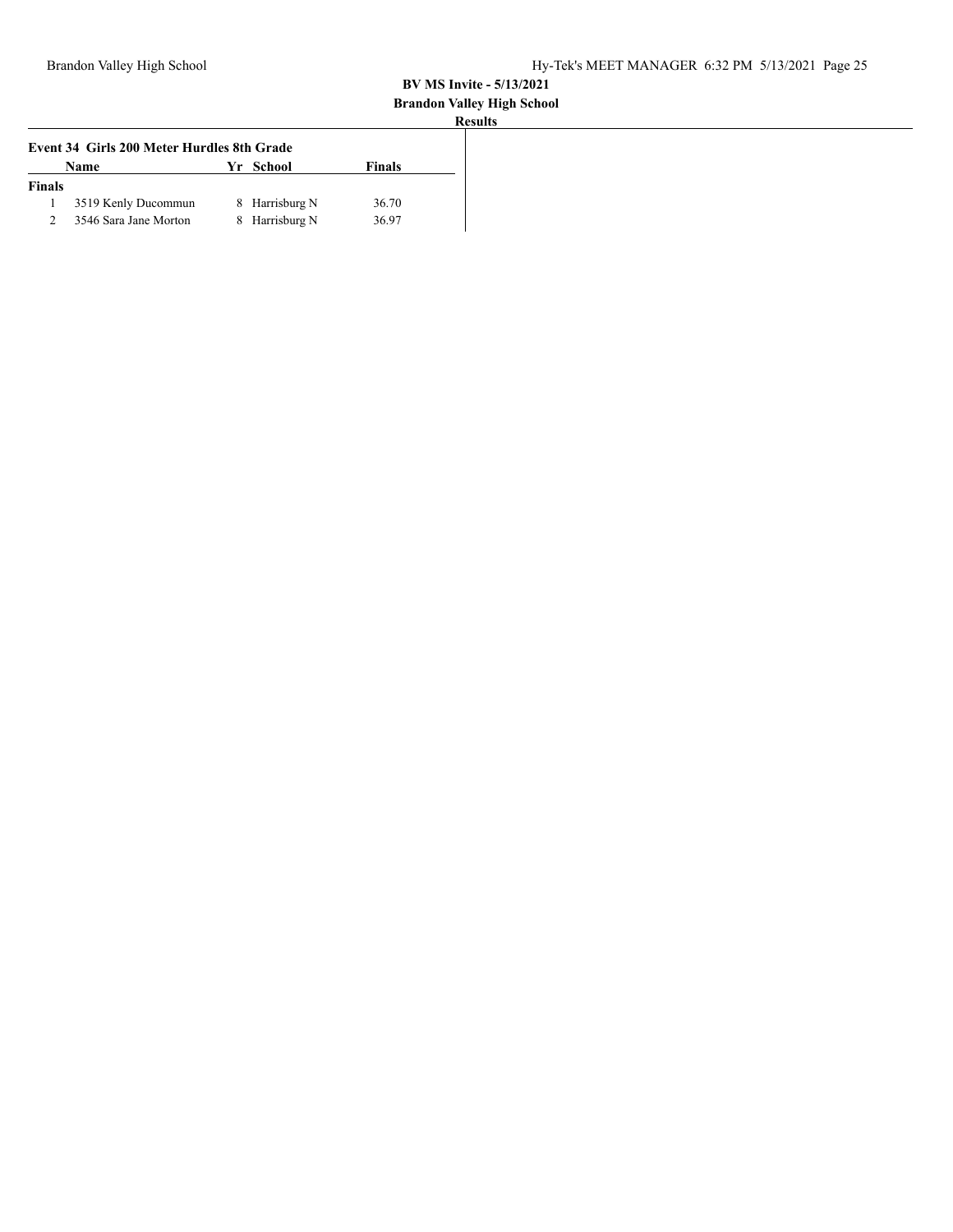# **Brandon Valley High School**

|               | Name                  | Yr. | School       | Finals |
|---------------|-----------------------|-----|--------------|--------|
| <b>Finals</b> |                       |     |              |        |
| 1             | 2044 Gak Mayen        | 7   | Brandon Vall | 32.66  |
| 2             | 4021 Luke LeBrun      | 7   | Mitchell     | 32.71  |
| 3             | 2024 Brandon Fisher   |     | Brandon Vall | 33.47  |
| 4             | 2085 Mason Veld       | 7   | Brandon Vall | 34.50  |
| 5             | 3032 Jaden Martin     | 7   | Harrisburg N | 34.55  |
| 6             | 2030 Ouinton Hall     |     | Brandon Vall | 34.94  |
| 7             | 2008 Will Bunker      | 7   | Brandon Vall | 35.58  |
| 8             | 3068 William Shields  | 7   | Harrisburg N | 36.95  |
| 9             | 3064 Will Young       | 7   | Harrisburg N | 37.88  |
| 10            | 3055 Grayer Van Hull  | 7   | Harrisburg N | 38.33  |
| 11            | 3282 Tayge Privett    | 7   | Harrisburg S | 38.65  |
| 12            | 2071 Grayden Sharping |     | Brandon Vall | 38.95  |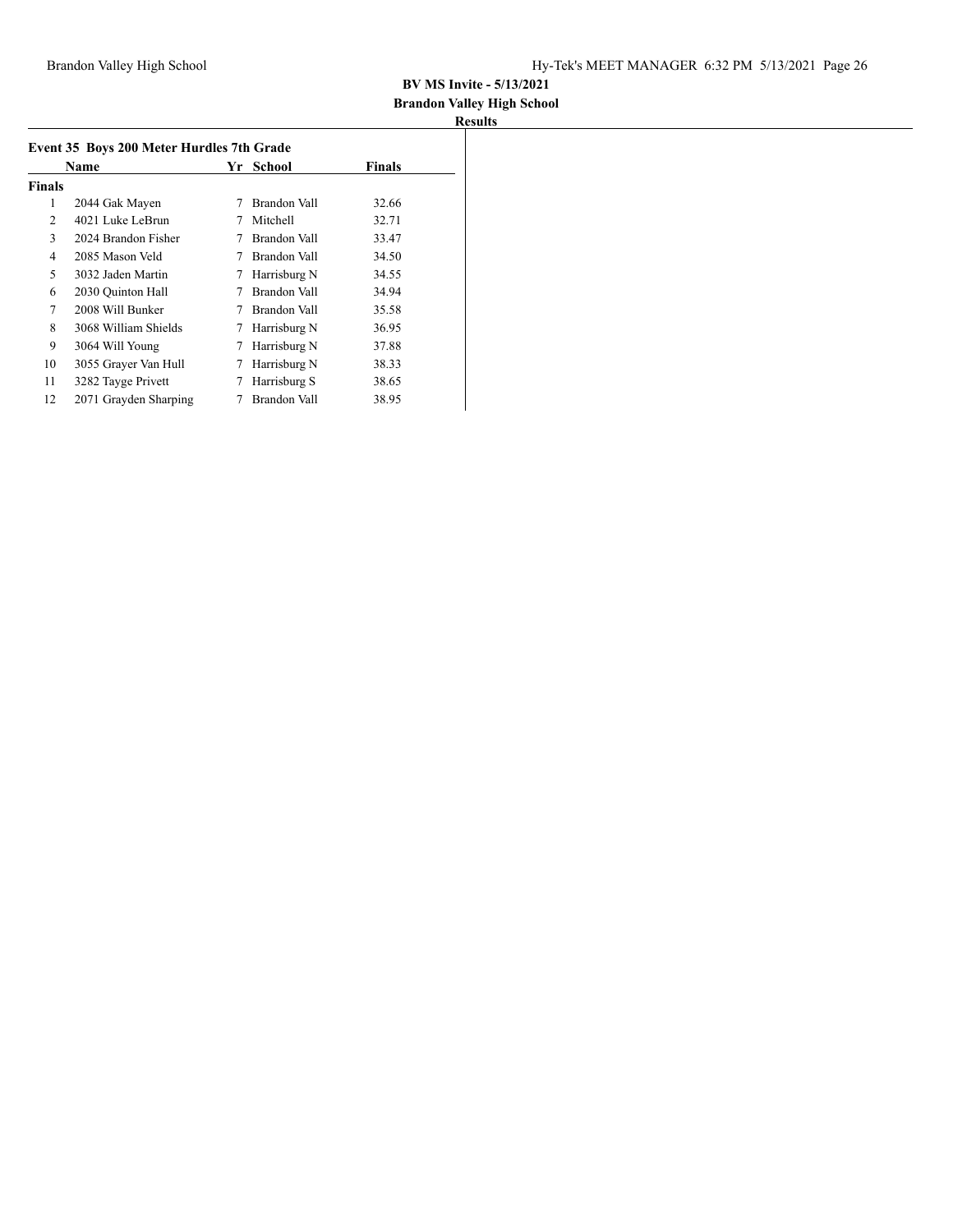#### **Brandon Valley High School Results**

| <b>Name</b>   |                         |   | Yr School    | Finals |
|---------------|-------------------------|---|--------------|--------|
| <b>Finals</b> |                         |   |              |        |
|               | 2007 Logan Brendsel     | 8 | Brandon Vall | 32.13  |
| 2             | 3031 Matai Mageo        | 8 | Harrisburg N | 32.94  |
| 3             | 2017 Matthew Danielson  | 8 | Brandon Vall | 34.12  |
| 4             | 3023 Austin Heibult     | 8 | Harrisburg N | 34.96  |
| 5             | 3295 Maxson Zachariasen | 8 | Harrisburg S | 35.06  |
| 6             | 3255 Carson Bushfield   |   | Harrisburg S | 35.95  |
|               |                         |   |              |        |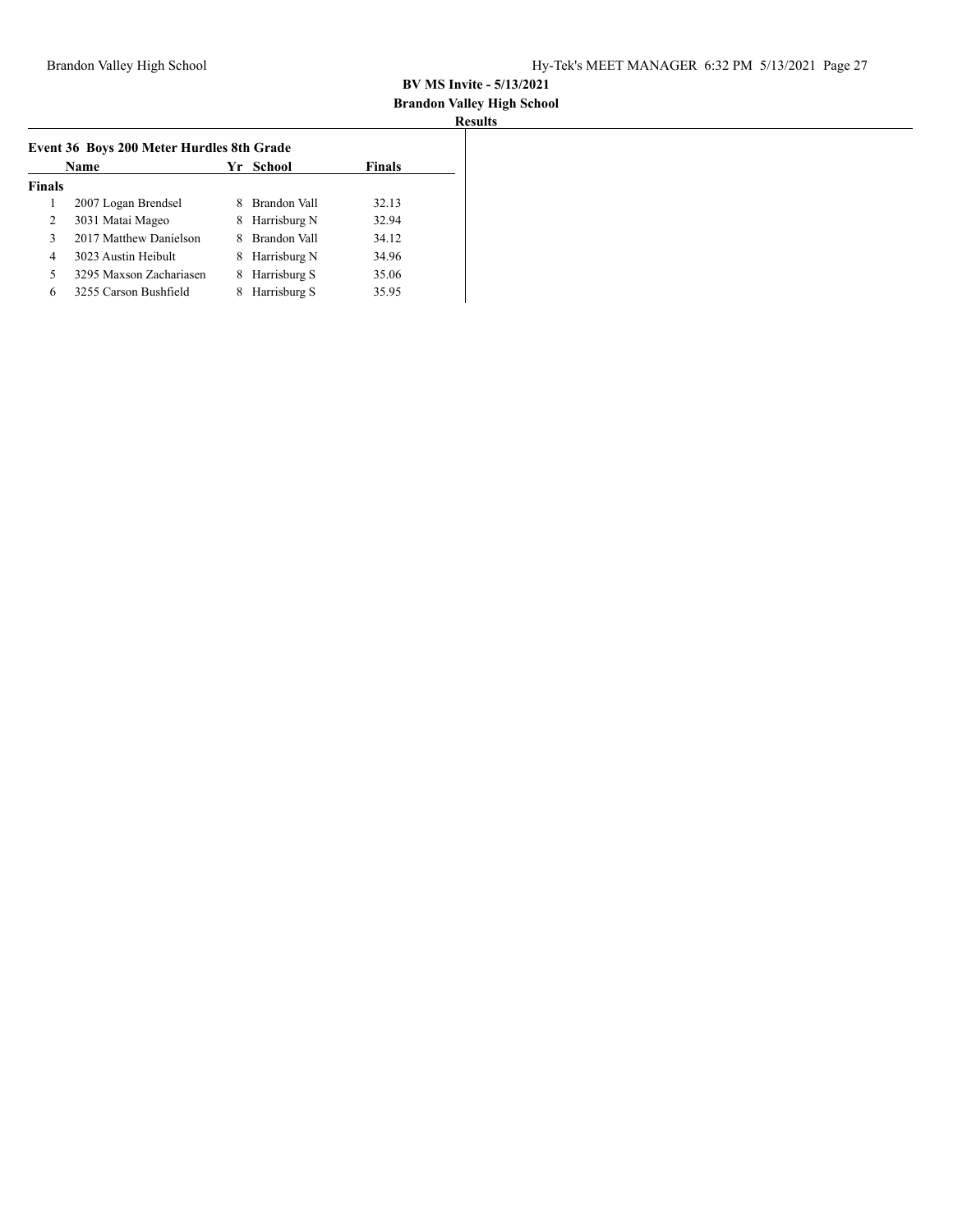# **Brandon Valley High School**

| Name          |                       |   | Yr School    | <b>Finals</b> |
|---------------|-----------------------|---|--------------|---------------|
| <b>Finals</b> |                       |   |              |               |
| 1             | 3767 Emily Lewis      | 7 | Harrisburg S | 2:46.00       |
| 2             | 3521 Allison Flanagan | 7 | Harrisburg N | 2:50.00       |
| 3             | 3752 Ava Anderson     | 7 | Harrisburg S | 2:54.00       |
| 4             | 2588 Samantha Morris  |   | Brandon Vall | 3:00.00       |
| 5             | 2505 Meg Bebensee     |   | Brandon Vall | 3:01.00       |
| 6             | 3552 Cora Payne       |   | Harrisburg N | 3:04.00       |
|               |                       |   |              |               |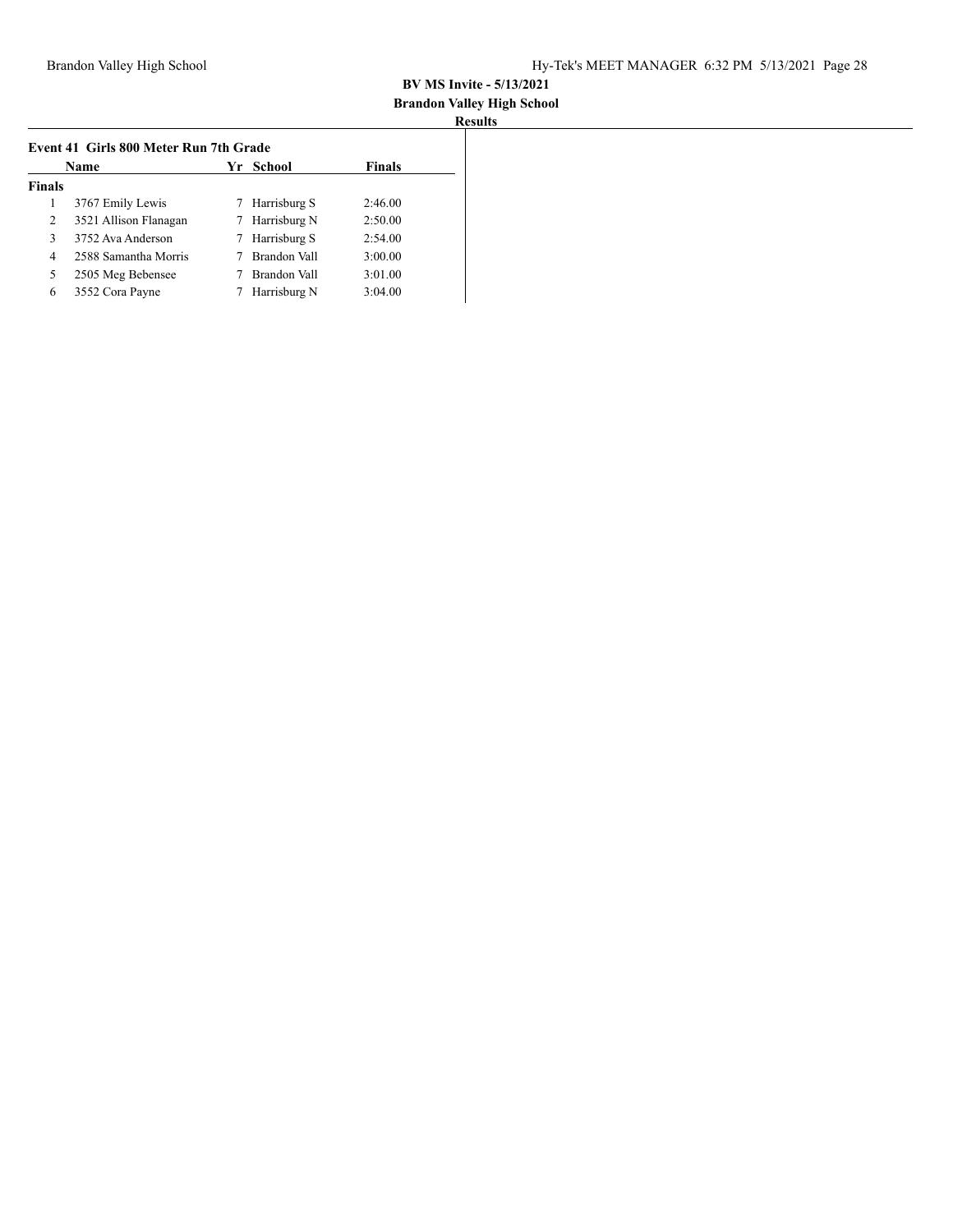# **Brandon Valley High School**

| Name          |                           |    | Yr School    | <b>Finals</b> |
|---------------|---------------------------|----|--------------|---------------|
| <b>Finals</b> |                           |    |              |               |
|               | 3506 Claire Bockholt      | 8  | Harrisburg N | 2:54.00       |
| 2             | 2529 Evie Hoff            | 8  | Brandon Vall | 2:59.00       |
| 3             | 3535 Sarah Jensen         | 8. | Harrisburg N | 3:02.00       |
| 4             | 3786 Avanee Van Den Hemel | 8  | Harrisburg S | 3:04.00       |
| 5             | 2596 Unknown Athlete      |    | Brandon Vall | 3:08.00       |
| 6             | 2530 Ava Huber            |    | Brandon Vall | 3:26.00       |
|               |                           |    |              |               |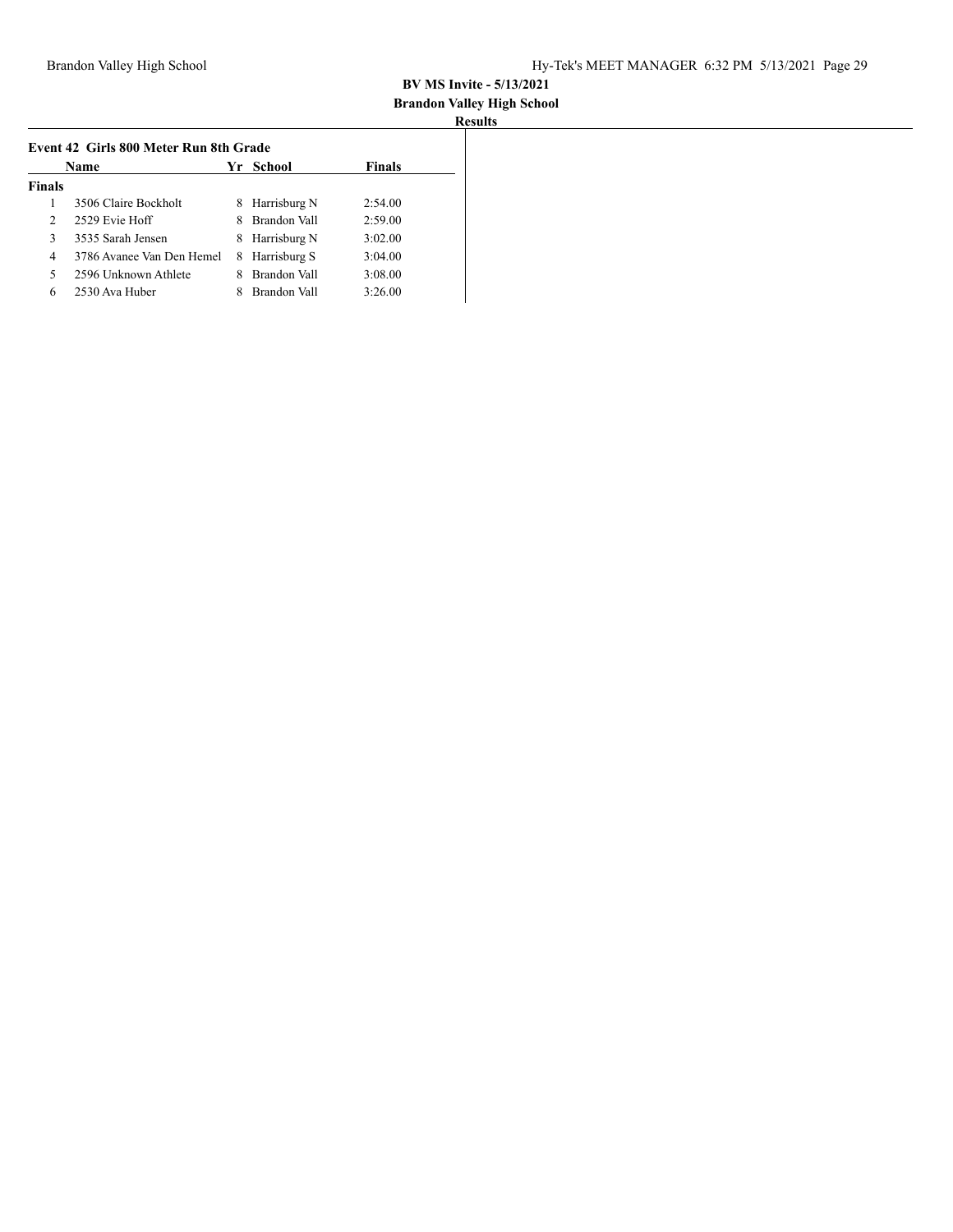#### **Brandon Valley High School Results**

| ı<br>ı |  |
|--------|--|
|        |  |

| Name          |                        |    | Yr School    | Finals  |
|---------------|------------------------|----|--------------|---------|
| <b>Finals</b> |                        |    |              |         |
|               | 3049 Kamden Schimmel   | 7  | Harrisburg N | 2:39.75 |
| 2             | 2059 Will Peterson     |    | Brandon Vall | 2:50.39 |
| 3             | 3007 Lance Bodeen      | 7. | Harrisburg N | 2:52.56 |
| 4             | 2095 Archer Johnson    |    | Brandon Vall | 2:55.40 |
| 5             | 2097 Elias Michailidis |    | Brandon Vall | 2:57.27 |
| 6             | 3009 Greyson Cauwels   |    | Harrisburg N | 3:03.89 |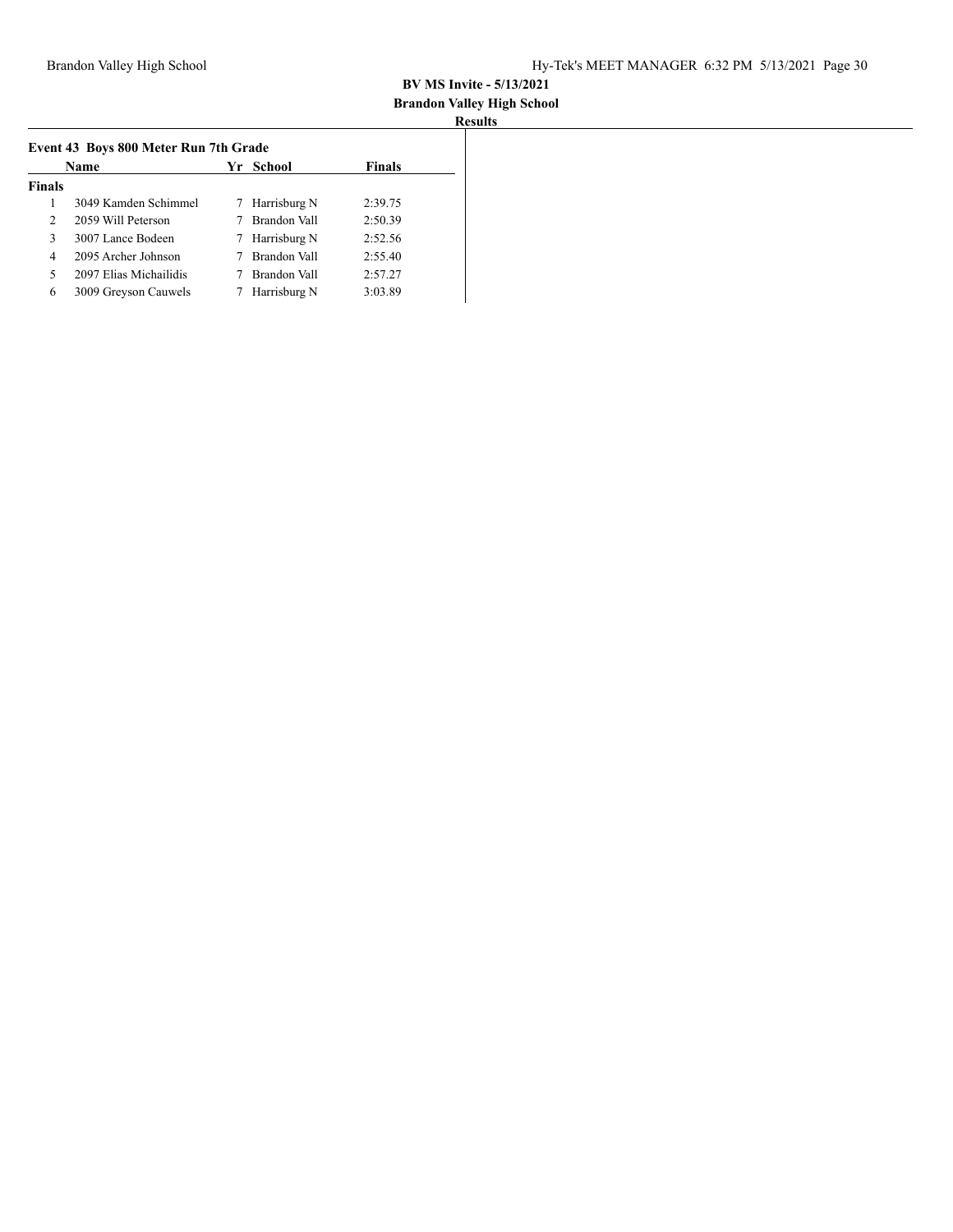## **Brandon Valley High School**

| <b>Name</b>   |                         |   | Yr School    | <b>Finals</b> |
|---------------|-------------------------|---|--------------|---------------|
| <b>Finals</b> |                         |   |              |               |
| 1             | 2035 Dylan Jahraus      | 8 | Brandon Vall | 2:38.53       |
| 2             | 3008 Eli Buss           | 8 | Harrisburg N | 2:38.76       |
| 3             | 3295 Maxson Zachariasen | 8 | Harrisburg S | 2:40.65       |
| 4             | 3047 Brady Ruter        | 8 | Harrisburg N | 2:42.37       |
| 5             | 2055 Jack Nelson        |   | Brandon Vall | 2:45.51       |
| 6             | 3040 Jeremiah Pyn       |   | Harrisburg N | 2:50.96       |
|               |                         |   |              |               |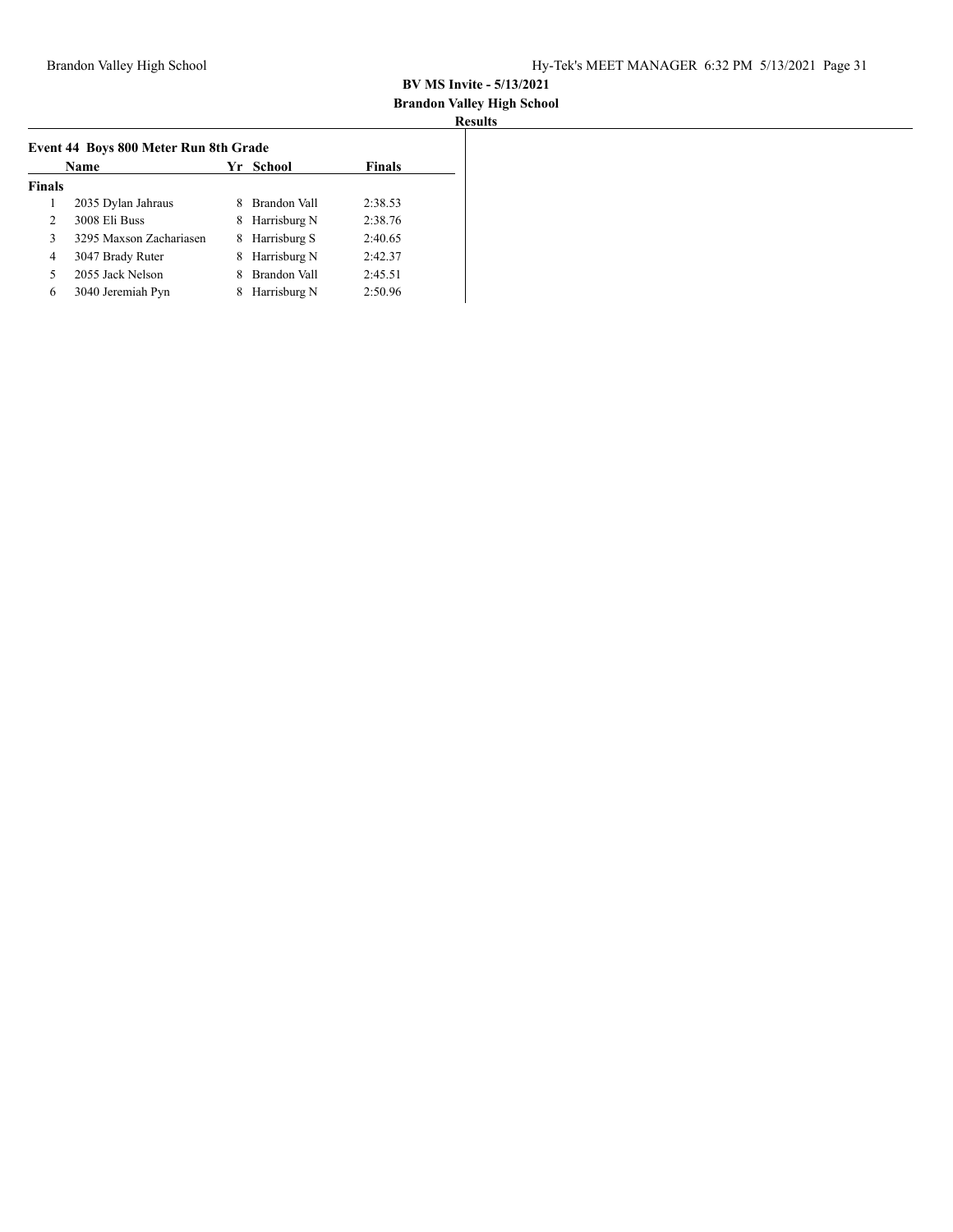## **Brandon Valley High School**

| Event 45 Girls 200 Meter Run 7th Grade |                           |   |                     |            |  |
|----------------------------------------|---------------------------|---|---------------------|------------|--|
|                                        | Name                      |   | Yr<br>School        | Finals     |  |
| <b>Finals</b>                          |                           |   |                     |            |  |
| 1                                      | 3779 Delaney Rockvam      | 7 | Harrisburg S        | 29.75      |  |
| 2                                      | 3537 Maleja Knutsom       | 7 | Harrisburg N        | 29.97      |  |
| 3                                      | 2510 Grace Bowden         | 7 | Brandon Vall        | 30.71      |  |
| 4                                      | 3555 Katelyn Schut        | 7 | Harrisburg N        | 31.39      |  |
| 5                                      | 2558 Rosie Scheuer        | 7 | Brandon Vall        | 31.46      |  |
| 6                                      | 3756 Megan Galvin         | 7 | Harrisburg S        | 31.65      |  |
| 7                                      | 3559 Lauren Venenga       | 7 | Harrisburg N        | 31.87      |  |
| 8                                      | 4511 Abby Hellelord       | 7 | Mitchell            | 32.02      |  |
| 9                                      | 3752 Ava Anderson         | 7 | Harrisburg S        | 32.22      |  |
| 10                                     | 2595 Melanie Tsymbalist   | 7 | <b>Brandon Vall</b> | 32.28      |  |
| 11                                     | 3562 Emery Wagner         | 7 | Harrisburg N        | 32.51      |  |
| 12                                     | 2579 Savannah Wagner      | 7 | Brandon Vall        | 32.89      |  |
| 13                                     | 2547 Alivia Putnam        | 7 | Brandon Vall        | 33.25      |  |
| 14                                     | 4518 Alicia Rickett       | 7 | Mitchell            | 33.71      |  |
| 15                                     | 4521 Allyson Tilberg      | 7 | Mitchell            | 34.27      |  |
| 16                                     | 3780 Aspen Schroedermeier | 7 | Harrisburg S        | 35.88      |  |
| 17                                     | 4501 Danny Borja          | 7 | Mitchell            | 36.61      |  |
| 18                                     | 2572 Allison Tews         | 7 | Brandon Vall        | 37.26      |  |
| 19                                     | 4522 Mya Vogel            | 7 | Mitchell            | 39.20      |  |
| ---                                    | 2513 Lily Christensen     | 8 | <b>Brandon Vall</b> | <b>SCR</b> |  |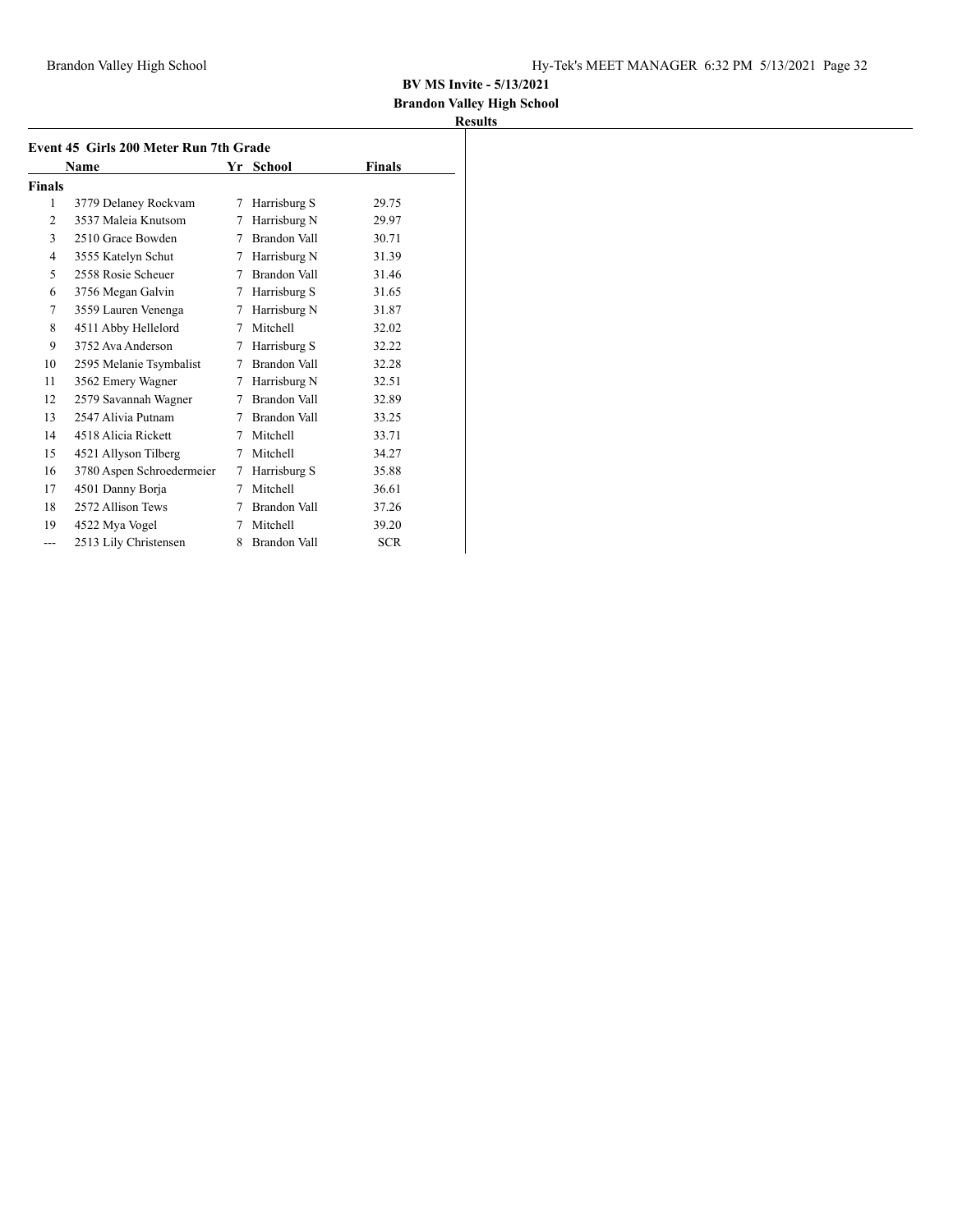## **Brandon Valley High School**

| Event 46 Girls 200 Meter Run 8th Grade |                         |   |              |            |  |  |
|----------------------------------------|-------------------------|---|--------------|------------|--|--|
|                                        | Name                    |   | Yr School    | Finals     |  |  |
| <b>Finals</b>                          |                         |   |              |            |  |  |
| 1                                      | 2582 Jayden West        | 8 | Brandon Vall | 30.68      |  |  |
| $\overline{2}$                         | 2526 Isabella Gustafson | 8 | Brandon Vall | 31.38      |  |  |
| 3                                      | 3501 Athieng Ajak       | 8 | Harrisburg N | 31.96      |  |  |
| $\overline{4}$                         | 3791 Stella Yerdon      | 8 | Harrisburg S | 32.50      |  |  |
| 5                                      | 3771 Ava McCallum       | 8 | Harrisburg S | 33.22      |  |  |
| 6                                      | 2523 Haley Freking      | 8 | Brandon Vall | 33.82      |  |  |
| 7                                      | 3560 Addison Viox       | 8 | Harrisburg N | 34.28      |  |  |
| 8                                      | 4524 Mylie Weber        | 8 | Mitchell     | 34.43      |  |  |
| 9                                      | 3556 Kailah Smith       | 8 | Harrisburg N | 34.50      |  |  |
| 10                                     | 4516 Brooklyn Meyer     | 8 | Mitchell     | 34.72      |  |  |
| 11                                     | 2546 Ashlyn Petty       | 8 | Brandon Vall | 34.90      |  |  |
| 12                                     | 4508 Savannah Fallis    | 8 | Mitchell     | 35.94      |  |  |
| 13                                     | 4519 Avery Schneider    | 8 | Mitchell     | 36.17      |  |  |
| 14                                     | 3520 Sophie Erickson    | 8 | Harrisburg N | 36.19      |  |  |
| 15                                     | 3563 Karis Weeg         | 8 | Harrisburg N | 36.77      |  |  |
| 16                                     | 4520 Jaeda Stunes       | 8 | Mitchell     | 37.06      |  |  |
| 17                                     | 2573 Malaysia Twedt     | 8 | Brandon Vall | 38.84      |  |  |
| 18                                     | 3539 Claire Lalim       | 8 | Harrisburg N | 40.34      |  |  |
| ---                                    | 3565 Unknown Athlete    | 8 | Harrisburg N | <b>SCR</b> |  |  |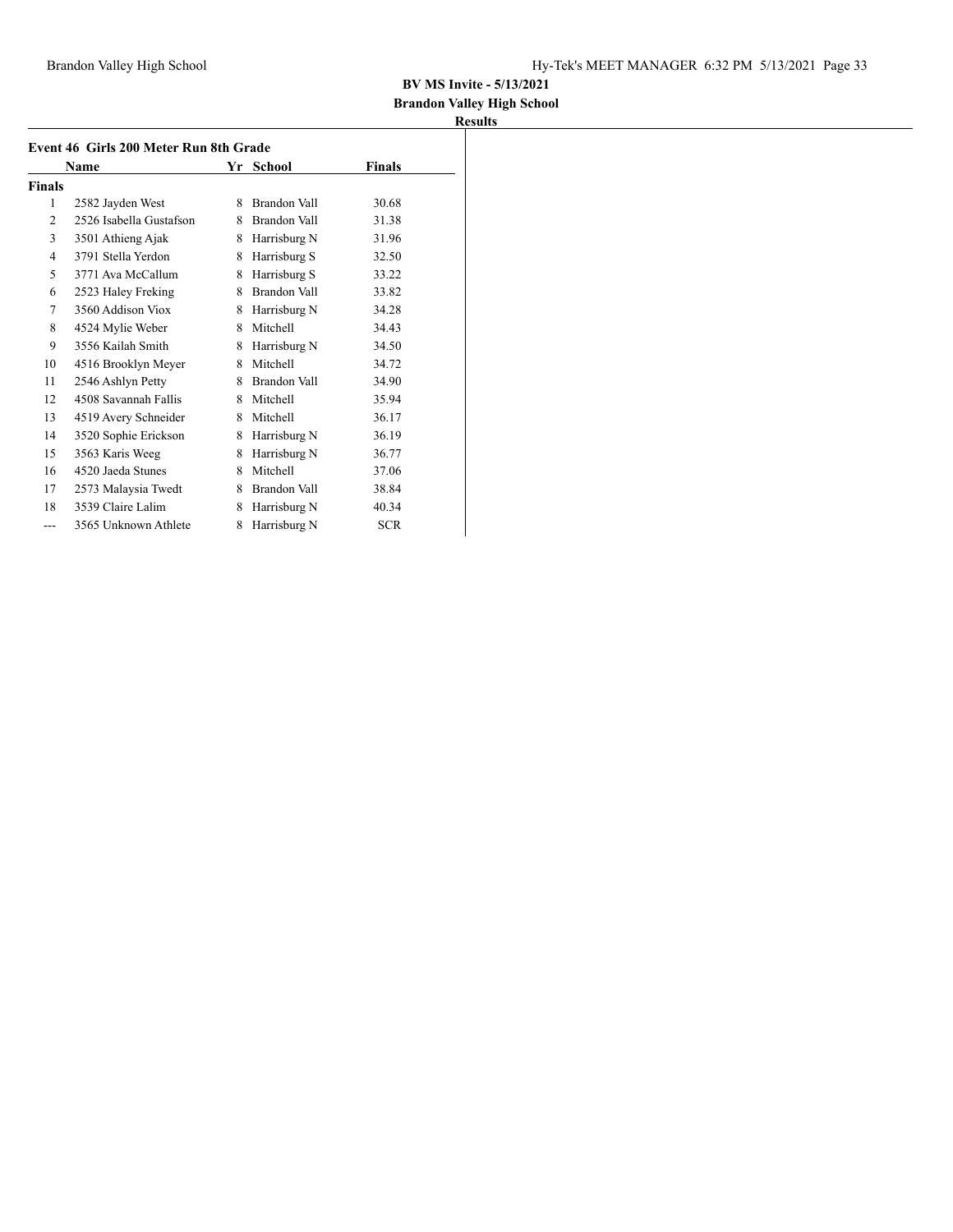## **Brandon Valley High School**

|                | Event 47 Boys 200 Meter Run 7th Grade<br><b>Name</b> |    | Yr School      | <b>Finals</b> |
|----------------|------------------------------------------------------|----|----------------|---------------|
| <b>Finals</b>  |                                                      |    |                |               |
| 1              | 2057 Camden Pantekoek                                | 7  | Brandon Vall   | 27.64         |
| 2              | 2084 Cole Vahle                                      |    | 7 Brandon Vall | 28.08         |
| 3              | 4007 Jackson Deakins                                 |    | 7 Mitchell     | 28.52         |
| $\overline{4}$ | 2058 Max Peters                                      |    | 7 Brandon Vall | 28.64         |
| 5              | 2073 Daevion Simonsen                                |    | 7 Brandon Vall | 28.71         |
| 6              | 2098 Kaedan Siemonsma                                |    | 8 Brandon Vall | 28.83         |
| 7              | 2031 Cohen Hartz                                     |    | 7 Brandon Vall | 29.22         |
| 8              | 2062 Austin Preheim                                  |    | 7 Brandon Vall | 29.41         |
| 9              | 2068 Jaden Schmidt                                   |    | 7 Brandon Vall | 29.89         |
| 10             | 3056 Ryder Van Hull                                  |    | 7 Harrisburg N | 31.28         |
| 11             | 3009 Greyson Cauwels                                 | 7  | Harrisburg N   | 31.51         |
| 12             | 3067 Graydin Ripentop                                | 7  | Harrisburg N   | 31.58         |
| 13             | 3262 David Frantzen                                  |    | 8 Harrisburg S | 31.71         |
| 14             | 3254 Levi Burkett                                    | 7  | Harrisburg S   | 31.77         |
| 15             | 4017 Thomas Hughes                                   | 8. | Mitchell       | 31.90         |
| 16             | 3287 Atley Skeie                                     |    | 7 Harrisburg S | 31.96         |
| 17             | 4019 Avery Kaus                                      | 7  | Mitchell       | 32.18         |
| 18             | 3022 Austen Golay                                    |    | 7 Harrisburg N | 32.68         |
| 19             | 3033 David Munson                                    |    | 7 Harrisburg N | 32.89         |
| 20             | 3286 Brecken Seykora                                 |    | 7 Harrisburg S | 33.59         |
| 21             | 3258 Owenn Davis                                     |    | 8 Harrisburg S | 34.38         |
| 22             | 4018 Kaden Jurrens                                   | 7  | Mitchell       | 34.65         |
| 23             | 4006 Jeremiah Benton                                 |    | 7 Mitchell     | 34.71         |
| 24             | 3034 Carson Myron                                    |    | 8 Harrisburg N | 34.95         |
| 24             | 3024 Maddux Hewitt                                   | 7  | Harrisburg N   | 34.95         |
| 26             | 3296 Unknown Athlete                                 |    | 8 Harrisburg S | 35.06         |
| 27             | 3001 Invicto Aguilar                                 |    | 8 Harrisburg N | 36.97         |
| 28             | 3281 Jackson Pelzer                                  | 7  | Harrisburg S   | 39.60         |
| 29             | 3028 Tylar Kannan                                    | 8  | Harrisburg N   | 40.41         |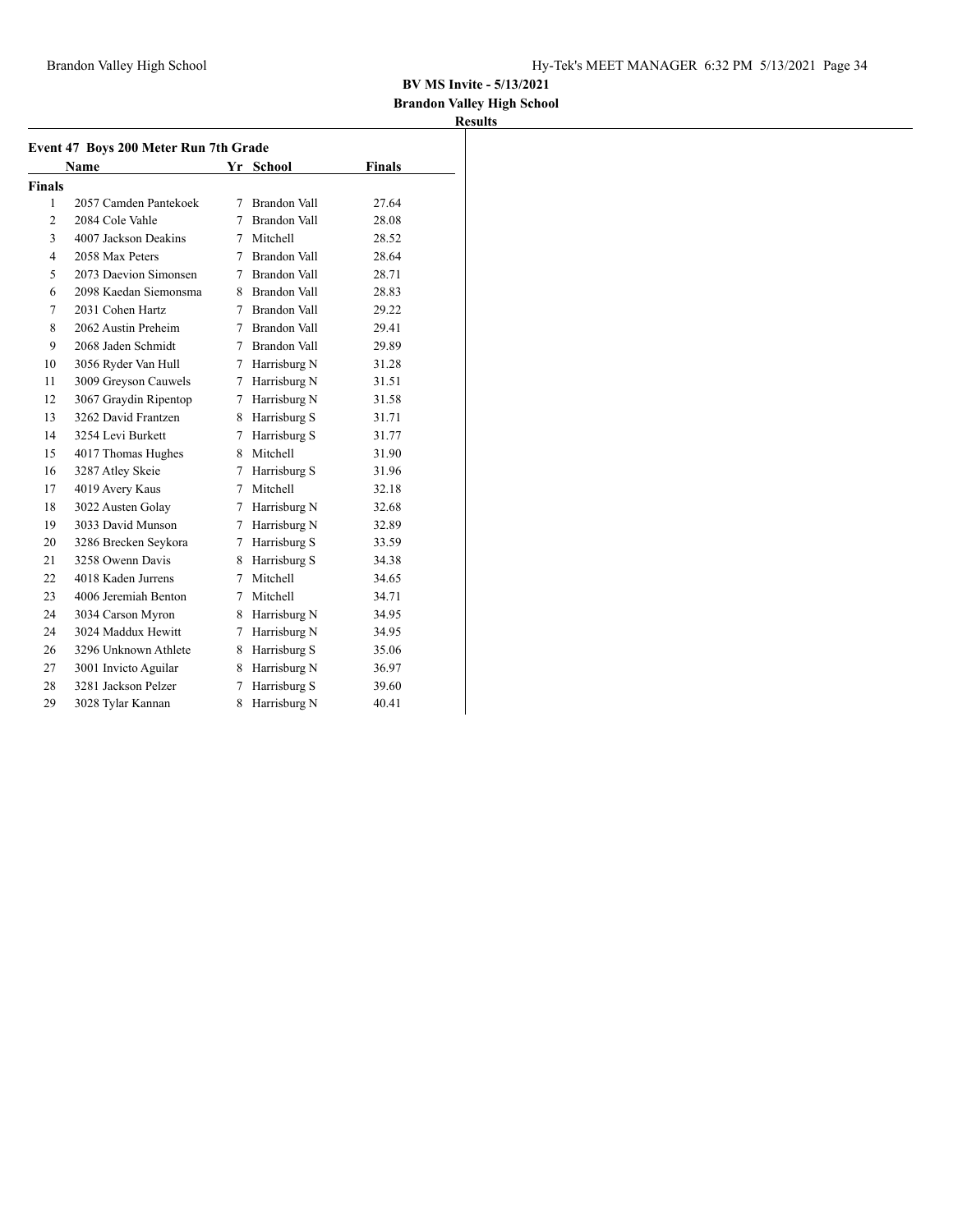#### **Brandon Valley High School Results**

| Ш |  |
|---|--|
|   |  |

|               | School<br>Name<br>Yr  |   | <b>Finals</b> |       |
|---------------|-----------------------|---|---------------|-------|
| <b>Finals</b> |                       |   |               |       |
| 1             | 2041 Jake Kopsas      | 8 | Brandon Vall  | 28.47 |
| 2             | 3039 Jaxon Prestholdt | 8 | Harrisburg N  | 28.91 |
| 3             | 3256 Rosey Charles    | 8 | Harrisburg S  | 29.83 |
| 4             | 3043 Liam Reidburn    | 8 | Harrisburg N  | 30.28 |
| 5             | 2075 Carter Smook     | 8 | Brandon Vall  | 30.40 |
| 6             | 4038 Trefz Trefz      | 9 | Mitchell      | 31.19 |
| 7             | 4016 Robert Hughes    |   | Mitchell      | 36.22 |
|               |                       |   |               |       |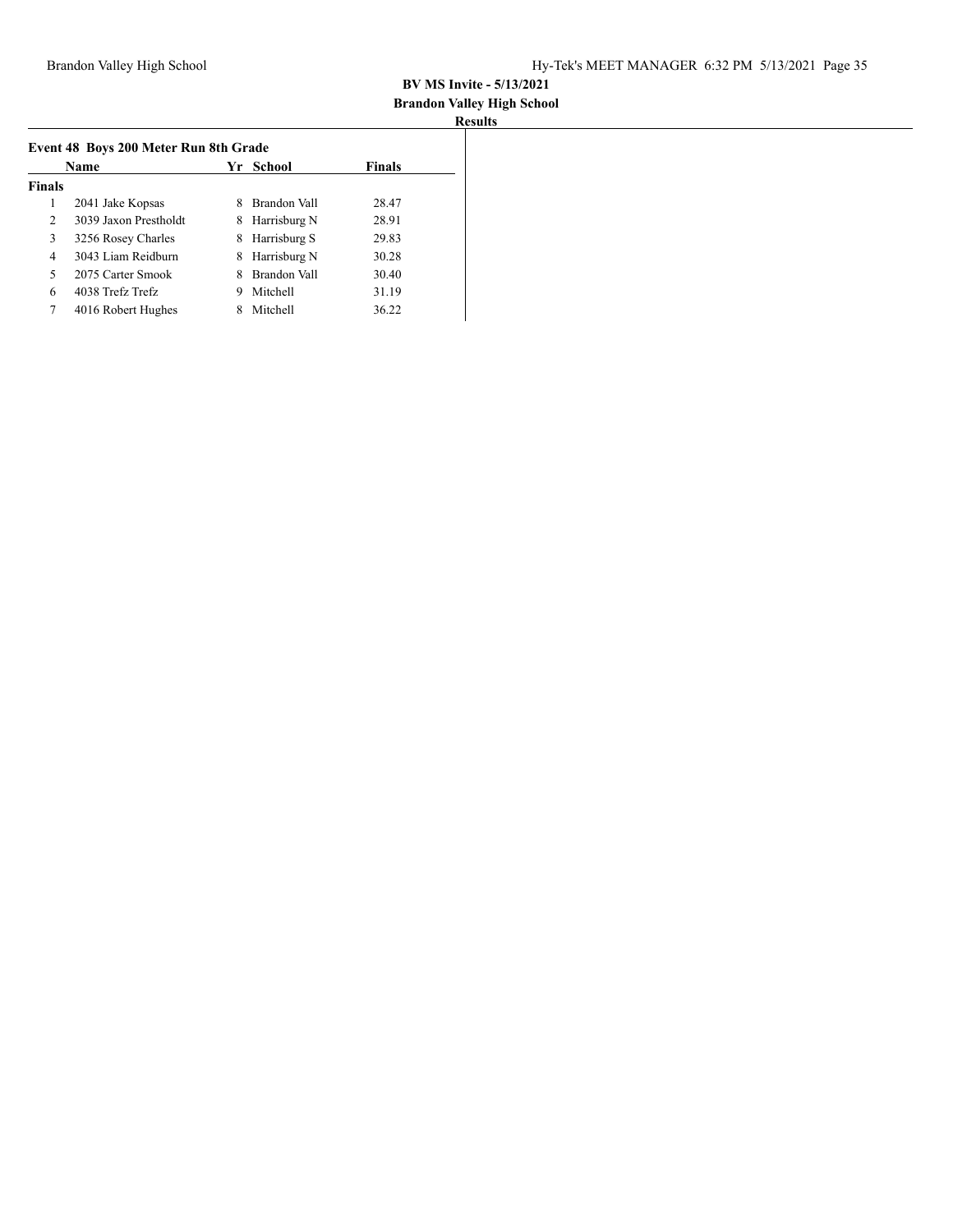#### **Brandon Valley High School Results**

|               | Event 49 Girls 4x400 Meter Relay 7th Grade |       |               |  |
|---------------|--------------------------------------------|-------|---------------|--|
|               | Team                                       | Relay | <b>Finals</b> |  |
| <b>Finals</b> |                                            |       |               |  |
|               | Harrisburg South                           | А     | 4:51.59       |  |
| 2             | Harrisburg North                           | А     | 4:58.81       |  |
| 3             | <b>Brandon Valley</b>                      | А     | 5:00.46       |  |
| 4             | Mitchell                                   | А     | 5:20.34       |  |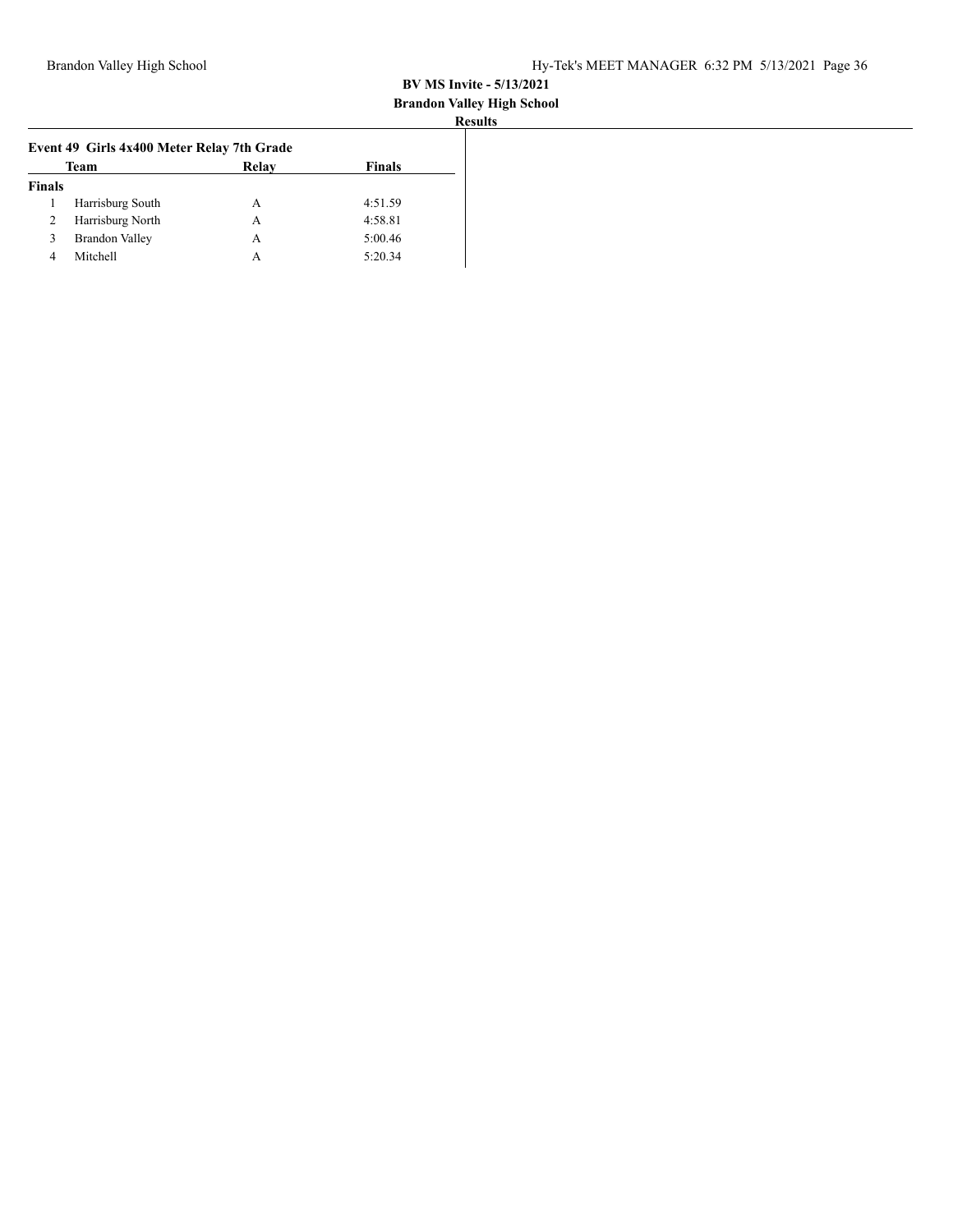# **Brandon Valley High School**

| Event 50 Girls 4x400 Meter Relay 8th Grade |                  |       |         |  |
|--------------------------------------------|------------------|-------|---------|--|
| Team                                       |                  | Relav | Finals  |  |
| <b>Finals</b>                              |                  |       |         |  |
|                                            | Harrisburg North |       | 5:01.15 |  |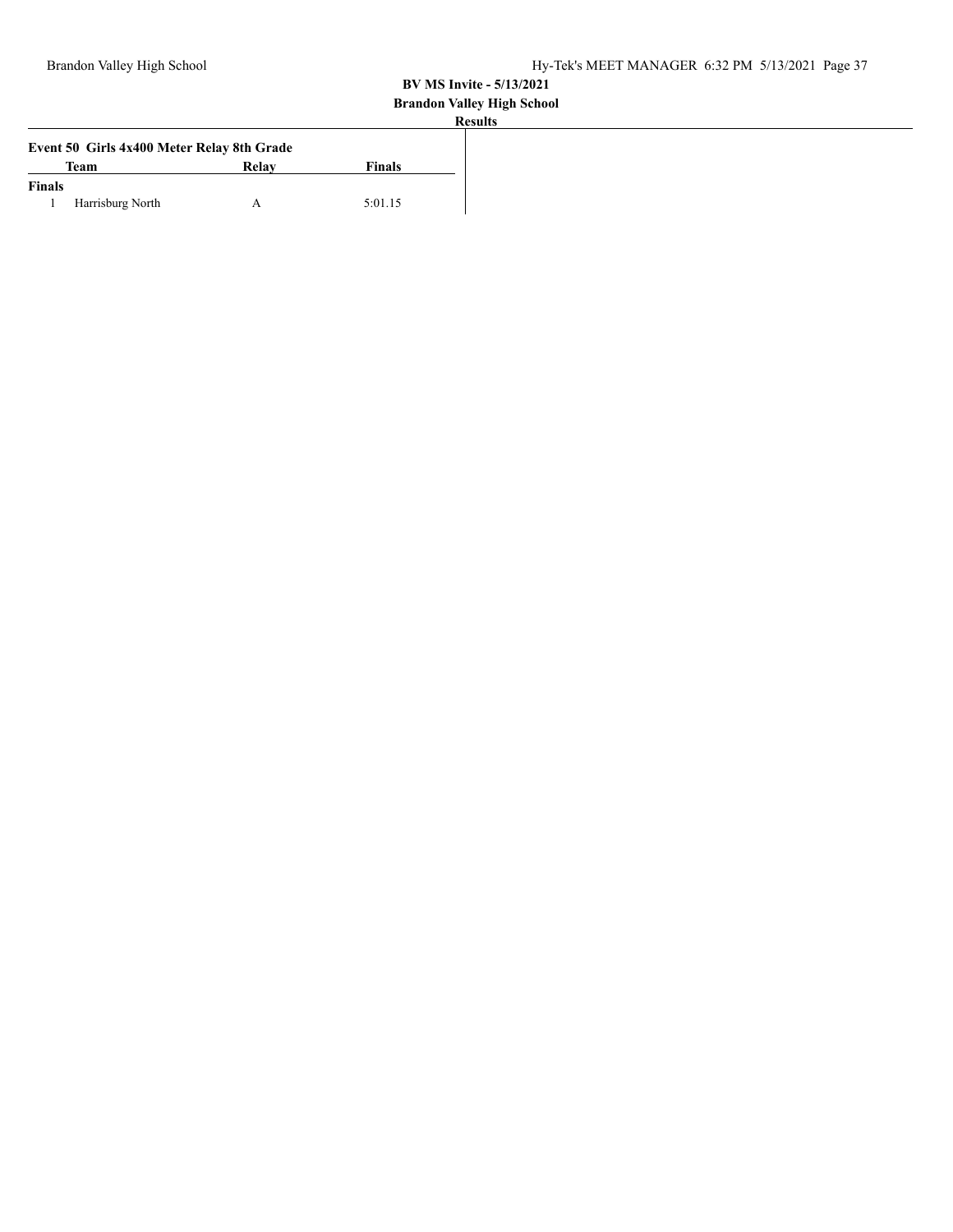#### **Brandon Valley High School Results**

|               | Event 51 Boys 4x400 Meter Relay 7th Grade |       |               |  |
|---------------|-------------------------------------------|-------|---------------|--|
|               | Team                                      | Relay | <b>Finals</b> |  |
| <b>Finals</b> |                                           |       |               |  |
|               | <b>Brandon Valley</b>                     | А     | 4:42.32       |  |
| 2             | Harrisburg North                          | А     | 4:47.65       |  |
| κ             | Mitchell                                  | А     | 4:50.14       |  |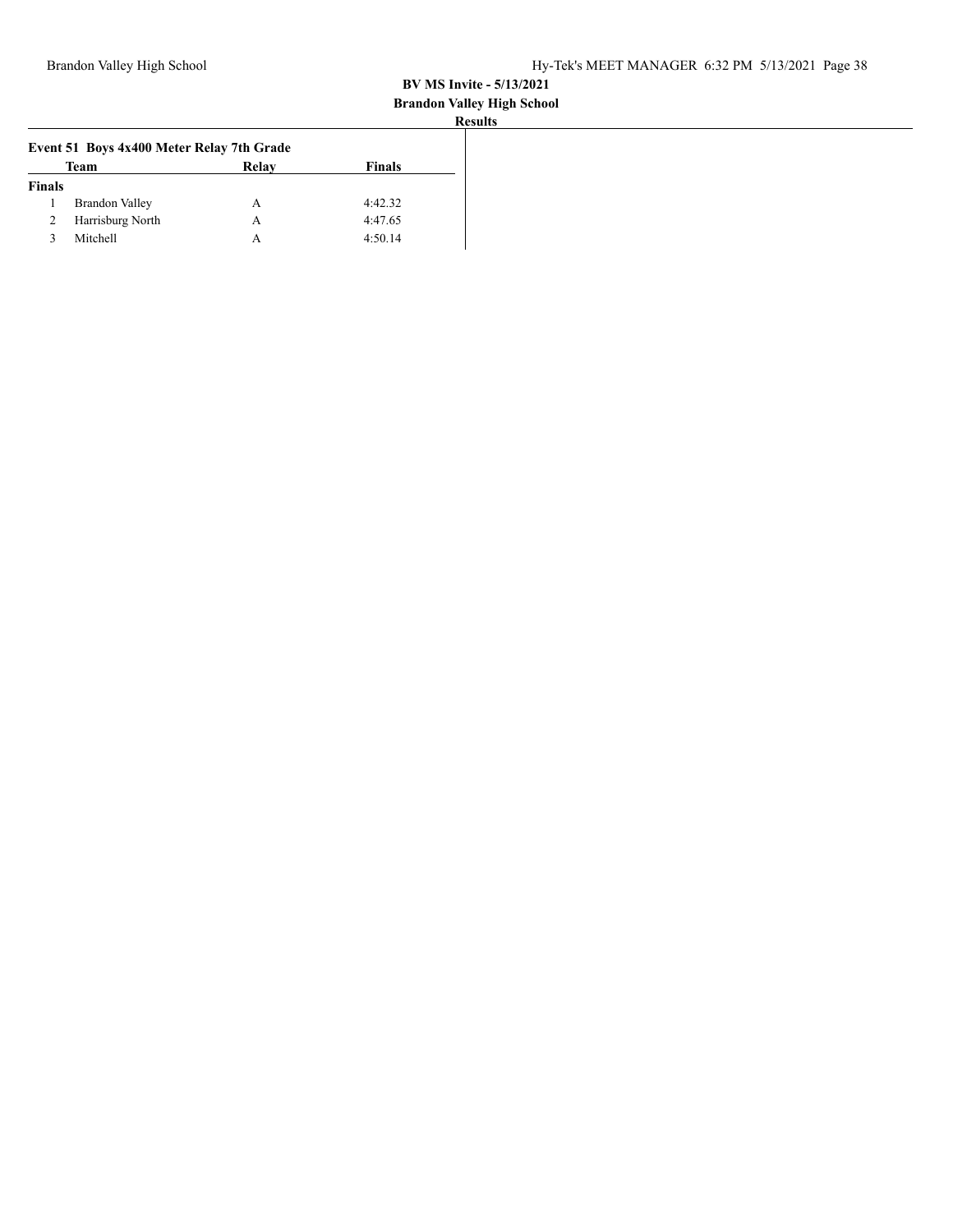#### **Brandon Valley High School**

|                                           |       |               | <b>Results</b> |
|-------------------------------------------|-------|---------------|----------------|
| Event 52 Boys 4x400 Meter Relay 8th Grade |       |               |                |
| Team                                      | Relav | <b>Finals</b> |                |
| <b>Finals</b>                             |       |               |                |
| Brandon Valley                            | А     | 4:34.81       |                |
| Harrisburg North                          |       | 4:44.64       |                |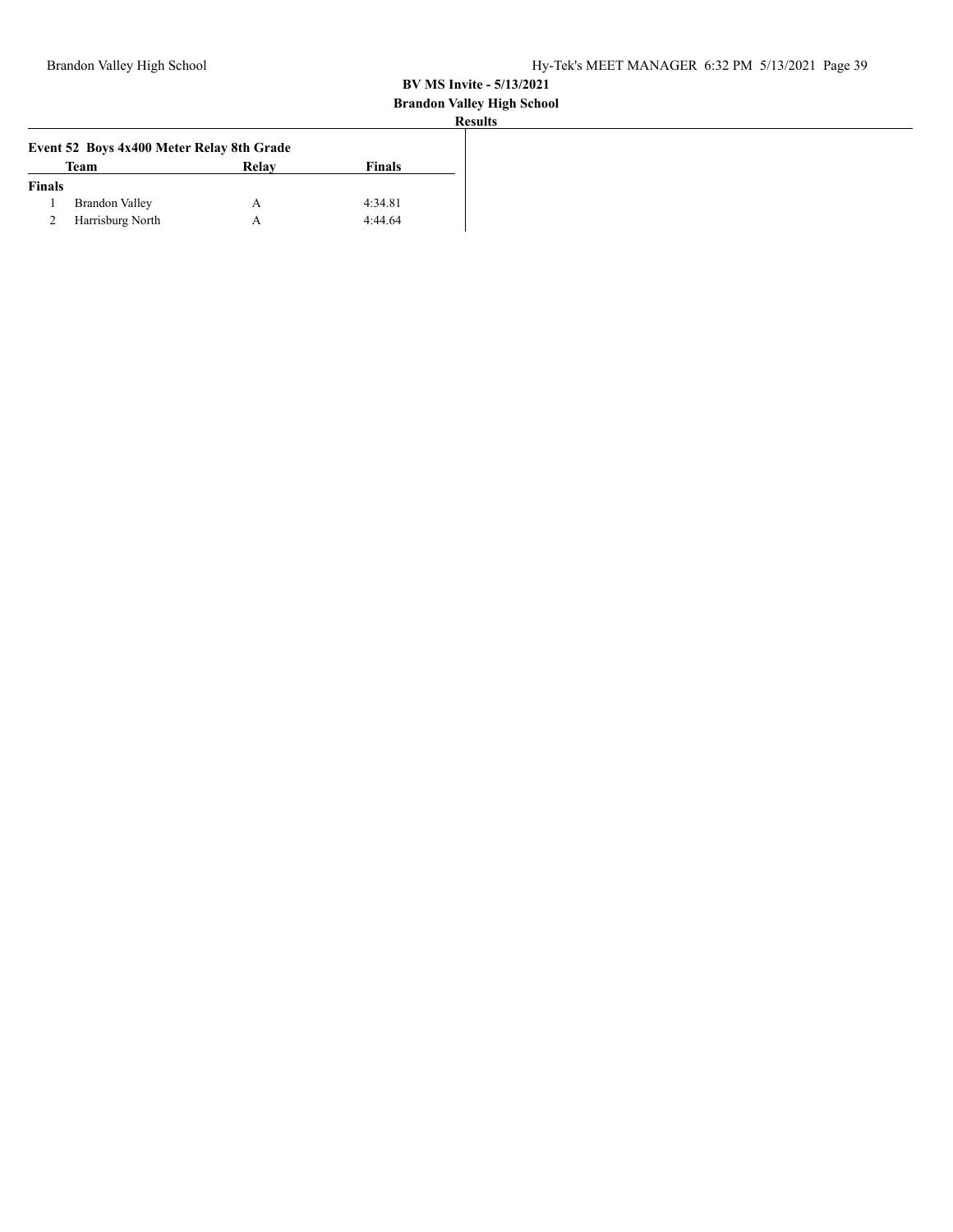## **Brandon Valley High School**

| Event 53 Girls Long Jump 7th Grade |                         |    |              |               |  |  |
|------------------------------------|-------------------------|----|--------------|---------------|--|--|
|                                    | Name                    | Yr | School       | <b>Finals</b> |  |  |
| <b>Finals</b>                      |                         |    |              |               |  |  |
| 1                                  | 3784 Jersy Tryon        | 7  | Harrisburg S | 13-07.00      |  |  |
| $\overline{c}$                     | 2579 Savannah Wagner    | 7  | Brandon Vall | 12-11.00      |  |  |
| 3                                  | 3551 Vera Okken         | 7  | Harrisburg N | 12-10.75      |  |  |
| 4                                  | 3752 Ava Anderson       | 7  | Harrisburg S | 12-08.75      |  |  |
| 5                                  | 4511 Abby Hellelord     | 7  | Mitchell     | 12-07.50      |  |  |
| 6                                  | 3756 Megan Galvin       | 7  | Harrisburg S | 12-06.50      |  |  |
| 7                                  | 2537 Emma Langerock     | 7  | Brandon Vall | 12-02.50      |  |  |
| 8                                  | 2547 Alivia Putnam      | 7  | Brandon Vall | 11-08.00      |  |  |
| 9                                  | 3550 Chizaram Nwadibia  | 7  | Harrisburg N | 11-07.00      |  |  |
| 10                                 | 4523 Madison Walz       | 7  | Mitchell     | 11-06.75      |  |  |
| 11                                 | 4515 Avrie London       | 7  | Mitchell     | 11-05.75      |  |  |
| 12                                 | 3536 Hailey Kaufman     | 7  | Harrisburg N | 11-03.00      |  |  |
| 13                                 | 3559 Lauren Venenga     | 7  | Harrisburg N | 11-02.50      |  |  |
| 14                                 | 2550 Bella Reif         | 7  | Brandon Vall | 11-00.00      |  |  |
| 15                                 | 2527 Becca Harris       | 7  | Brandon Vall | 10-09.25      |  |  |
| 16                                 | 4505 Josie Eitemiller   | 7  | Mitchell     | 10-04.00      |  |  |
| 17                                 | 3787 Norah Vander Leest | 7  | Harrisburg S | 10-01.00      |  |  |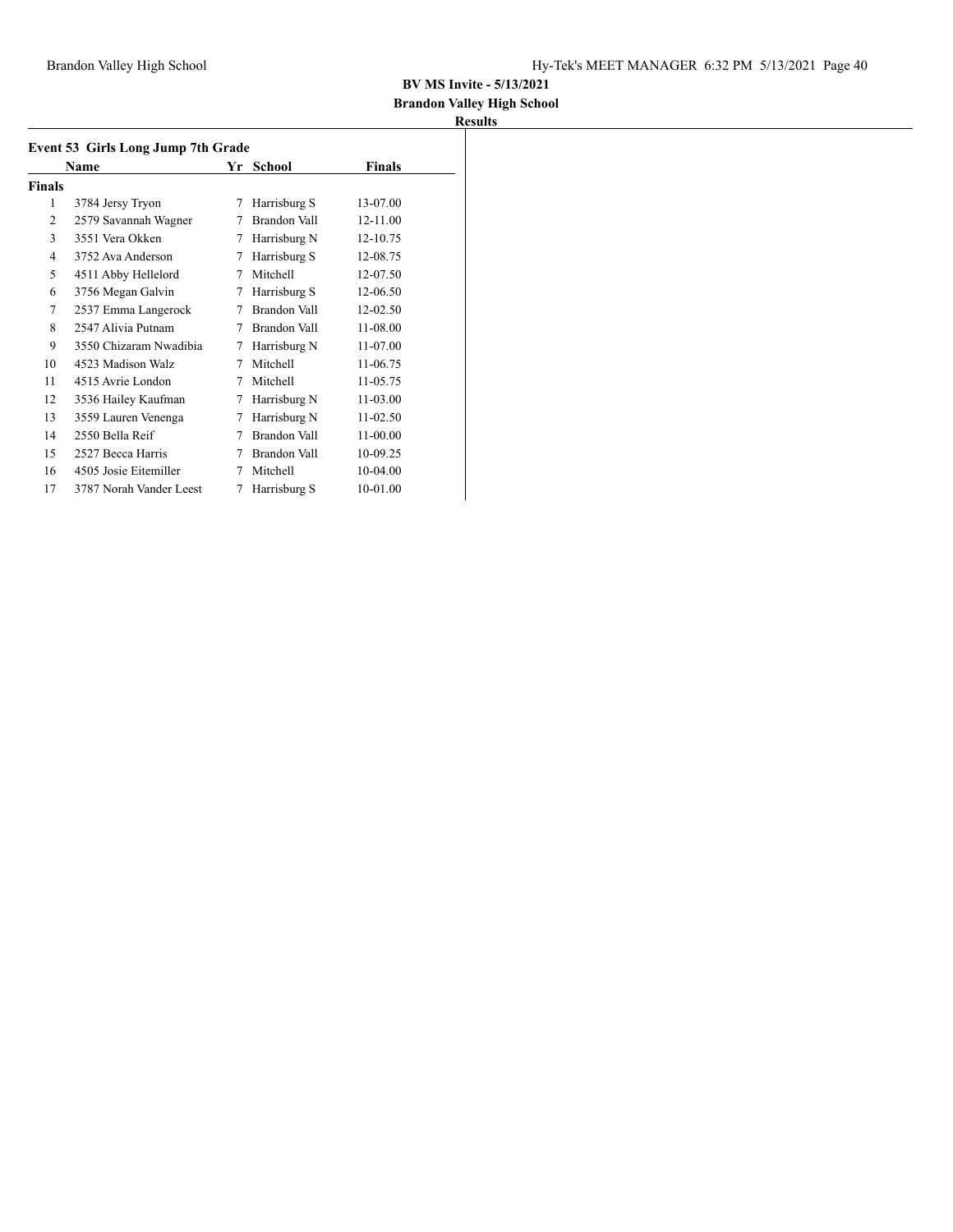## **Brandon Valley High School**

|               | Name                      |   | School       | <b>Finals</b> |
|---------------|---------------------------|---|--------------|---------------|
| <b>Finals</b> |                           |   |              |               |
| 1             | 2528 Payton Hendricks     | 8 | Brandon Vall | 12-09.00      |
| 2             | 3518 Madelyn Ducheneaux   | 8 | Harrisburg N | 12-08.75      |
| 3             | 2543 Reagan Morrell       | 8 | Brandon Vall | 11-08.00      |
| 4             | 4503 Alexa Chapman        | 8 | Mitchell     | $11 - 02.00$  |
| 5             | 2529 Evie Hoff            | 8 | Brandon Vall | $11-00.50$    |
| 6             | 3791 Stella Yerdon        | 8 | Harrisburg S | 11-00.25      |
| 7             | 3786 Avanee Van Den Hemel | 8 | Harrisburg S | 11-00.00      |
| 8             | 4516 Brooklyn Meyer       |   | Mitchell     | 10-09.00      |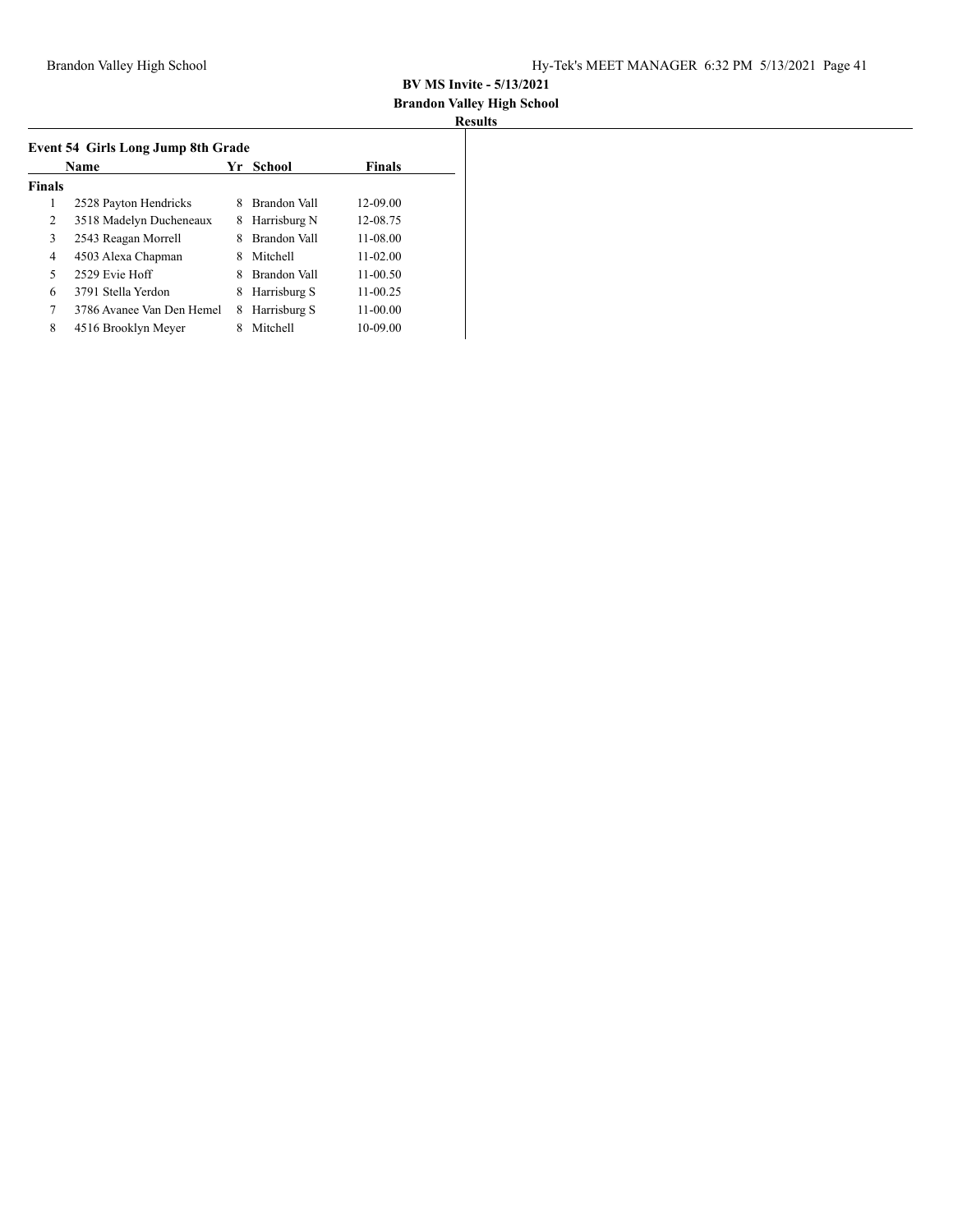## **Brandon Valley High School**

| Event 55 Boys Long Jump 7th Grade |                          |   |                     |               |  |  |
|-----------------------------------|--------------------------|---|---------------------|---------------|--|--|
|                                   | Name                     |   | Yr School           | <b>Finals</b> |  |  |
| <b>Finals</b>                     |                          |   |                     |               |  |  |
| 1                                 | 2062 Austin Preheim      | 7 | Brandon Vall        | 14-08.00      |  |  |
| $\overline{2}$                    | 3026 Jakob Hofer         | 7 | Harrisburg N        | 14-04.00      |  |  |
| 3                                 | 3055 Grayer Van Hull     | 7 | Harrisburg N        | 13-06.50      |  |  |
| $\overline{4}$                    | 3069 Judd Williams       | 7 | Harrisburg N        | 13-05.00      |  |  |
| 5                                 | 3292 Dane Vesely         | 7 | Harrisburg S        | 13-04.00      |  |  |
| 6                                 | 3041 Cayden Rasmussen    | 7 | Harrisburg N        | 13-01.50      |  |  |
| 7                                 | 3287 Atley Skeie         | 7 | Harrisburg S        | 13-00.00      |  |  |
| 8                                 | 2030 Ouinton Hall        | 7 | Brandon Vall        | 12-10.00      |  |  |
| 9                                 | 4019 Avery Kaus          | 7 | Mitchell            | 12-06.00      |  |  |
| 10                                | 2008 Will Bunker         | 7 | Brandon Vall        | 12-05.00      |  |  |
| 11                                | 2064 Kian Robinson       | 7 | <b>Brandon Vall</b> | 12-04.50      |  |  |
| 12                                | 4039 Quinton Wilson      | 7 | Mitchell            | 12-00.50      |  |  |
| 13                                | 3045 Brayden Rosenberger | 7 | Harrisburg N        | 11-08.25      |  |  |
| 14                                | 3271 Tor Johnson         | 7 | Harrisburg S        | 11-06.50      |  |  |
| 15                                | 3066 Carson Zastrow      | 7 | Harrisburg N        | 11-02.25      |  |  |
| 16                                | 4006 Jeremiah Benton     | 7 | Mitchell            | 11-00.50      |  |  |
| 17                                | 4018 Kaden Jurrens       | 7 | Mitchell            | 10-01.50      |  |  |
| 18                                | 2009 Yoseph Bushen       | 7 | Brandon Vall        | $9 - 02.25$   |  |  |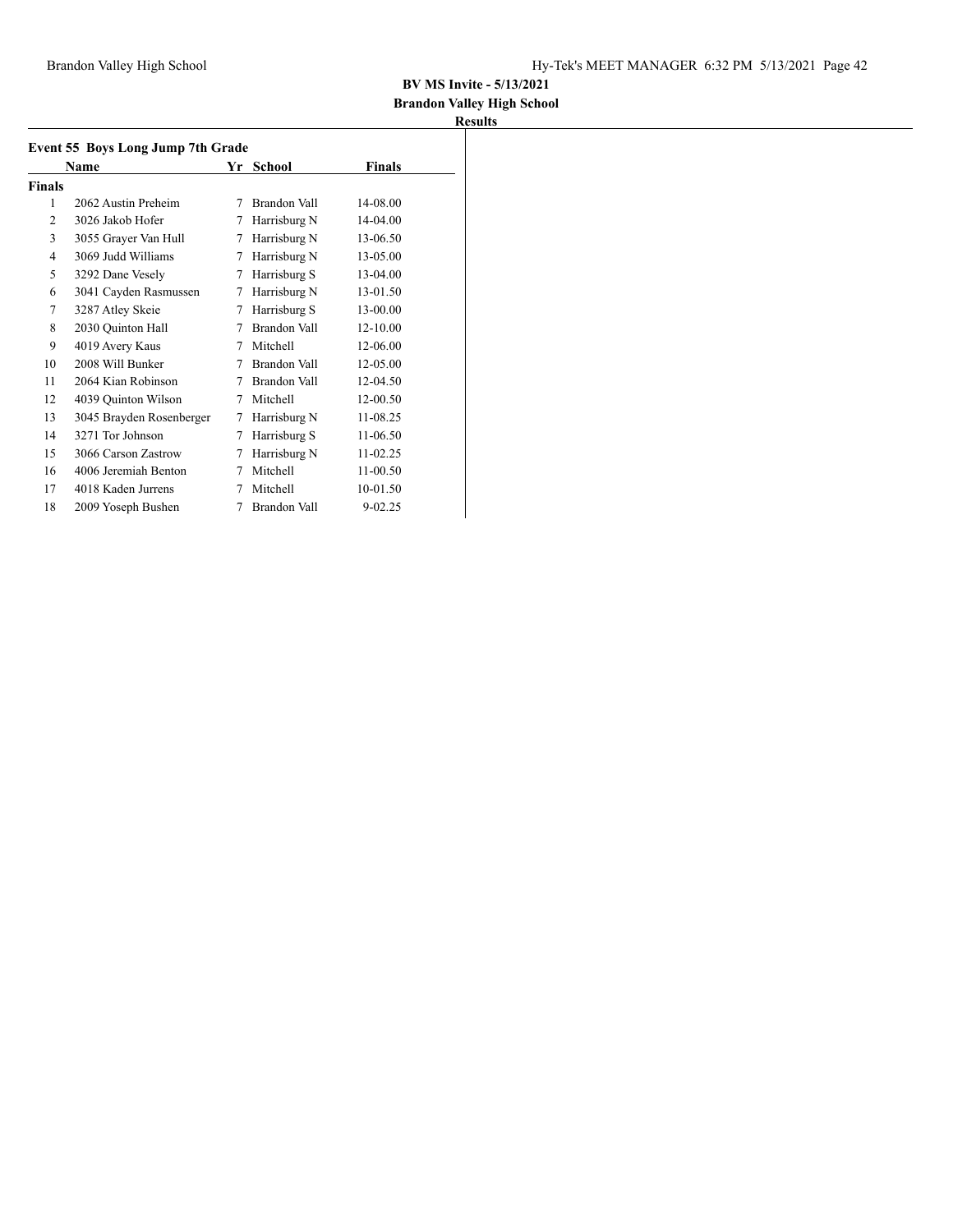## **Brandon Valley High School**

|               | Name                 | Yr | School       | <b>Finals</b> |
|---------------|----------------------|----|--------------|---------------|
| <b>Finals</b> |                      |    |              |               |
| 1             | 2087 Caden Walkes    | 8  | Brandon Vall | 16-08.00      |
| 2             | 3003 Tyce Anderson   | 8  | Harrisburg N | 14-02.00      |
| 3             | 3019 Nathan Flom     | 8  | Harrisburg N | 13-11.00      |
| 4             | 3052 Isaiah Tap      | 8  | Harrisburg N | 13-10.00      |
| 5             | 3253 Lucas Bramstedt | 8  | Harrisburg S | $13-04.00$    |
| 6             | 3023 Austin Heibult  | 8  | Harrisburg N | 13-03.00      |
| 7             | 3262 David Frantzen  | 8  | Harrisburg S | 11-03.50      |
| 8             | 3289 Jarron Styles   | 8  | Harrisburg S | $11-01.00$    |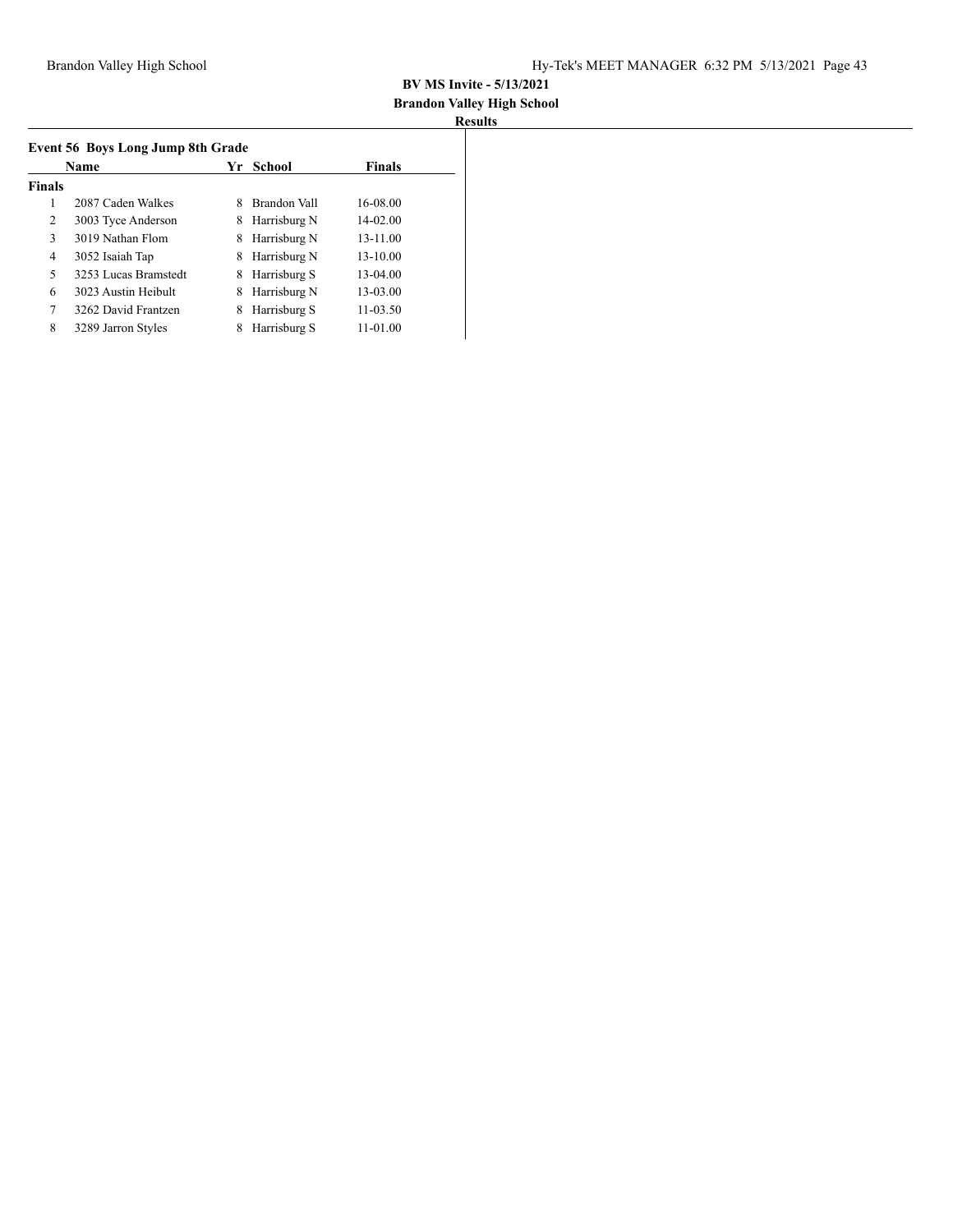## **Brandon Valley High School**

| Event 57 Girls High Jump 7th Grade |                           |    |              |               |  |  |
|------------------------------------|---------------------------|----|--------------|---------------|--|--|
|                                    | Name                      | Yr | School       | <b>Finals</b> |  |  |
| <b>Finals</b>                      |                           |    |              |               |  |  |
| 1                                  | 3558 Addison Sylvester    | 7  | Harrisburg N | 4-04.00       |  |  |
| 2                                  | 3780 Aspen Schroedermeier | 7  | Harrisburg S | 4-02.00       |  |  |
| 3                                  | 2547 Alivia Putnam        |    | Brandon Vall | 4-00.00       |  |  |
| 3                                  | 3502 Lily Austin          | 7  | Harrisburg N | 4-00.00       |  |  |
| 5                                  | 3779 Delaney Rockvam      | 7  | Harrisburg S | J4-00.00      |  |  |
| 6                                  | 2575 Alexis Vanderham     |    | Brandon Vall | $3 - 10.00$   |  |  |
| 6                                  | 3784 Jersy Tryon          | 7  | Harrisburg S | $3 - 10.00$   |  |  |
| 6                                  | 3775 Jesa Patten          | 7  | Harrisburg S | $3 - 10.00$   |  |  |
| 6                                  | 3521 Allison Flanagan     | 7  | Harrisburg N | $3 - 10.00$   |  |  |
| 10                                 | 3514 Kennedy Cauwels      | 7  | Harrisburg N | $J3-10.00$    |  |  |
| 10                                 | 2549 Briana Reese         |    | Brandon Vall | $J3-10.00$    |  |  |
|                                    | 3792 Gabi Zachariasen     |    | Harrisburg S | NΗ            |  |  |
|                                    | 2557 Gracie Salter        |    | Brandon Vall | NH            |  |  |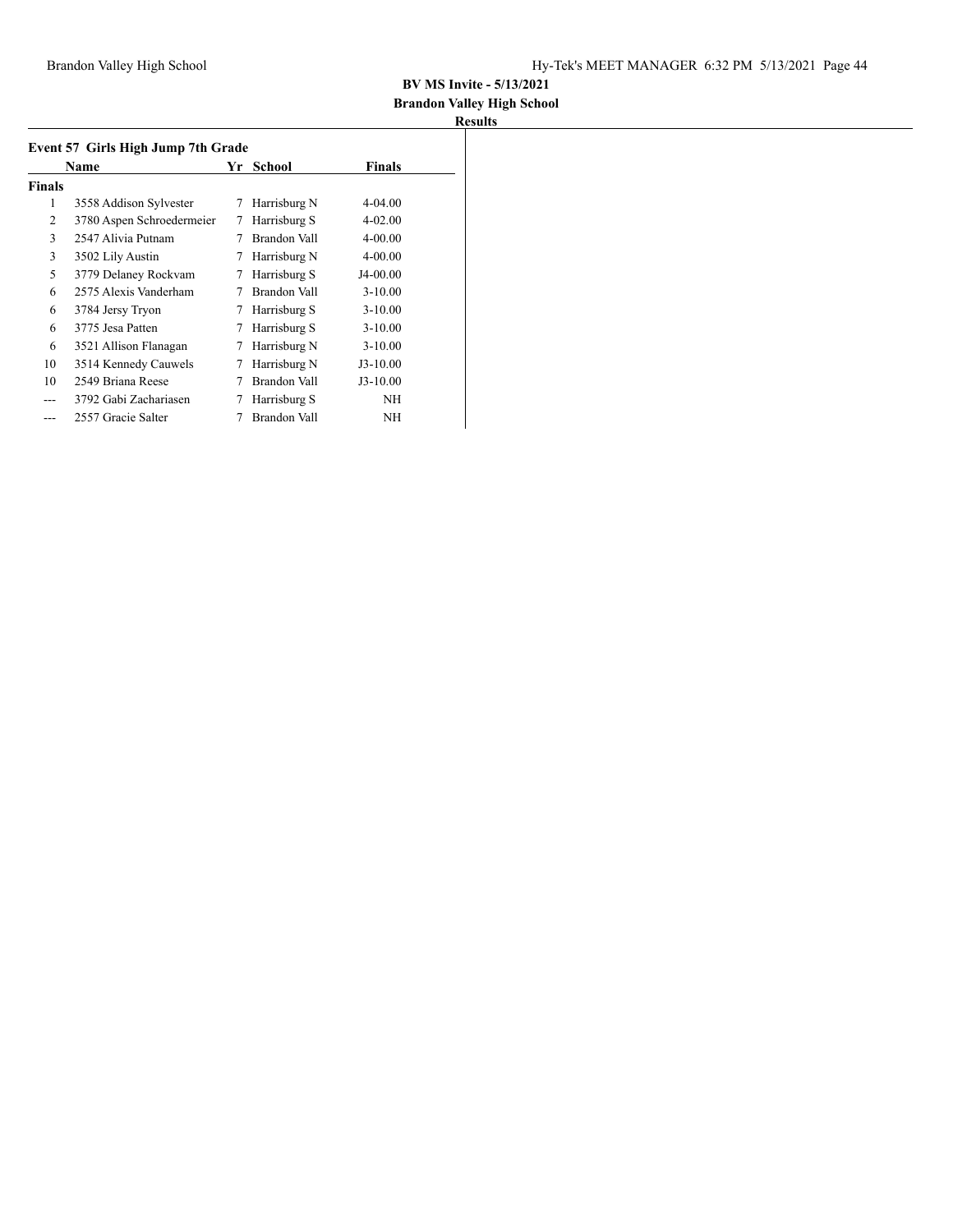# **Brandon Valley High School**

| Event 58 Girls High Jump 8th Grade |                         |  |                     |               |  |  |
|------------------------------------|-------------------------|--|---------------------|---------------|--|--|
|                                    | Name                    |  | Yr School           | <b>Finals</b> |  |  |
| <b>Finals</b>                      |                         |  |                     |               |  |  |
|                                    | 3518 Madelyn Ducheneaux |  | 8 Harrisburg N      | $4 - 02.00$   |  |  |
|                                    | 4513 Chloie Kirchhevel  |  | Mitchell            | $4 - 00.00$   |  |  |
| 3                                  | 2552 Emeline Risty      |  | <b>Brandon Vall</b> | $3 - 10.00$   |  |  |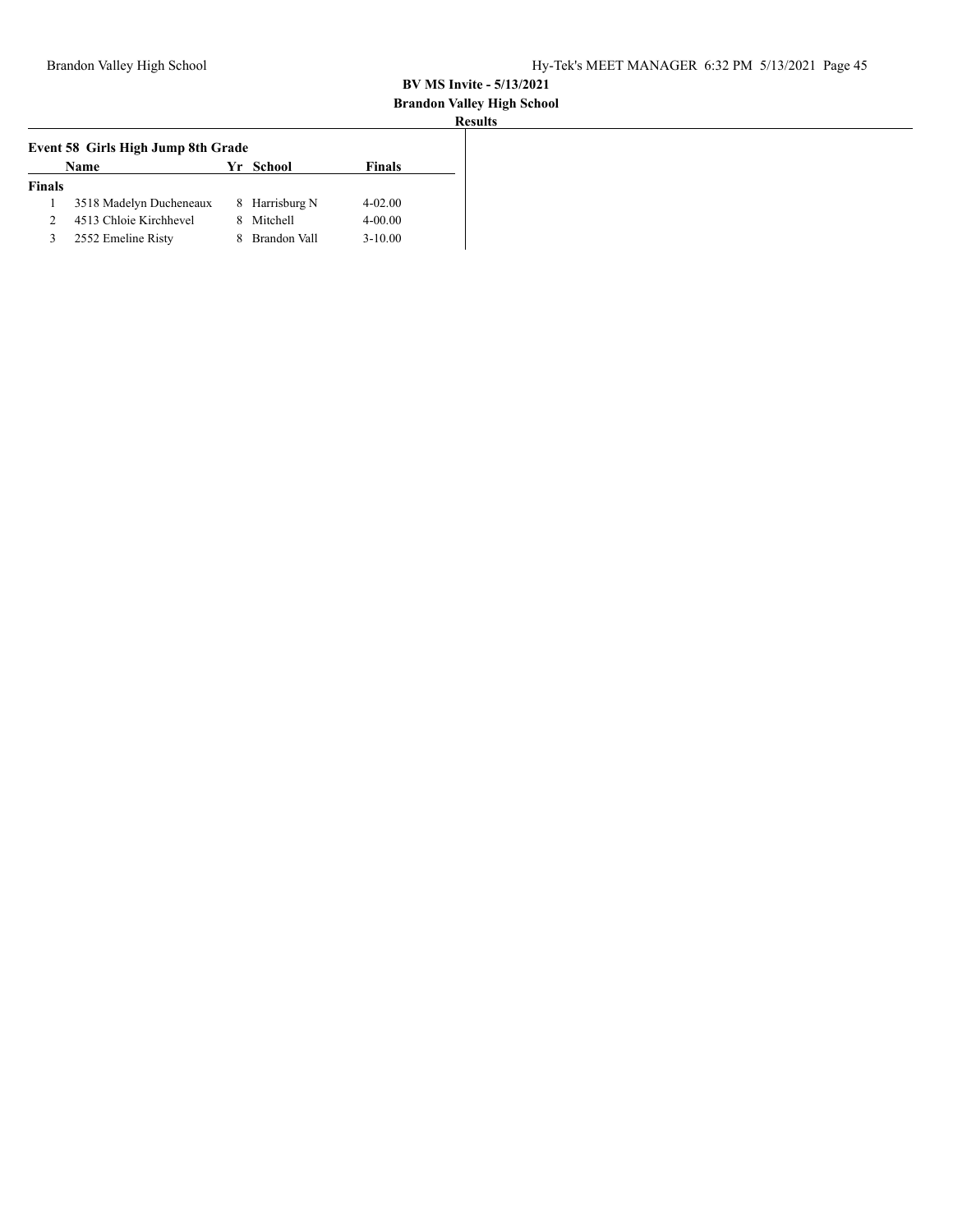# **Brandon Valley High School**

| Event 59 Boys High Jump 7th Grade |                    |   |              |               |  |  |
|-----------------------------------|--------------------|---|--------------|---------------|--|--|
| <b>Name</b>                       |                    |   | Yr School    | <b>Finals</b> |  |  |
| <b>Finals</b>                     |                    |   |              |               |  |  |
| 1                                 | 3016 Andrew Dierks | 7 | Harrisburg N | $4 - 09.00$   |  |  |
| 2                                 | 3060 Rylan Weber   | 7 | Harrisburg N | $4 - 06.00$   |  |  |
| $- - -$                           | 3022 Austen Golay  | 7 | Harrisburg N | <b>NH</b>     |  |  |
| ---                               | 4021 Luke LeBrun   |   | Mitchell     | <b>NH</b>     |  |  |
| ---                               | 3024 Maddux Hewitt |   | Harrisburg N | NH            |  |  |
| $- - -$                           | 3257 Zayden Cool   |   | Harrisburg S | <b>NH</b>     |  |  |
| ---                               | 3287 Atley Skeie   |   | Harrisburg S | <b>NH</b>     |  |  |
| $---$                             | 3274 Myles Kettwig |   | Harrisburg S | <b>NH</b>     |  |  |
| ---                               | 3288 Carter Stein  |   | Harrisburg S | NH            |  |  |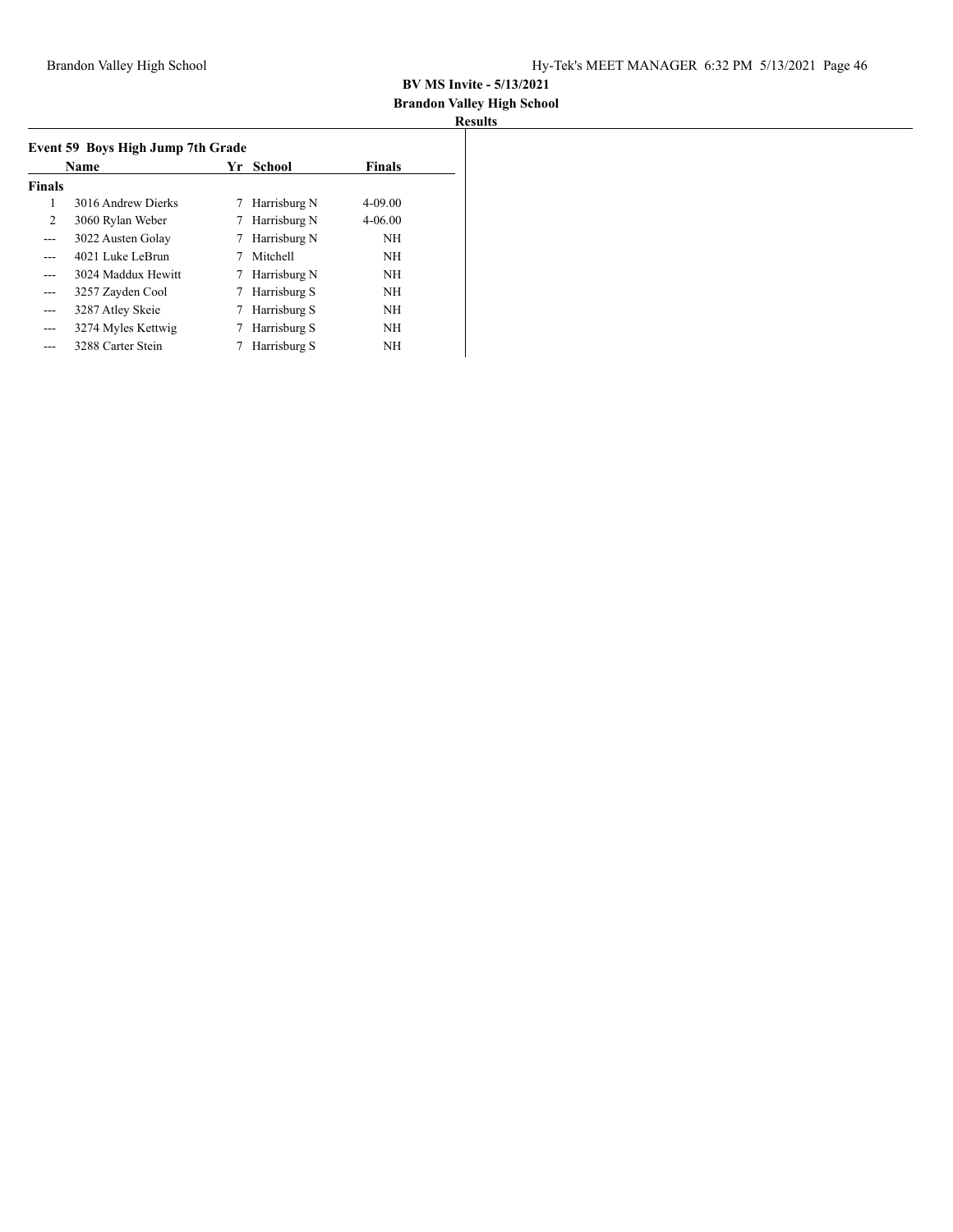# **Brandon Valley High School**

| Event 60 Boys High Jump 8th Grade |                         |    |              |               |  |  |
|-----------------------------------|-------------------------|----|--------------|---------------|--|--|
|                                   | Name                    | Yr | School       | <b>Finals</b> |  |  |
| <b>Finals</b>                     |                         |    |              |               |  |  |
| 1                                 | 2023 Will Finn          | 8  | Brandon Vall | $4 - 09.00$   |  |  |
| 2                                 | 3262 David Frantzen     | 8  | Harrisburg S | 4-08.00       |  |  |
| 3                                 | 3295 Maxson Zachariasen | 8  | Harrisburg S | $4 - 06.00$   |  |  |
| 4                                 | 3019 Nathan Flom        | 8  | Harrisburg N | $4 - 02.00$   |  |  |
| 4                                 | 3008 Eli Buss           | 8  | Harrisburg N | $4 - 02.00$   |  |  |
| 4                                 | 3023 Austin Heibult     | 8  | Harrisburg N | $4 - 02.00$   |  |  |
| 4                                 | 3003 Tyce Anderson      | 8  | Harrisburg N | $4 - 02.00$   |  |  |
| 8                                 | 2087 Caden Walkes       | 8  | Brandon Vall | $J4-02.00$    |  |  |
| ---                               | 3256 Rosey Charles      | 8  | Harrisburg S | NΗ            |  |  |
|                                   | 3255 Carson Bushfield   | 8  | Harrisburg S | NH            |  |  |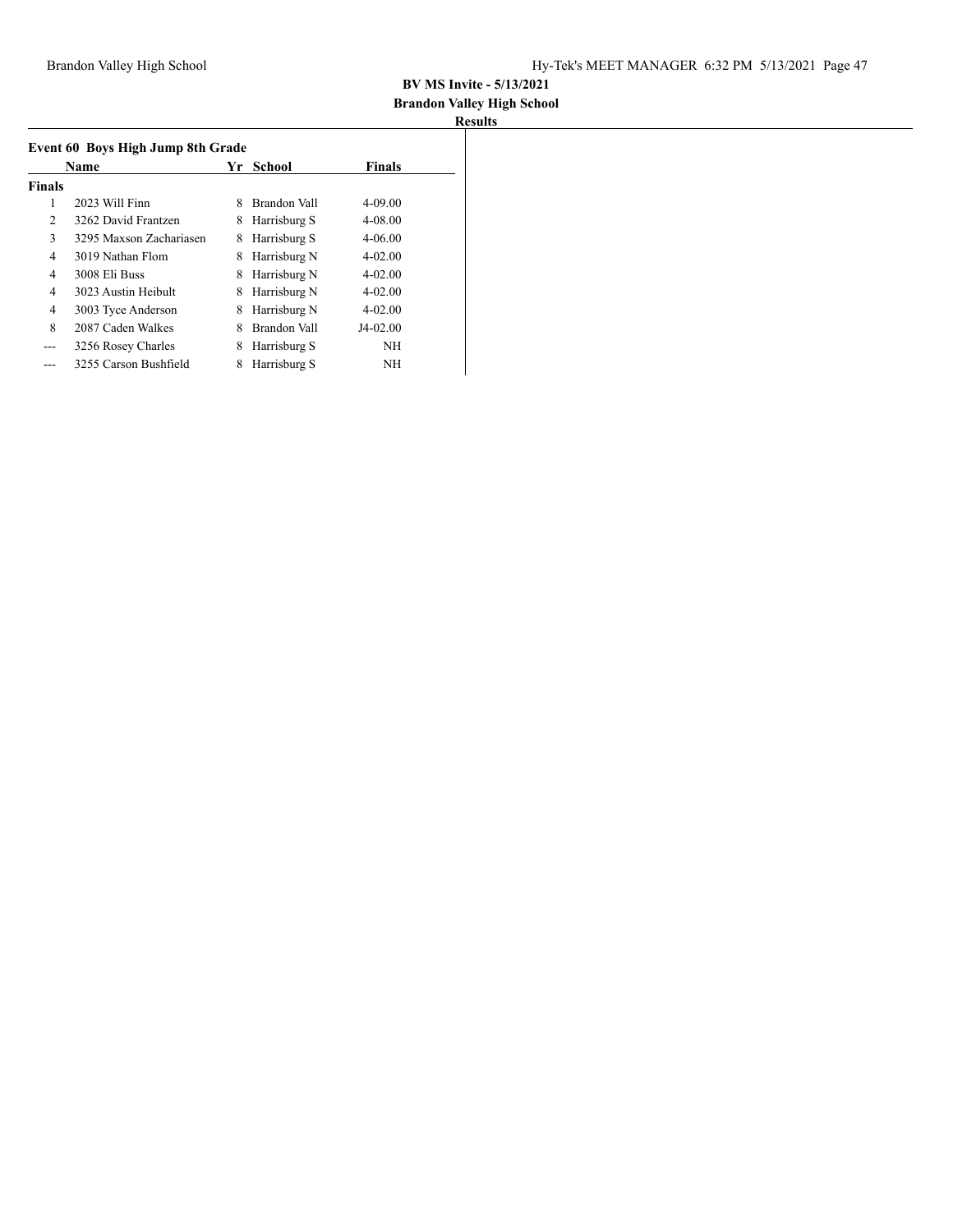## **Brandon Valley High School**

|               | Name                     | Yr | School       | <b>Finals</b> |
|---------------|--------------------------|----|--------------|---------------|
| <b>Finals</b> |                          |    |              |               |
| 1             | 3509 Autumn Bryant       | 7  | Harrisburg N | 68-09         |
| 2             | 3557 Gabriella Stefanyuk | 7  | Harrisburg N | 65-09         |
| 3             | 3555 Katelyn Schut       | 7  | Harrisburg N | 63-03         |
| 4             | 3531 Rhiannen Heimdal    | 7  | Harrisburg N | 58-00         |
| 5             | 3774 Jayci Olson         | 7  | Harrisburg S | 54-00         |
| 6             | 3759 Brylie Johns        | 7  | Harrisburg S | $40-04$       |
| 7             | 3763 Lillian Kringstad   | 7  | Harrisburg S | 39-08         |
| 8             | 4507 Megyn Estrada       | 7  | Mitchell     | $36-10$       |
| 9             | 4514 Ella Kurtenbach     | 7  | Mitchell     | 35-11         |
| 10            | 2560 Anna Schoewe        |    | Brandon Vall | $33-09$       |
| ---           | 4510 Samantha Hartman    |    | Mitchell     | ND            |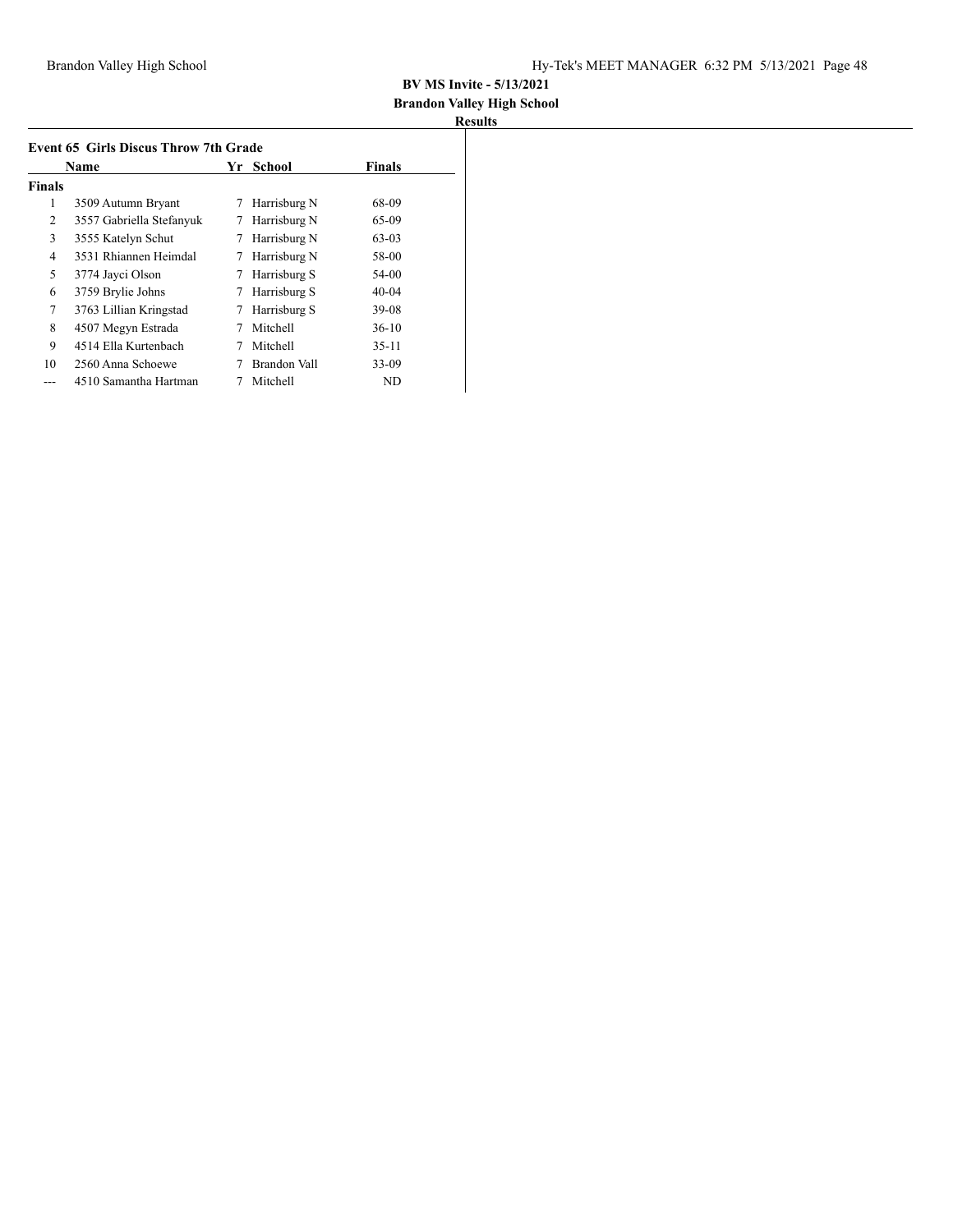## **Brandon Valley High School**

| <b>Event 66 Girls Discus Throw 8th Grade</b> |                       |   |              |               |  |  |
|----------------------------------------------|-----------------------|---|--------------|---------------|--|--|
|                                              | Name                  |   | Yr School    | <b>Finals</b> |  |  |
| <b>Finals</b>                                |                       |   |              |               |  |  |
| 1                                            | 3524 Zoey Gallagher   | 8 | Harrisburg N | 66-07         |  |  |
| 2                                            | 3771 Ava McCallum     | 8 | Harrisburg S | 58-04         |  |  |
| 3                                            | 3517 Carley Domino    | 8 | Harrisburg N | 56-05         |  |  |
| 4                                            | 3549 Jericka Nolmans  | 8 | Harrisburg N | 55-09         |  |  |
| 5                                            | 2542 Cadence Montooth | 8 | Brandon Vall | $50-10$       |  |  |
| 6                                            | 3527 Brooklyn Haffey  | 8 | Harrisburg N | 50-09         |  |  |
| 7                                            | 4524 Mylie Weber      | 8 | Mitchell     | 48-03         |  |  |
| 8                                            | 4508 Savannah Fallis  | 8 | Mitchell     | $46 - 05$     |  |  |
| 9                                            | 4509 Elise Foster     | 8 | Mitchell     | 44-09         |  |  |
| 10                                           | 4506 Isabella Eldeen  | 8 | Mitchell     | $38-10$       |  |  |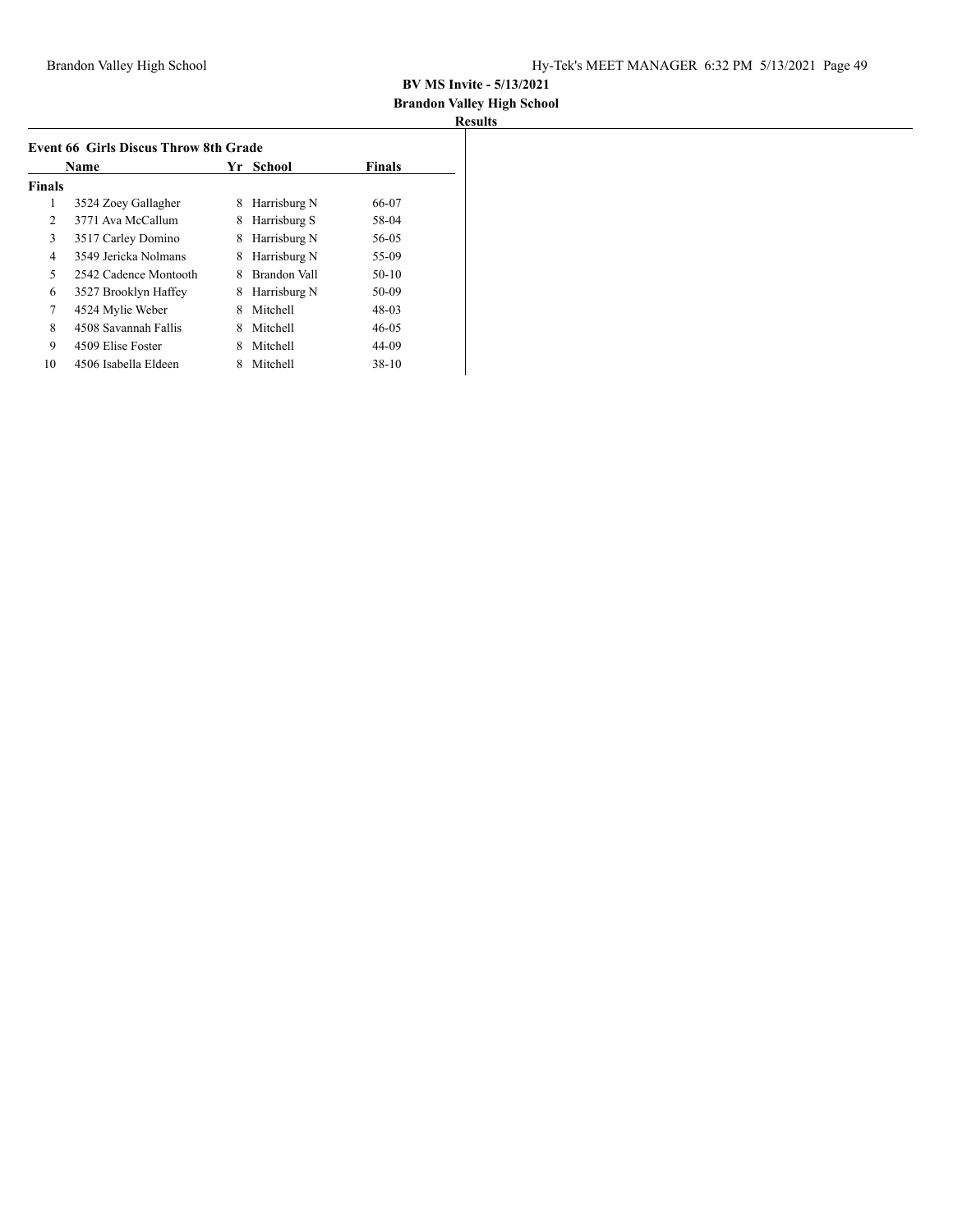## **Brandon Valley High School**

|               | <b>Event 67 Boys Discus Throw 7th Grade</b><br>Name | Yr | School              | <b>Finals</b> |  |
|---------------|-----------------------------------------------------|----|---------------------|---------------|--|
| <b>Finals</b> |                                                     |    |                     |               |  |
| 1             | 4023 Oscar Luque                                    | 7  | Mitchell            | 87-03         |  |
| 2             | 2060 Raimundo Pizarro                               | 7  | Brandon Vall        | 81-03         |  |
| 3             | 4015 Jordan Herrlein                                | 7  | Mitchell            | 80-00         |  |
| 4             | 2094 Lander Elkin                                   | 7  | Brandon Vall        | $77-10$       |  |
| 5             | 4040 Ayden Wood                                     | 7  | Mitchell            | 74-00         |  |
| 6             | 2053 Gage Morris                                    | 7  | Brandon Vall        | 73-02         |  |
| 7             | 3063 Brady Woitzel                                  | 7  | Harrisburg N        | $70-11$       |  |
| 8             | 3045 Brayden Rosenberger                            | 7  | Harrisburg N        | 66-04         |  |
| 9             | 2044 Gak Mayen                                      | 7  | Brandon Vall        | $61-10$       |  |
| 10            | 3005 Taedyn Bialas                                  | 7  | Harrisburg N        | 61-09         |  |
| 11            | 3288 Carter Stein                                   | 7  | Harrisburg S        | 58-08         |  |
| 12            | 2066 Tyler Rusten                                   | 7  | <b>Brandon Vall</b> | 53-03         |  |
| 13            | 2032 Sam Hofer                                      | 7  | Brandon Vall        | 52-09         |  |
| 14            | 2029 Isaiah Gunnink                                 |    | Brandon Vall        | 52-07         |  |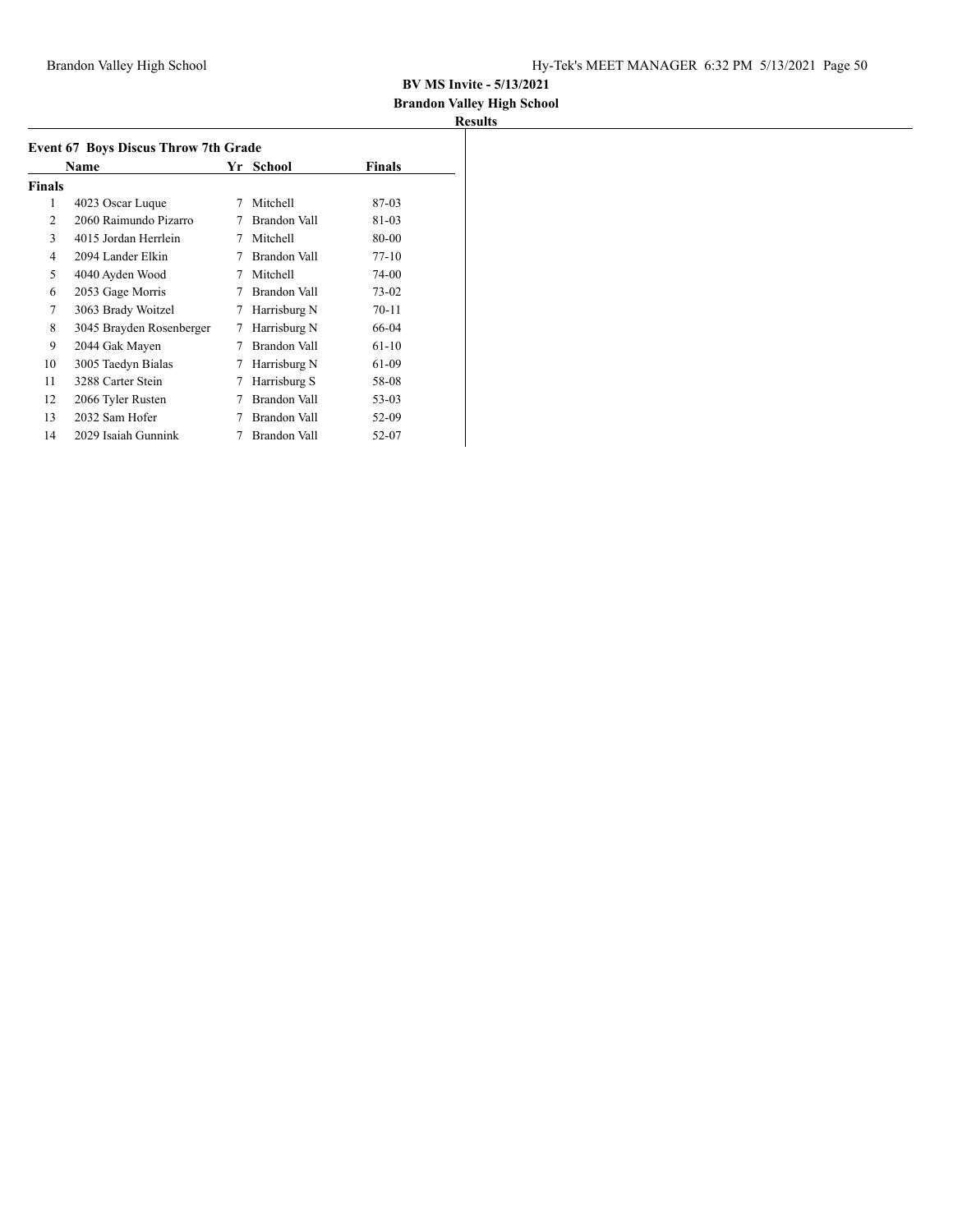## **Brandon Valley High School**

|               | Name               | Yr | School       | <b>Finals</b> |
|---------------|--------------------|----|--------------|---------------|
| <b>Finals</b> |                    |    |              |               |
| 1             | 3037 Carter Oyen   | 8  | Harrisburg N | 81-00         |
| 2             | 3293 Kale Vesely   | 8  | Harrisburg S | 79-05         |
| 3             | 2083 Ethan Tucker  | 8  | Brandon Vall | 76-08         |
| 4             | 3029 Austin Kippes | 8  | Harrisburg N | $72 - 00$     |
| 5             | 3015 Cooper Dick   | 8  | Harrisburg N | $71-04$       |
| 6             | 2039 Abel Kesete   | 8  | Brandon Vall | $71-00$       |
| 7             | 2042 Joe Kranz     | 8  | Brandon Vall | 70-08         |
|               | 3043 Liam Reidburn | 8  | Harrisburg N | ND            |
|               |                    |    |              |               |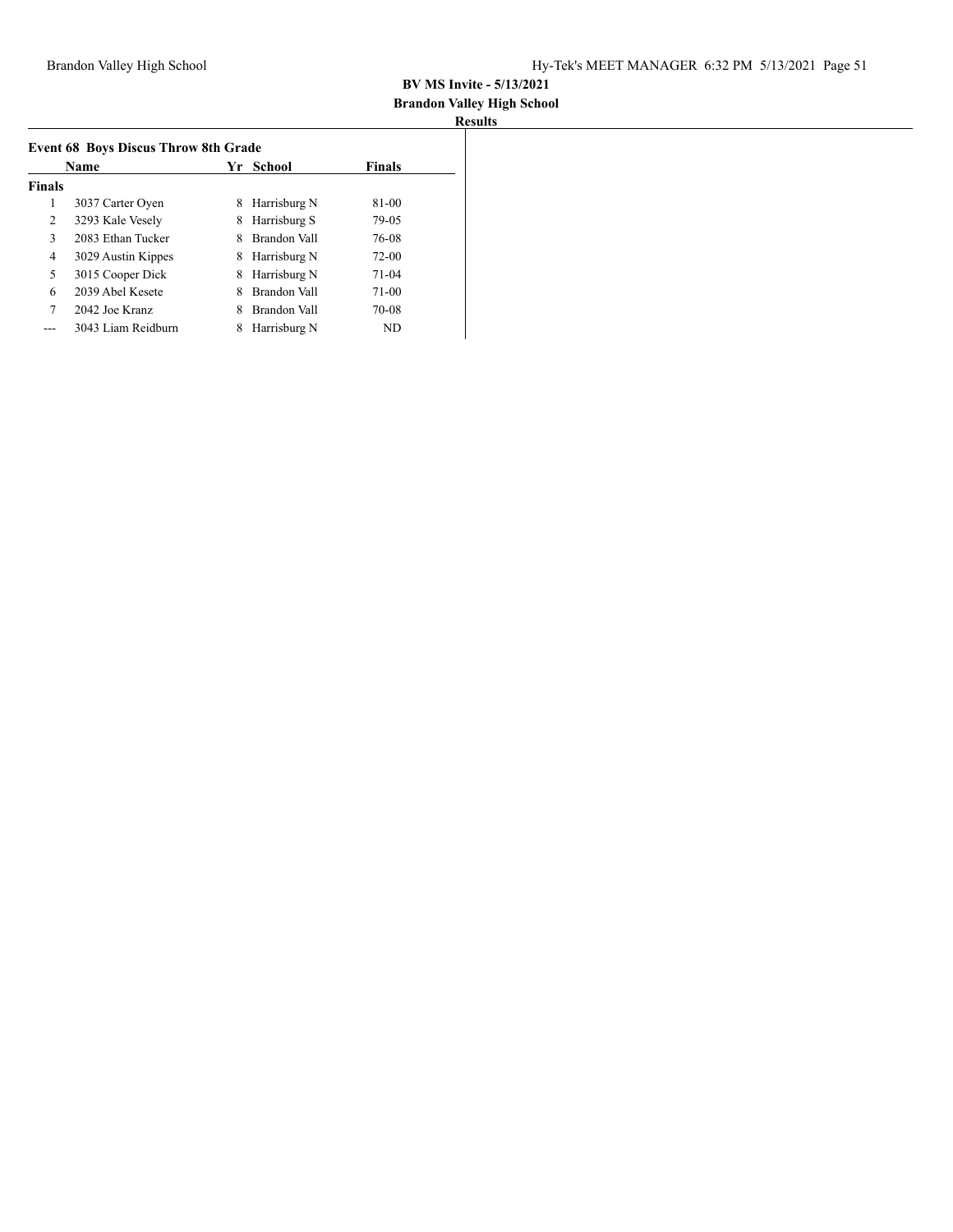# **Brandon Valley High School**

| <b>Event 69 Girls Shot Put 7th Grade</b> |                          |    |               |               |  |  |
|------------------------------------------|--------------------------|----|---------------|---------------|--|--|
| Name                                     |                          | Yr | <b>School</b> | <b>Finals</b> |  |  |
| <b>Finals</b>                            |                          |    |               |               |  |  |
| 1                                        | 3531 Rhiannen Heimdal    | 7  | Harrisburg N  | 24-01.50      |  |  |
| 2                                        | 3509 Autumn Bryant       |    | Harrisburg N  | 22-03.50      |  |  |
| 3                                        | 3555 Katelyn Schut       |    | Harrisburg N  | 22-01.00      |  |  |
| 4                                        | 3557 Gabriella Stefanyuk | 7  | Harrisburg N  | 20-05.50      |  |  |
| 5                                        | 3774 Jayci Olson         | 7  | Harrisburg S  | 19-07.00      |  |  |
| 5                                        | 2524 Kya Freking         |    | Brandon Vall  | 19-07.00      |  |  |
| 7                                        | 2560 Anna Schoewe        |    | Brandon Vall  | 18-03.00      |  |  |
| 8                                        | 4510 Samantha Hartman    |    | Mitchell      | 17-02.25      |  |  |
| 9                                        | 4507 Megyn Estrada       |    | Mitchell      | 16-00.00      |  |  |
| 10                                       | 2536 Ayva Lane           |    | Brandon Vall  | 15-00.75      |  |  |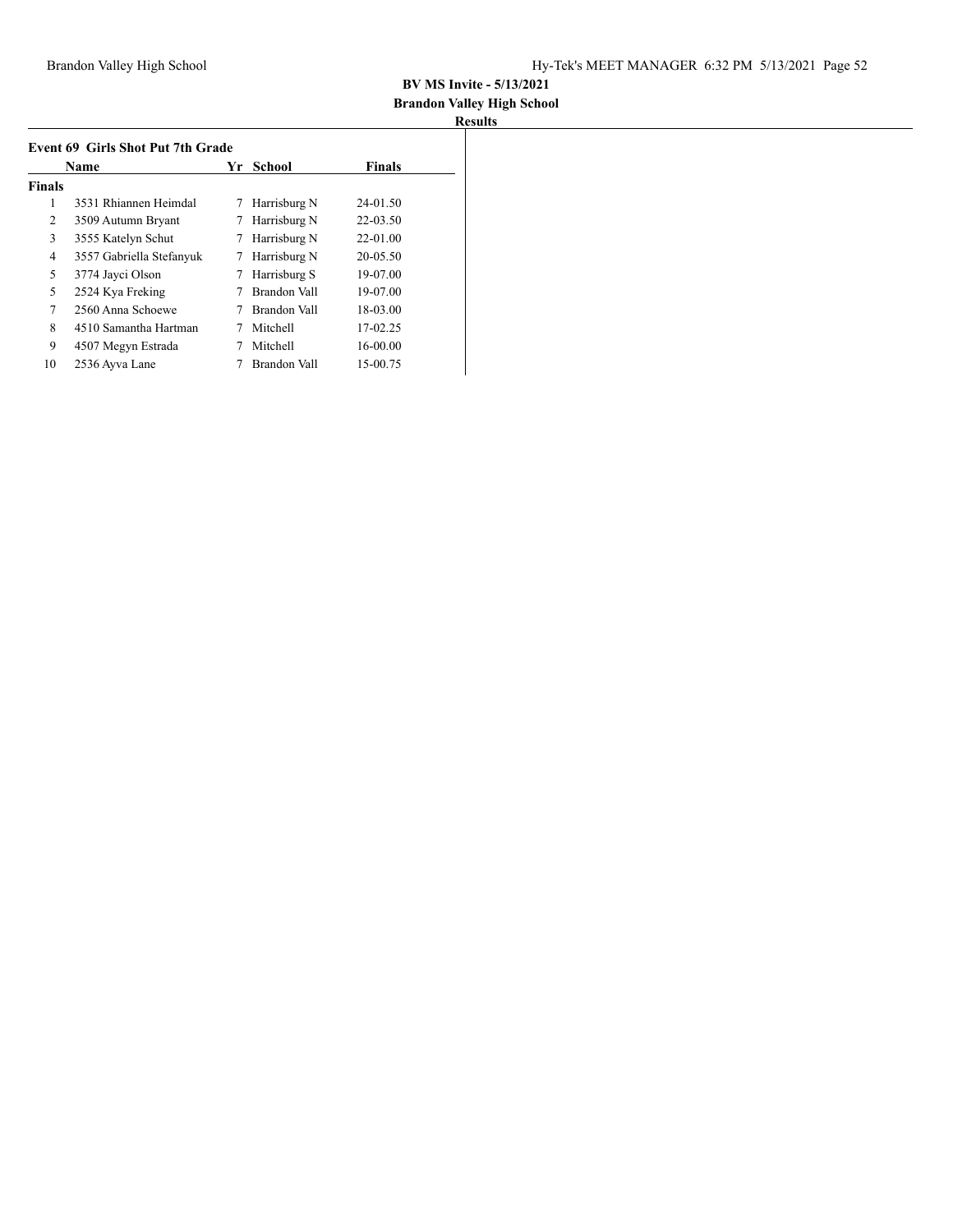## **Brandon Valley High School**

|                | Name                   | Yr | School       | <b>Finals</b> |
|----------------|------------------------|----|--------------|---------------|
| <b>Finals</b>  |                        |    |              |               |
| 1              | 3549 Jericka Nolmans   | 8  | Harrisburg N | $22 - 03.00$  |
| 2              | 3542 Savannah Marling  | 8  | Harrisburg N | $22 - 01.50$  |
| 3              | 3524 Zoey Gallagher    | 8  | Harrisburg N | 21-07.00      |
| 4              | 3527 Brooklyn Haffey   | 8  | Harrisburg N | $21 - 01.00$  |
| 5              | 4513 Chloje Kirchhevel | 8  | Mitchell     | 20-08.50      |
| 6              | 4520 Jaeda Stunes      | 8  | Mitchell     | $20 - 02.00$  |
| $\overline{7}$ | 3517 Carley Domino     | 8  | Harrisburg N | 20-00.00      |
| 8              | 4519 Avery Schneider   | 8  | Mitchell     | 17-09.00      |
| 9              | 4509 Elise Foster      |    | Mitchell     | 16-08.50      |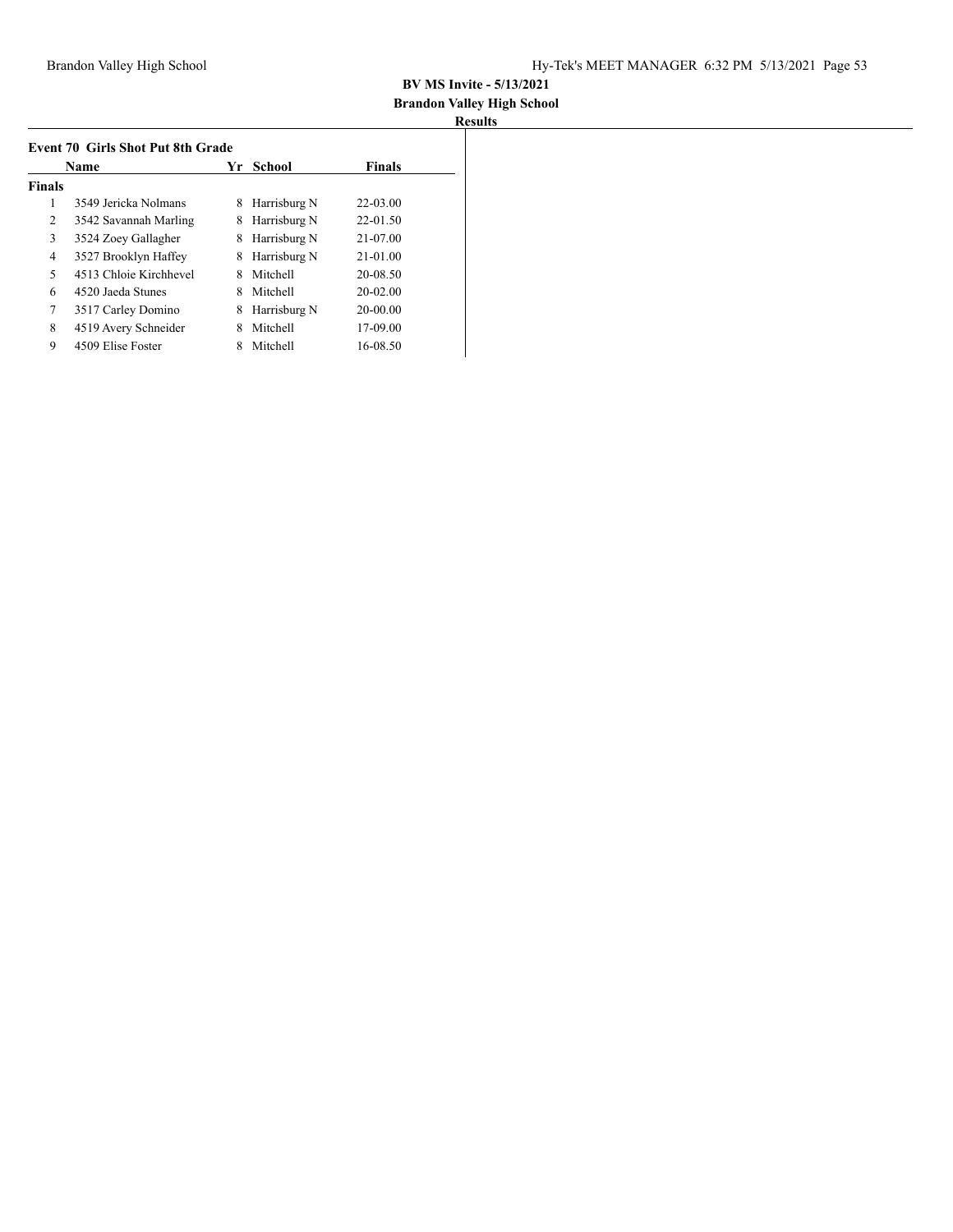## **Brandon Valley High School**

| <b>Event 71 Boys Shot Put 7th Grade</b> |                      |    |              |          |  |  |  |
|-----------------------------------------|----------------------|----|--------------|----------|--|--|--|
|                                         | Name                 | Yr | School       | Finals   |  |  |  |
| <b>Finals</b>                           |                      |    |              |          |  |  |  |
| 1                                       | 3049 Kamden Schimmel | 7  | Harrisburg N | 32-06.50 |  |  |  |
| 2                                       | 3032 Jaden Martin    | 7  | Harrisburg N | 29-03.00 |  |  |  |
| 3                                       | 2026 Gable Frost     | 7  | Brandon Vall | 28-10.00 |  |  |  |
| 4                                       | 4023 Oscar Luque     | 7  | Mitchell     | 28-04.00 |  |  |  |
| 5                                       | 2046 Blake McClure   | 7  | Brandon Vall | 27-01.00 |  |  |  |
| 6                                       | 4015 Jordan Herrlein | 7  | Mitchell     | 26-02.00 |  |  |  |
| 7                                       | 2067 Peyton Sanders  | 7  | Brandon Vall | 25-00.50 |  |  |  |
| 8                                       | 4040 Ayden Wood      | 7  | Mitchell     | 25-00.00 |  |  |  |
| 9                                       | 2001 Bryce Bangasser | 7  | Brandon Vall | 24-00.00 |  |  |  |
| 10                                      | 2090 Cal Wiese       | 7  | Brandon Vall | 23-01.50 |  |  |  |
| 11                                      | 3063 Brady Woitzel   | 7  | Harrisburg N | 22-11.50 |  |  |  |
| 12                                      | 3005 Taedyn Bialas   | 7  | Harrisburg N | 22-09.50 |  |  |  |
| 13                                      | 2076 Carter Stahl    |    | Brandon Vall | 22-08.00 |  |  |  |
| 14                                      | 2013 Landen Cline    | 7  | Brandon Vall | 21-00.50 |  |  |  |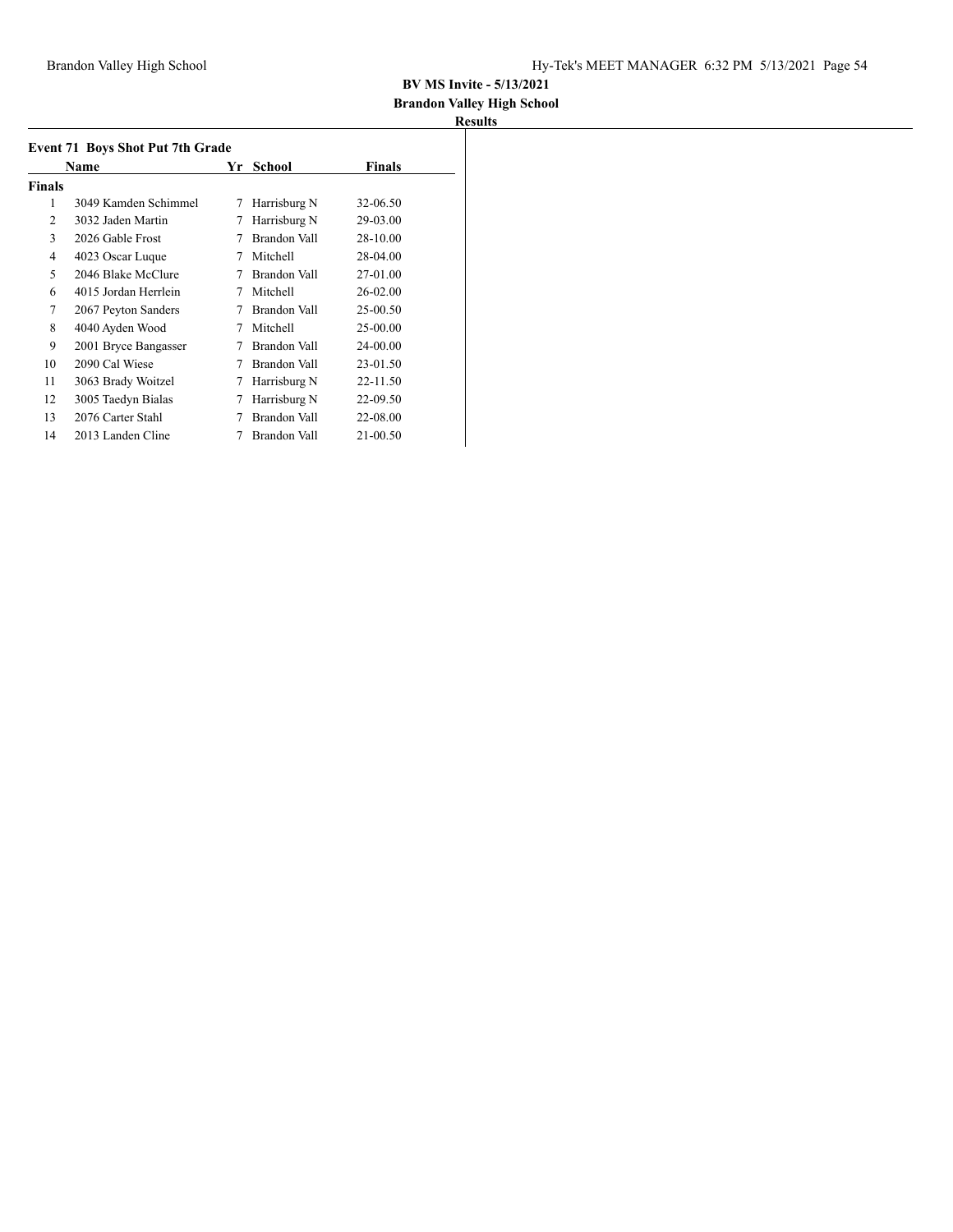## **Brandon Valley High School**

|                | <b>Name</b>         | Yr | School       | <b>Finals</b> |
|----------------|---------------------|----|--------------|---------------|
| <b>Finals</b>  |                     |    |              |               |
| 1              | 3029 Austin Kippes  | 8  | Harrisburg N | $32 - 00.00$  |
| 2              | 3037 Carter Oyen    | 8  | Harrisburg N | 30-06.00      |
| 2              | 3293 Kale Vesely    | 8  | Harrisburg S | 30-06.00      |
| $\overline{4}$ | 2039 Abel Kesete    | 8  | Brandon Vall | 29-01.00      |
| 5              | 3015 Cooper Dick    | 8  | Harrisburg N | 28-01.00      |
| 6              | 3047 Brady Ruter    | 8  | Harrisburg N | $26 - 00.50$  |
| 7              | 2083 Ethan Tucker   | 8  | Brandon Vall | $23 - 10.00$  |
| 8              | 2069 Andrew Schwarz |    | Brandon Vall | 22-03.50      |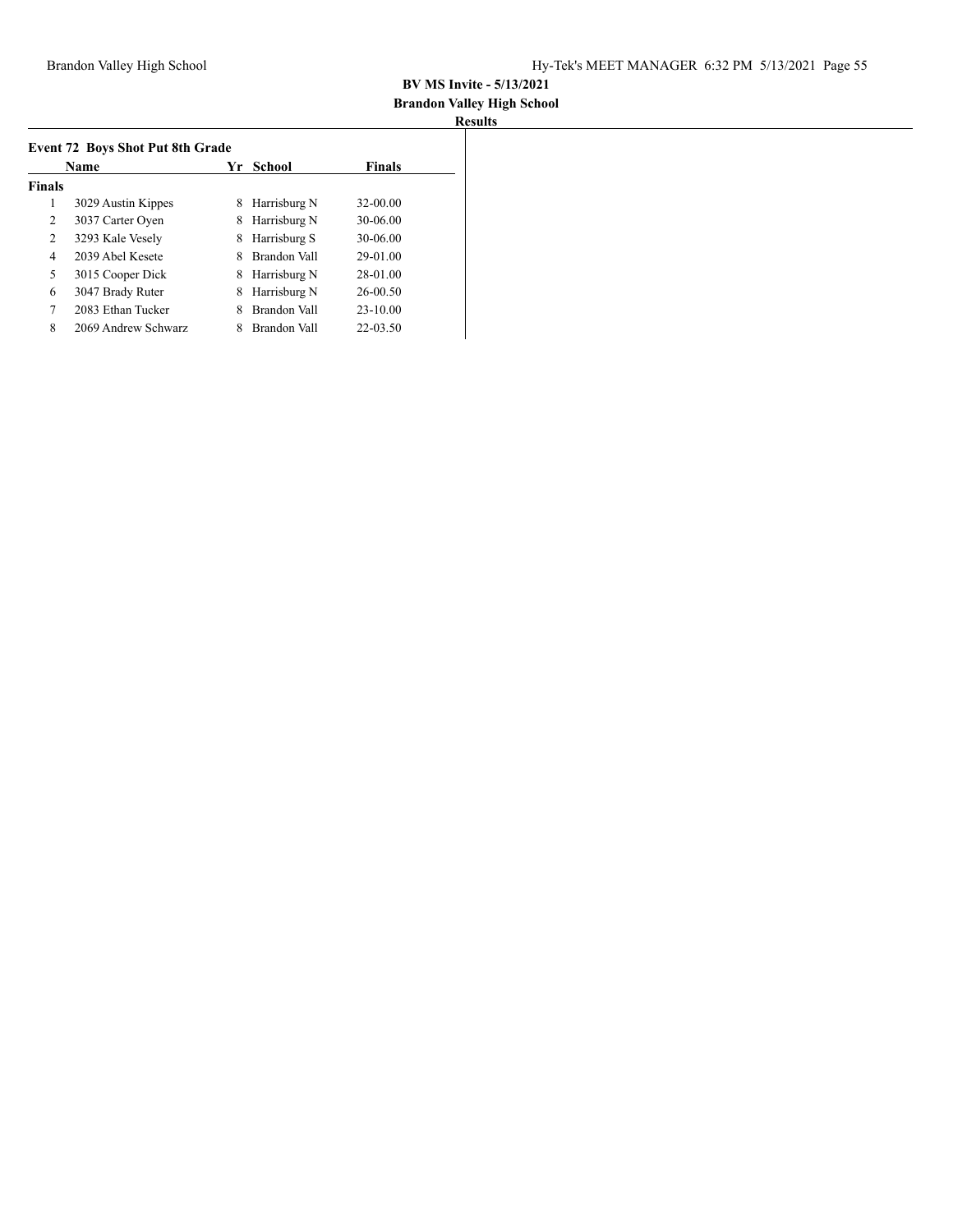# **Brandon Valley High School**

| ٠ |  |
|---|--|
|   |  |

| <b>Event 73 Boys Pole Vault 7th Grade</b> |                     |  |              |               |
|-------------------------------------------|---------------------|--|--------------|---------------|
|                                           | <b>Name</b>         |  | Yr School    | <b>Finals</b> |
| <b>Finals</b>                             |                     |  |              |               |
|                                           | 2100 Levi Veskma    |  | Brandon Vall | 8-00.00       |
|                                           | 2054 Maddox Mueller |  | Brandon Vall | 7-00.00       |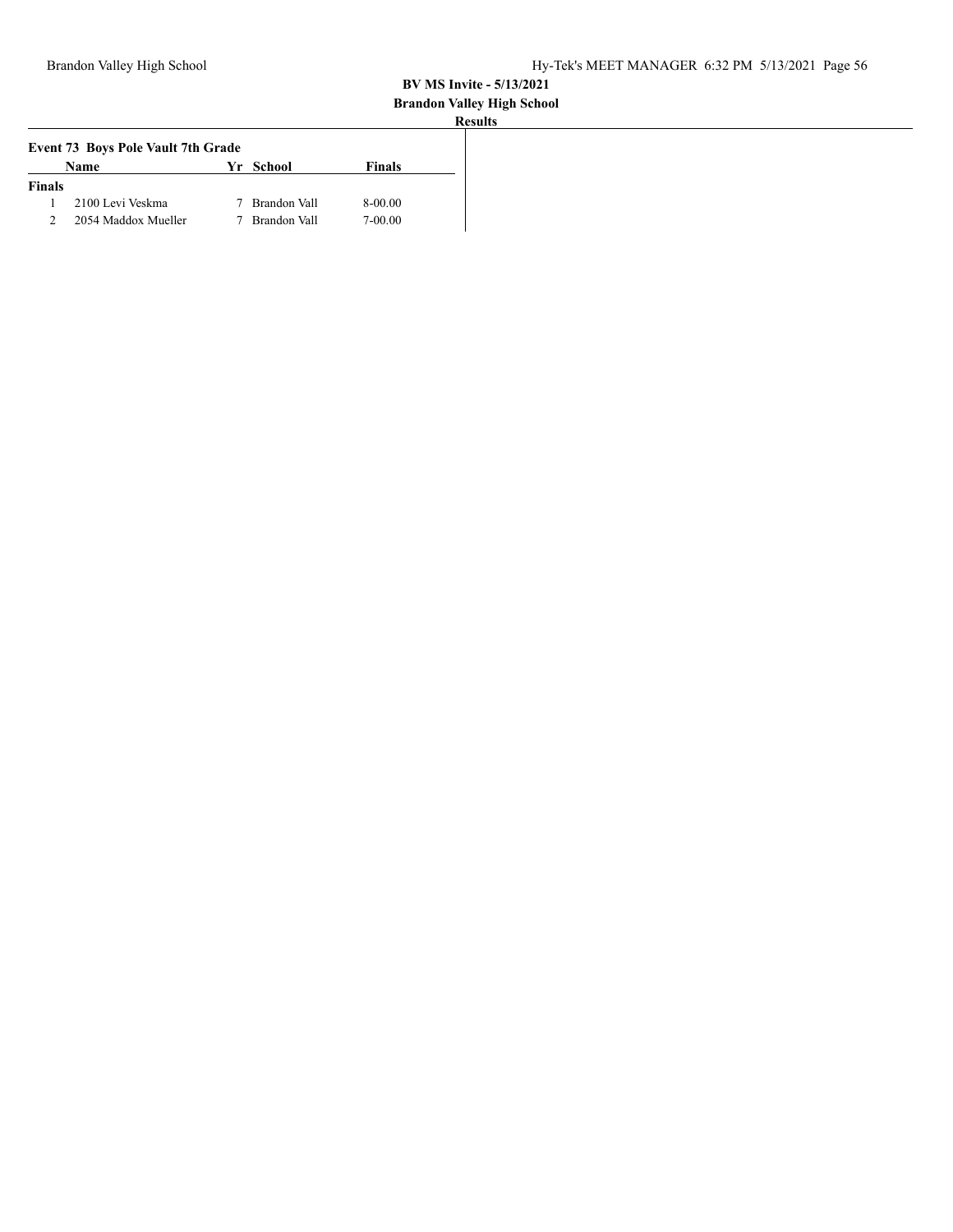# **Brandon Valley High School**

| Name              |                                            | <b>Finals</b> |  |
|-------------------|--------------------------------------------|---------------|--|
|                   |                                            |               |  |
| 2516 Morgan Dathe | Brandon Vall                               | 5-06.00       |  |
|                   | <b>Event 74 Girls Pole Vault 7th Grade</b> | Yr School     |  |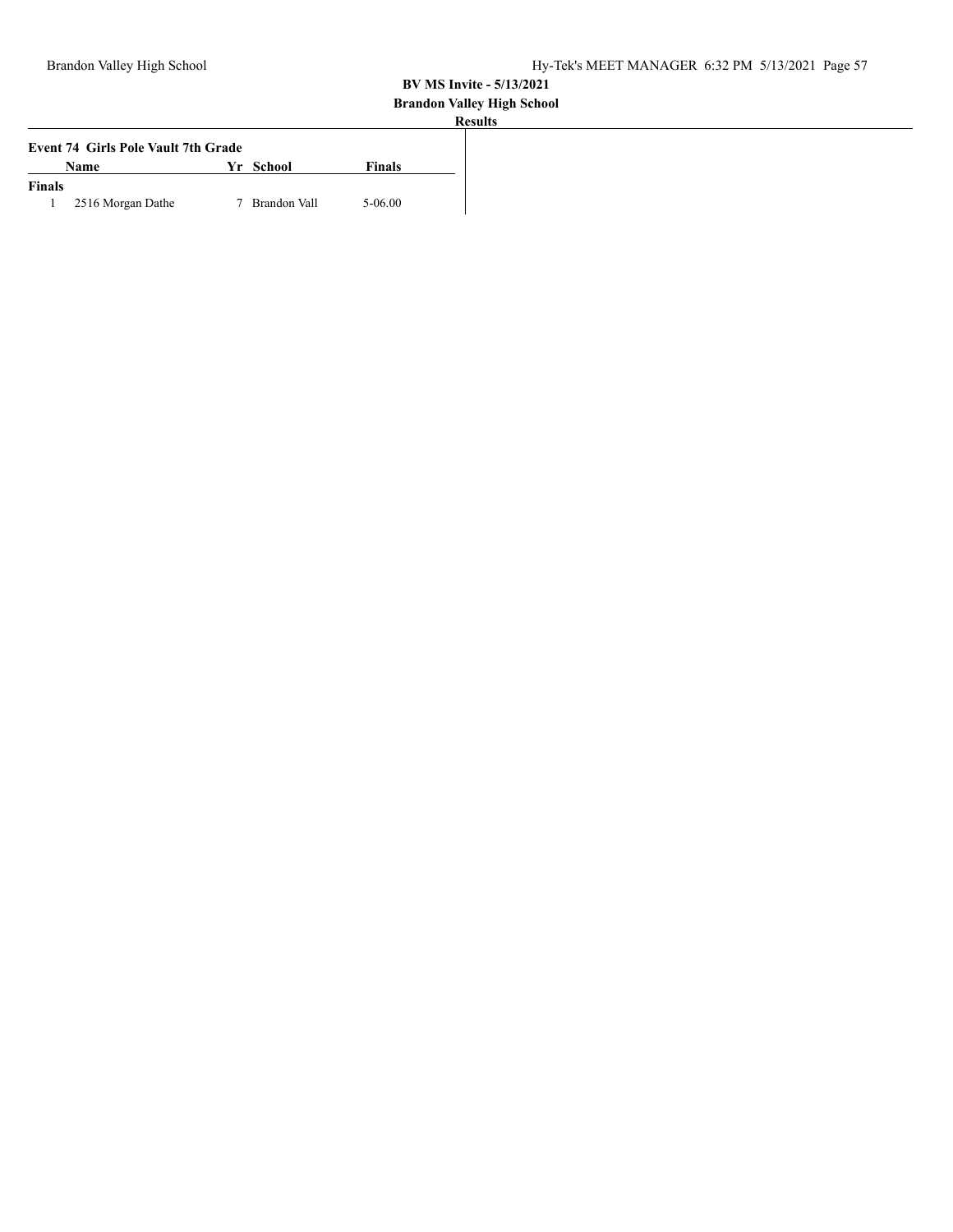# **Brandon Valley High School**

|               | <b>Event 75 Boys Pole Vault 8th Grade</b> |    |              |               |
|---------------|-------------------------------------------|----|--------------|---------------|
|               | Name                                      |    | Yr School    | <b>Finals</b> |
| <b>Finals</b> |                                           |    |              |               |
|               | 2080 Gunnar Swift                         | 8. | Brandon Vall | 8-00.00       |
|               | 2043 Carter Labrie                        | 8. | Brandon Vall | 7-06.00       |
| 3             | 2041 Jake Kopsas                          |    | Brandon Vall | 7-00.00       |